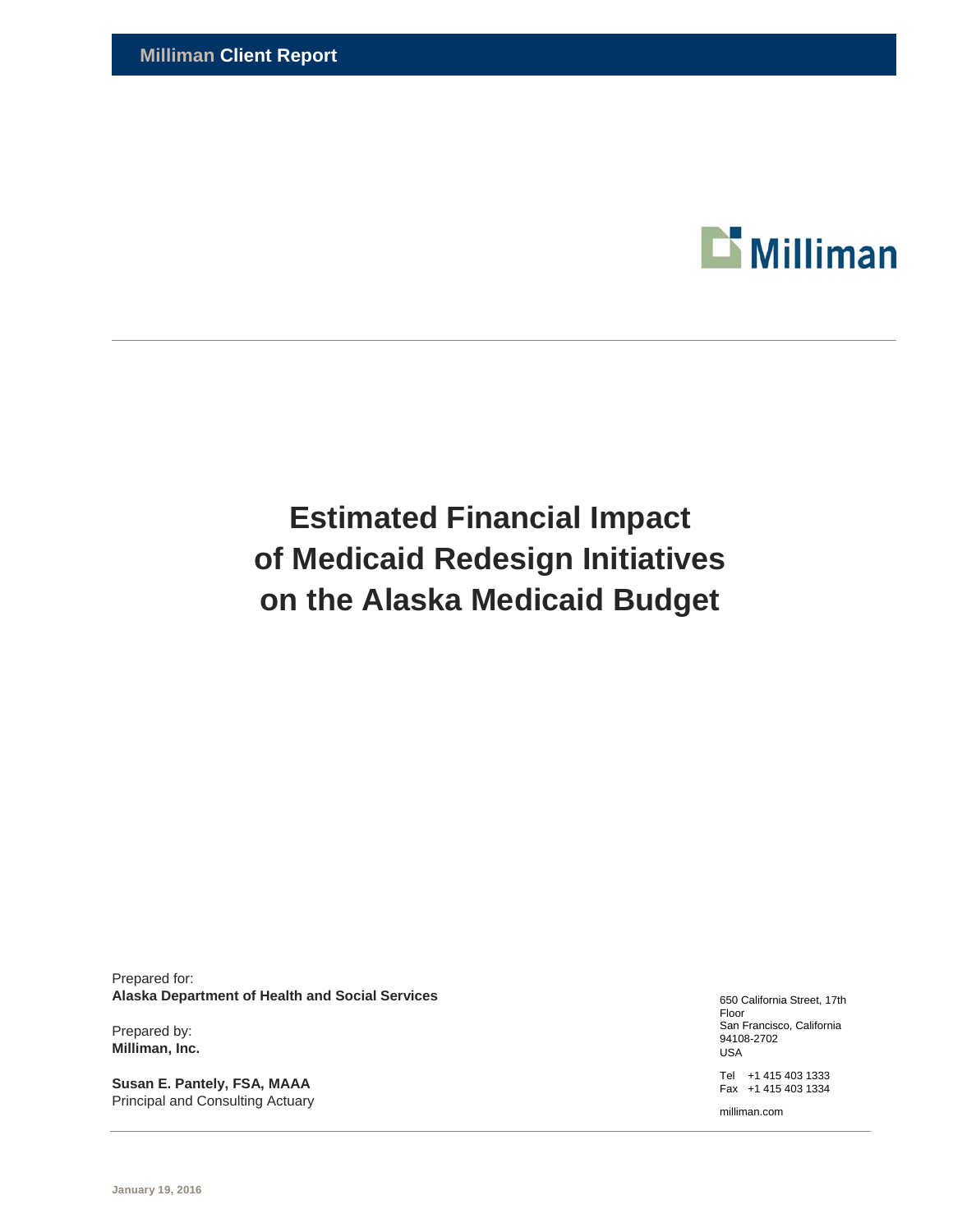# **Table of Contents**

| $\mathbf{L}$ |                   |  |
|--------------|-------------------|--|
|              |                   |  |
| Ш.           |                   |  |
| III.         |                   |  |
| IV.          |                   |  |
|              |                   |  |
|              |                   |  |
|              |                   |  |
|              |                   |  |
|              |                   |  |
| V.           |                   |  |
|              |                   |  |
|              |                   |  |
|              |                   |  |
|              |                   |  |
|              |                   |  |
|              |                   |  |
| VI.          |                   |  |
|              |                   |  |
|              |                   |  |
|              |                   |  |
|              |                   |  |
|              |                   |  |
|              |                   |  |
|              |                   |  |
|              | <b>Appendix A</b> |  |

Alaska Department of Health and Social Services

This report assumes that the reader is familiar with the State of Alaska's Medicaid program and its benefits. The report was prepared solely to provide assistance to AK DHSS to determine which, if any, modifications to make to the program. It may not be appropriate for other purposes. Milliman does not intend to benefit and assumes no duty or liability to other parties who receive this work. This material should only be reviewed in its entirety.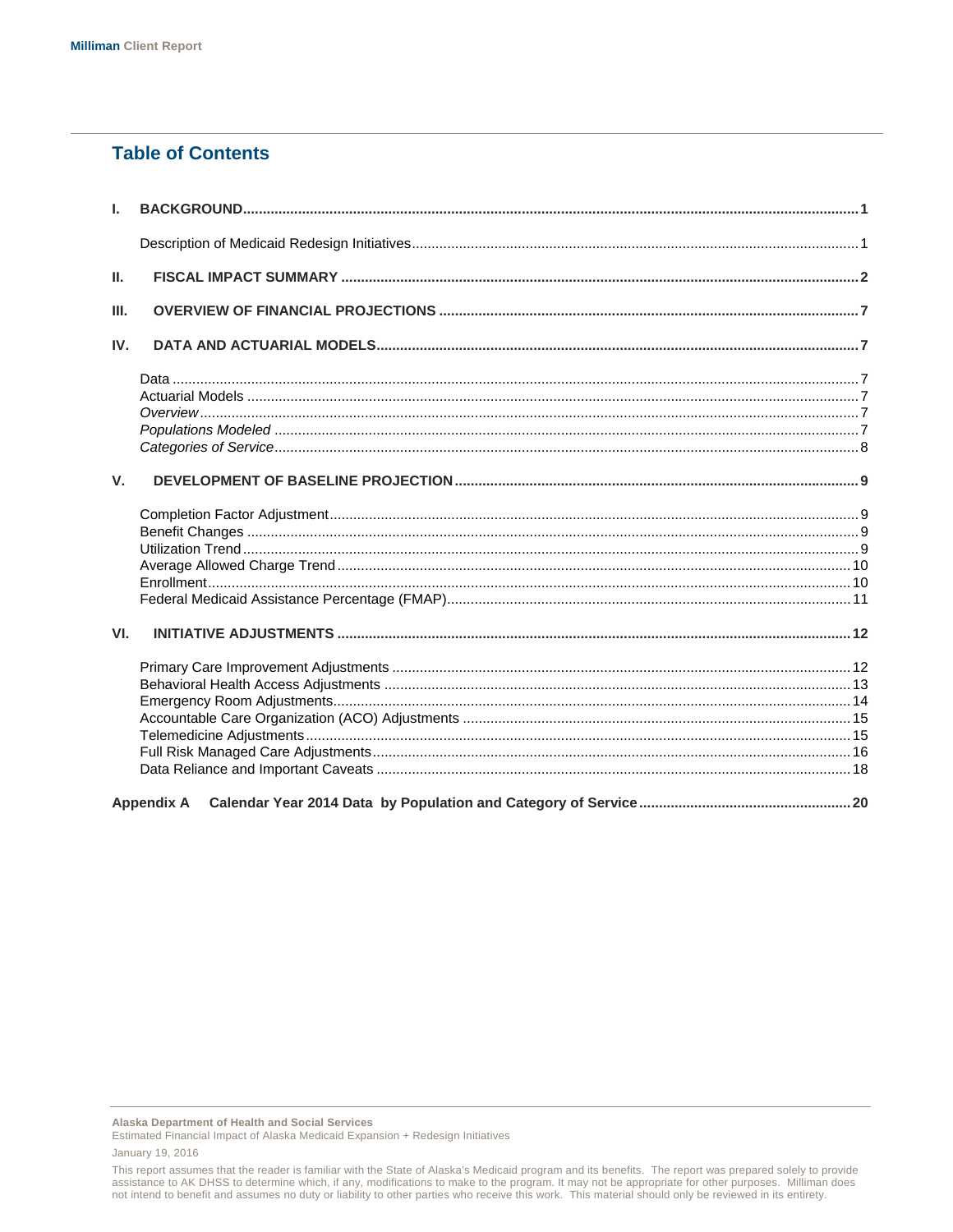# **I. BACKGROUND**

The Alaska Department of Health and Social Services (AK DHSS) is exploring various health system reform initiatives through its Medicaid Redesign and Expansion Project. In June 2015, the Alaska Department of Health and Social Services contracted with Agnew::Beck Consulting, Health Management Associates, and Milliman, Inc. to provide technical assistance for the Department's Medicaid Redesign and Expansion Project. As part of this engagement, Milliman was asked to estimate the financial impact of these reform initiatives.

# **Description of Medicaid Redesign Initiatives**

Agnew::Beck worked closely with AK DHSS to design the project approach and stakeholder engagement process. The HMA team completed an Environmental Assessment and shared the findings with key partners. Throughout the process, HMA shared policy expertise and national experience. Milliman attended all key partner work sessions, provided feedback on potential actuarial impact, and reviewed draft analyses throughout each round of the project. Medicaid redesign initiatives were identified based on stakeholder feedback, other states' experiences, and an understanding of Alaska's current Medicaid system. Upon completion of this process, Milliman was asked to estimate expenditures for the following options:

**Initiative 1**: Primary Care Improvement Initiative. This initiative proposes a Primary Care Case Management (PCCM) model, in which primary care providers contract with the State to furnish case management services. Providers will be paid fee for service for medical services rendered plus a monthly case management fee. Enrollees will be connected to a Section 2703 Health Homes program, if they meet the specified Health Home chronic condition criteria. Enrollees who require higher levels of support but do not meet the Section 2703 Health Home criteria will receive Targeted Case management or be enrolled in the Alaska Medicaid Coordinated Care Initiative.

**Initiative 2**: Behavioral Health Access Initiative. This initiative addresses key gaps in the behavioral health continuum of care to improve access to the right services at the right time, ideally before crisis occurs. This initiative also proposes contracting with an administrative service organization (ASO) to increase capacity and manage a coordinated behavioral health care system.

**Initiative 3**: Data Analytics and Information Technology Infrastructure Initiative. Through this initiative, Alaska's Department of Health and Social Services (DHSS) would increase its capacity to appropriately collect and share health information among providers and analyze health data to improve outcomes and decrease costs. No actuarial analysis was performed on this initiative.

**Initiative 4**: Emergency Care Initiative. Hospital Emergency Departments will use electronic data sharing, patient education and post-emergency department/hospital follow up to reduce preventable ED use and improve healthcare for enrollees with high ED utilization, including opioid users, homeless persons and people with chronic behavioral health conditions.

**Initiative 5**: Accountable Care Organizations (ACO) Pilot: Shared Savings/Shared Losses Model. The state and providers would create Accountable Care Organization (ACO) pilots designed to improve care management of assigned enrollees across a group of providers who agree to share responsibility for the cost and quality of health care for their patient population. These providers would be more accountable for improving health outcomes of this population and would share in any savings or losses it creates.

**Workgroup 1**: Define Appropriate Use of Telemedicine and Increase Utilization. A workgroup will be formed to address barriers and improve supports for the expanded use of telemedicine and telehealth in Alaska; specifically, the workgroup formed will be tasked with addressing barriers related to licensure, reimbursement and coordination of telehealth providers and equipment.

**Initiative 6**: Full Risk Managed Care Model. This initiative would be a full-risk, capitated managed care model, with all Medicaid services delivered to enrollees through managed care organizations (MCOs); it would be implemented in the large population areas of the state.

**Alaska Department of Health and Social Services** Page 1

Estimated Financial Impact of Alaska Medicaid Expansion + Redesign Initiatives January 19, 2016

This report assumes that the reader is familiar with the State of Alaska's Medicaid program and its benefits. The report was prepared solely to provide assistance to AK DHSS to determine which, if any, modifications to make to the program. It may not be appropriate for other purposes. Milliman does not intend to benefit and assumes no duty or liability to other parties who receive this work. This material should only be reviewed in its entirety.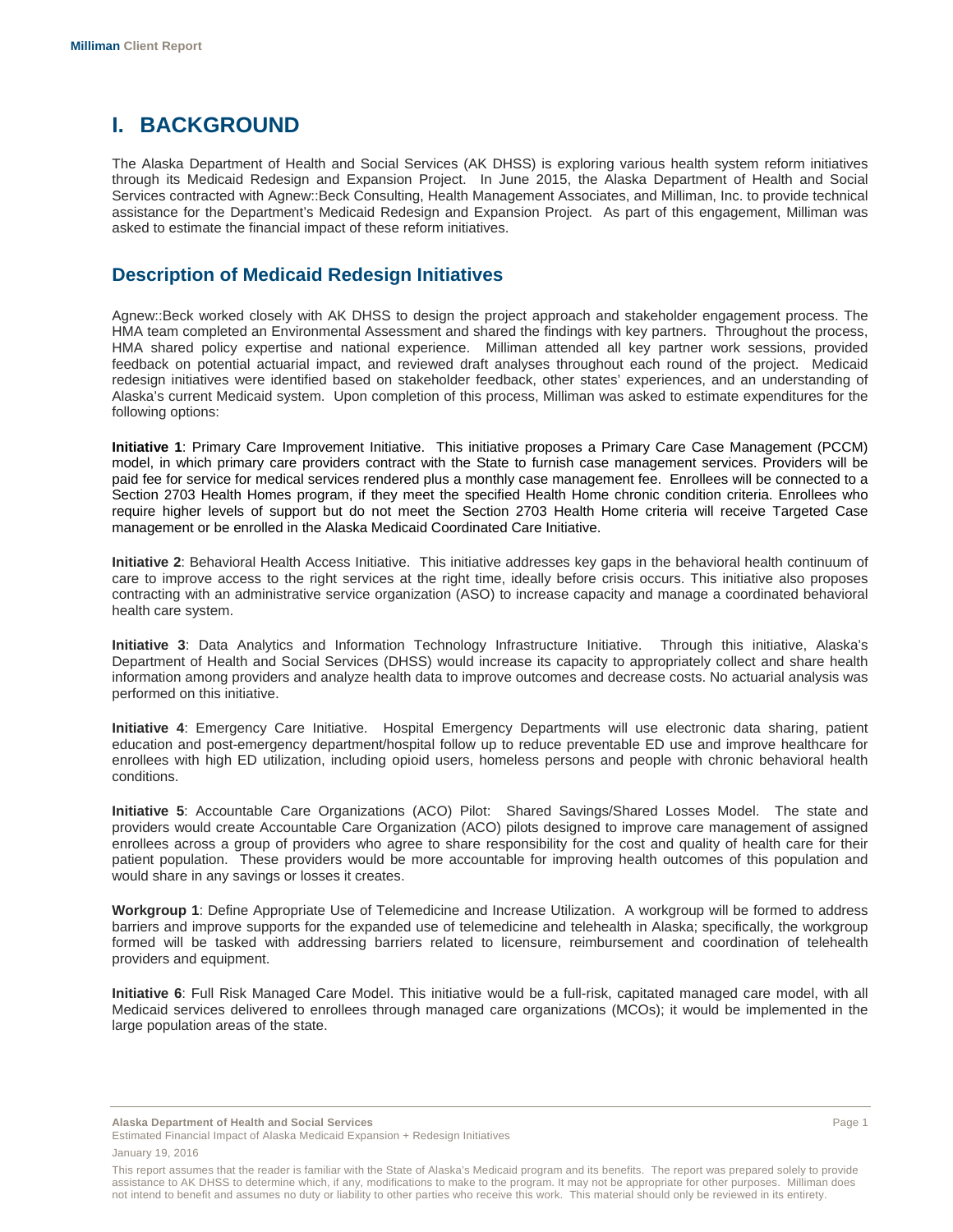# **II. FISCAL IMPACT SUMMARY**

Table 1 below compares the fiscal impact by state fiscal year (SFY) of each initiative. Tables 1a through 1g below show the estimated State and Federal expenditures assuming the current system is unchanged (baseline) and for each initiative as well as the savings/cost over the baseline.

**The initiatives below are not mutually exclusive. Therefore, the fiscal implementation of all, or a subset, of the initiatives below will not equal the sum of those estimates.** 

**Note that the baseline projection is not representative of total State and Federal expenditures for the Alaska Medicaid program. The populations modeled reflect a subset of the Alaska Medicaid enrollees. Waiver enrollees, chronic and acute medical assistance enrollees, Institutionalized enrollees, long term care and nursing home eligible enrollees, dual eligible, and Part B only enrollees are excluded from our projections. Details on the populations modeled are included under "Populations Modeled" in Section IV of this report.** 

**Additionally, prescription drug rebates and AK DHSS administrative expenses have been excluded from the projections in this report.** 

**Given these items, the total estimated AK DHSS expenditures will differ significantly from these projections.** 

| Table 1<br><b>Medicaid Redesign Initiatives</b><br>Net Program Initiative Costs (Savings) to Alaska<br><b>Values in SMillions</b> |                                                                                                       |         |         |          |          |  |
|-----------------------------------------------------------------------------------------------------------------------------------|-------------------------------------------------------------------------------------------------------|---------|---------|----------|----------|--|
| <b>Initiative</b>                                                                                                                 | SFY <sub>18</sub><br>SFY <sub>17</sub><br>SFY <sub>19</sub><br>SFY <sub>20</sub><br>SFY <sub>21</sub> |         |         |          |          |  |
| <b>Baseline</b>                                                                                                                   | \$490.2                                                                                               | \$521.2 | \$549.3 | \$589.6  | \$626.3  |  |
| Initiative 1: Primary Care Improvement                                                                                            | \$2.4                                                                                                 | \$5.0   | \$0.5   | (\$0.8)  | (\$2.4)  |  |
| Initiative 2: Behavioral Health Access                                                                                            | \$0.0                                                                                                 | \$1.7   | \$3.6   | \$5.3    | \$7.2    |  |
| Initiative 4: Emergency Room                                                                                                      | (\$1.3)                                                                                               | (\$2.7) | (\$3.4) | ( \$4.1) | (\$4.8)  |  |
| Initiative 5: Accountable Care Organization                                                                                       | \$0.0                                                                                                 | \$0.0   | (\$1.0) | (\$2.0)  | (\$4.2)  |  |
| Workgroup 1: Telemedicine                                                                                                         | \$0.0                                                                                                 | (\$2.6) | (\$5.8) | (\$9.4)  | (\$13.2) |  |
| Initiative 6: Full Risk Managed Care Organization                                                                                 | \$0.0                                                                                                 | \$0.0   | \$0.0   | \$7.2    | \$7.6    |  |

**Alaska Department of Health and Social Services** Page 2

Estimated Financial Impact of Alaska Medicaid Expansion + Redesign Initiatives January 19, 2016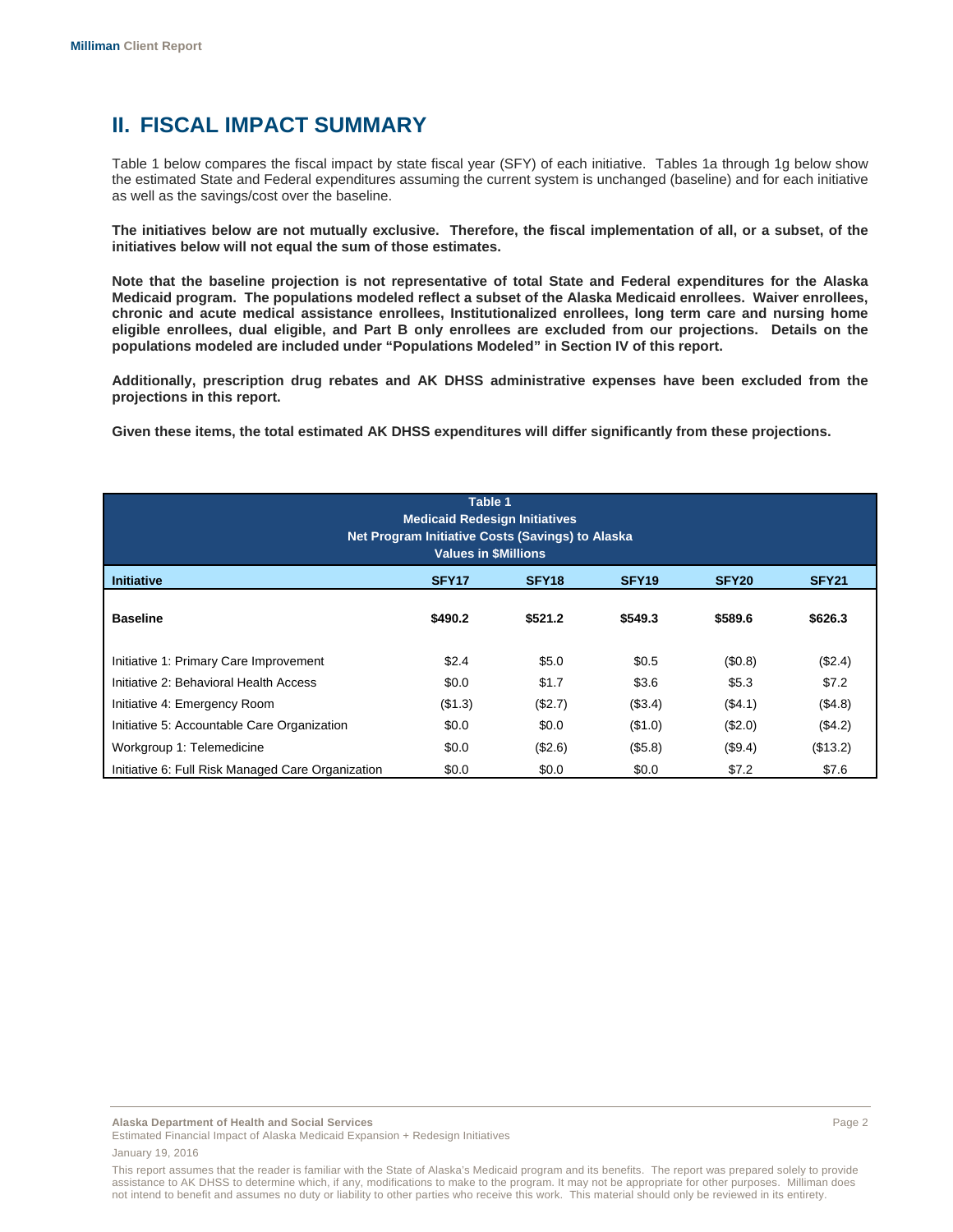| Table 1a<br><b>Alaska Department of Health and Social Services</b><br><b>Medicaid Redesign Initiatives</b>                                                                           |           |           |           |           |           |  |  |
|--------------------------------------------------------------------------------------------------------------------------------------------------------------------------------------|-----------|-----------|-----------|-----------|-----------|--|--|
| <b>Baseline Projections (Values in \$Millions)</b><br>SFY <sub>17</sub><br><b>Category of Service</b><br>SFY <sub>18</sub><br>SFY <sub>19</sub><br>SFY <sub>20</sub><br><b>SFY21</b> |           |           |           |           |           |  |  |
| <b>Facility Inpatient</b>                                                                                                                                                            | \$270.0   | \$275.9   | \$283.0   | \$288.7   | \$294.5   |  |  |
| <b>Facility Outpatient</b>                                                                                                                                                           | \$189.8   | \$209.8   | \$221.1   | \$236.6   | \$253.2   |  |  |
| Professional                                                                                                                                                                         | \$537.7   | \$574.5   | \$603.5   | \$633.9   | \$665.8   |  |  |
| <b>Pharmacy Drugs</b>                                                                                                                                                                | \$124.7   | \$140.4   | \$153.1   | \$167.0   | \$182.2   |  |  |
| <b>PCCM Fee</b>                                                                                                                                                                      | \$0.0     | \$0.0     | \$0.0     | \$0.0     | \$0.0     |  |  |
| Capitation                                                                                                                                                                           | \$0.0     | \$0.0     | \$0.0     | \$0.0     | \$0.0     |  |  |
| Other                                                                                                                                                                                | \$215.5   | \$228.6   | \$237.7   | \$247.2   | \$257.1   |  |  |
| <b>Total Medical Cost</b>                                                                                                                                                            | \$1,337.6 | \$1,429.2 | \$1,498.4 | \$1,573.4 | \$1,652.9 |  |  |
| <b>FMAP Share</b>                                                                                                                                                                    | \$847.5   | \$908.0   | \$949.1   | \$983.8   | \$1,026.6 |  |  |
| <b>Net Alaska Cost</b>                                                                                                                                                               | \$490.2   | \$521.2   | \$549.3   | \$589.6   | \$626.3   |  |  |

| Table 1b                            |                                                        |                                      |                                                                   |              |              |
|-------------------------------------|--------------------------------------------------------|--------------------------------------|-------------------------------------------------------------------|--------------|--------------|
|                                     | <b>Alaska Department of Health and Social Services</b> |                                      |                                                                   |              |              |
|                                     |                                                        | <b>Medicaid Redesign Initiatives</b> |                                                                   |              |              |
|                                     |                                                        |                                      | <b>Primary Care Improvement Initiative (Values in \$Millions)</b> |              |              |
| <b>Category of Service</b>          | SFY <sub>17</sub>                                      | SFY <sub>18</sub>                    | <b>SFY19</b>                                                      | <b>SFY20</b> | <b>SFY21</b> |
| <b>Facility Inpatient</b>           | (S0.4)                                                 | (\$1.6)                              | (\$9.8)                                                           | (\$10.8)     | (\$11.8)     |
| <b>Facility Outpatient</b>          | (\$0.9)                                                | (\$3.4)                              | (\$10.0)                                                          | (\$12.4)     | (\$15.2)     |
| Professional                        | (\$0.2)                                                | (\$0.9)                              | (\$4.6)                                                           | (\$5.0)      | (\$5.4)      |
| <b>Pharmacy Drugs</b>               | (\$0.2)                                                | (\$1.1)                              | (\$4.4)                                                           | (\$5.7)      | (\$7.2)      |
| <b>PCCM Fee</b>                     | \$1.1                                                  | \$3.1                                | \$4.6                                                             | \$4.7        | \$4.7        |
| Capitation                          | \$0.0                                                  | \$0.0                                | \$0.0                                                             | \$0.0        | \$0.0        |
| Other                               | (\$0.0)                                                | (\$0.1)                              | (\$0.5)                                                           | (\$0.6)      | (\$0.7)      |
| <b>Total Change in Medical Cost</b> | (\$0.7)                                                | ( \$4.0)                             | (\$24.6)                                                          | (\$29.8)     | (\$35.5)     |
|                                     |                                                        |                                      |                                                                   |              |              |
| <b>ASO Fees</b>                     | \$7.0                                                  | \$17.5                               | \$26.2                                                            | \$27.7       | \$29.2       |
|                                     |                                                        |                                      |                                                                   |              |              |
| <b>Total Expenditure Change</b>     | \$6.3                                                  | \$13.5                               | \$1.5                                                             | (\$2.2)      | (\$6.3)      |
|                                     |                                                        |                                      |                                                                   |              |              |
| <b>After Shared Savings</b>         | \$6.3                                                  | \$13.5                               | \$1.5                                                             | (\$2.2)      | (\$6.3)      |
|                                     |                                                        |                                      |                                                                   |              |              |
| <b>FMAP Share</b>                   | \$3.9                                                  | \$8.4                                | \$1.0                                                             | (\$1.4)      | (\$3.8)      |
|                                     |                                                        |                                      |                                                                   |              |              |
| <b>Net Alaska Cost (Savings)</b>    | \$2.4                                                  | \$5.0                                | \$0.5                                                             | (\$0.8)      | (\$2.4)      |

**Alaska Department of Health and Social Services** Page 3

Estimated Financial Impact of Alaska Medicaid Expansion + Redesign Initiatives January 19, 2016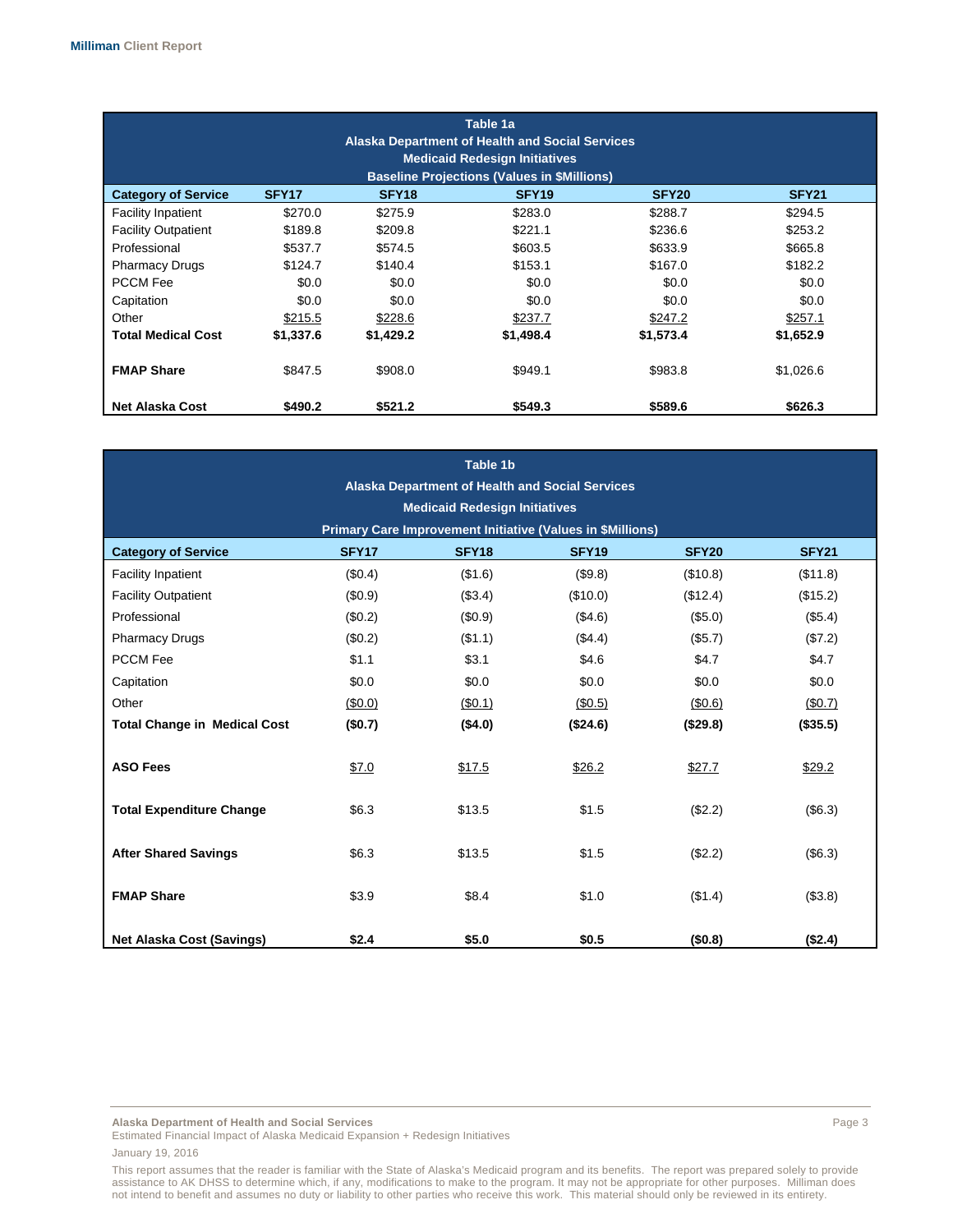| Table 1c<br><b>Alaska Department of Health and Social Services</b><br><b>Medicaid Redesign Initiatives</b><br><b>Behavioral Health Initiative (Values in \$Millions)</b> |                   |                   |              |              |              |
|--------------------------------------------------------------------------------------------------------------------------------------------------------------------------|-------------------|-------------------|--------------|--------------|--------------|
| <b>Category of Service</b>                                                                                                                                               | SFY <sub>17</sub> | SFY <sub>18</sub> | <b>SFY19</b> | <b>SFY20</b> | <b>SFY21</b> |
| <b>Facility Inpatient</b>                                                                                                                                                | \$0.0             | (\$0.2)           | (\$0.5)      | (\$0.9)      | (\$1.5)      |
| <b>Facility Outpatient</b>                                                                                                                                               | \$0.0             | \$0.0             | \$0.1        | \$0.1        | \$0.2        |
| Professional                                                                                                                                                             | \$0.0             | \$1.2             | \$5.0        | \$9.4        | \$14.3       |
| <b>Pharmacy Drugs</b>                                                                                                                                                    | \$0.0             | \$0.0             | \$0.1        | \$0.1        | \$0.2\$      |
| <b>PCCM Fee</b>                                                                                                                                                          | \$0.0             | \$0.0             | \$0.0        | \$0.0        | \$0.0        |
| Capitation                                                                                                                                                               | \$0.0             | \$0.0             | \$0.0        | \$0.0        | \$0.0        |
| Other                                                                                                                                                                    | \$0.0             | \$0.0             | \$0.0        | \$0.0        | \$0.0        |
| <b>Total Change in Medical Cost</b>                                                                                                                                      | \$0.0             | \$1.1             | \$4.6        | \$8.7        | \$13.2       |
| <b>ASO Fees</b>                                                                                                                                                          | \$0.0             | \$3.5             | \$5.3        | \$5.5        | \$5.8        |
| <b>Total Expenditure Change</b>                                                                                                                                          | \$0.0             | \$4.6             | \$9.9        | \$14.2       | \$19.1       |
| <b>After Shared Savings</b>                                                                                                                                              | \$0.0             | \$4.6             | \$9.9        | \$14.2       | \$19.1       |
| <b>FMAP Share</b>                                                                                                                                                        | \$0.0             | \$2.9             | \$6.3        | \$8.9        | \$11.8       |
| Net Alaska Cost (Savings)                                                                                                                                                | \$0.0             | \$1.7             | \$3.6        | \$5.3        | \$7.2        |

| Table 1d<br><b>Alaska Department of Health and Social Services</b><br><b>Medicaid Redesign Initiatives</b><br><b>Emergency Care Initiative (Values in \$Millions)</b> |                   |                   |                   |                   |              |
|-----------------------------------------------------------------------------------------------------------------------------------------------------------------------|-------------------|-------------------|-------------------|-------------------|--------------|
| <b>Category of Service</b>                                                                                                                                            | SFY <sub>17</sub> | SFY <sub>18</sub> | SFY <sub>19</sub> | SFY <sub>20</sub> | <b>SFY21</b> |
| <b>Facility Inpatient</b>                                                                                                                                             | \$0.0             | \$0.0             | \$0.0             | \$0.0\$           | \$0.0        |
| <b>Facility Outpatient</b>                                                                                                                                            | (\$4.6)           | (\$9.7)           | (\$12.4)          | (\$14.6)          | (\$17.1)     |
| Professional                                                                                                                                                          | (\$0.5)           | (\$0.8)           | (\$0.8)           | (\$0.9)           | (\$1.1)      |
| <b>Pharmacy Drugs</b>                                                                                                                                                 | \$0.0             | \$0.0             | \$0.0             | \$0.0\$           | \$0.0        |
| <b>PCCM Fee</b>                                                                                                                                                       | \$0.0             | \$0.0             | \$0.0             | \$0.0             | \$0.0        |
| Capitation                                                                                                                                                            | \$0.0             | \$0.0             | \$0.0             | \$0.0             | \$0.0        |
| Other                                                                                                                                                                 | \$0.0             | \$0.0             | \$0.0             | \$0.0             | \$0.0        |
| <b>Total Medical Cost</b>                                                                                                                                             | (\$5.0)           | (\$10.5)          | (\$13.1)          | (\$15.5)          | (\$18.2)     |
| <b>ASO Fees</b>                                                                                                                                                       | \$0.0             | \$0.0             | \$0.0             | \$0.0             | \$0.0        |
| <b>Total Expenditure Change</b>                                                                                                                                       | (\$5.0)           | (\$10.5)          | (\$13.1)          | (\$15.5)          | (\$18.2)     |
| <b>After Shared Savings</b>                                                                                                                                           | (\$3.5)           | (\$7.3)           | (\$9.2)           | (\$10.9)          | (\$12.7)     |
| <b>FMAP Share</b>                                                                                                                                                     | (\$2.2)           | (\$4.7)           | (\$5.8)           | (\$6.8)           | (\$7.9)      |
| <b>Net Alaska Cost (Savings)</b>                                                                                                                                      | ( \$1.3)          | (\$2.7)           | (\$3.4)           | (\$4.1)           | (\$4.8)      |

**Alaska Department of Health and Social Services** Page 4

Estimated Financial Impact of Alaska Medicaid Expansion + Redesign Initiatives January 19, 2016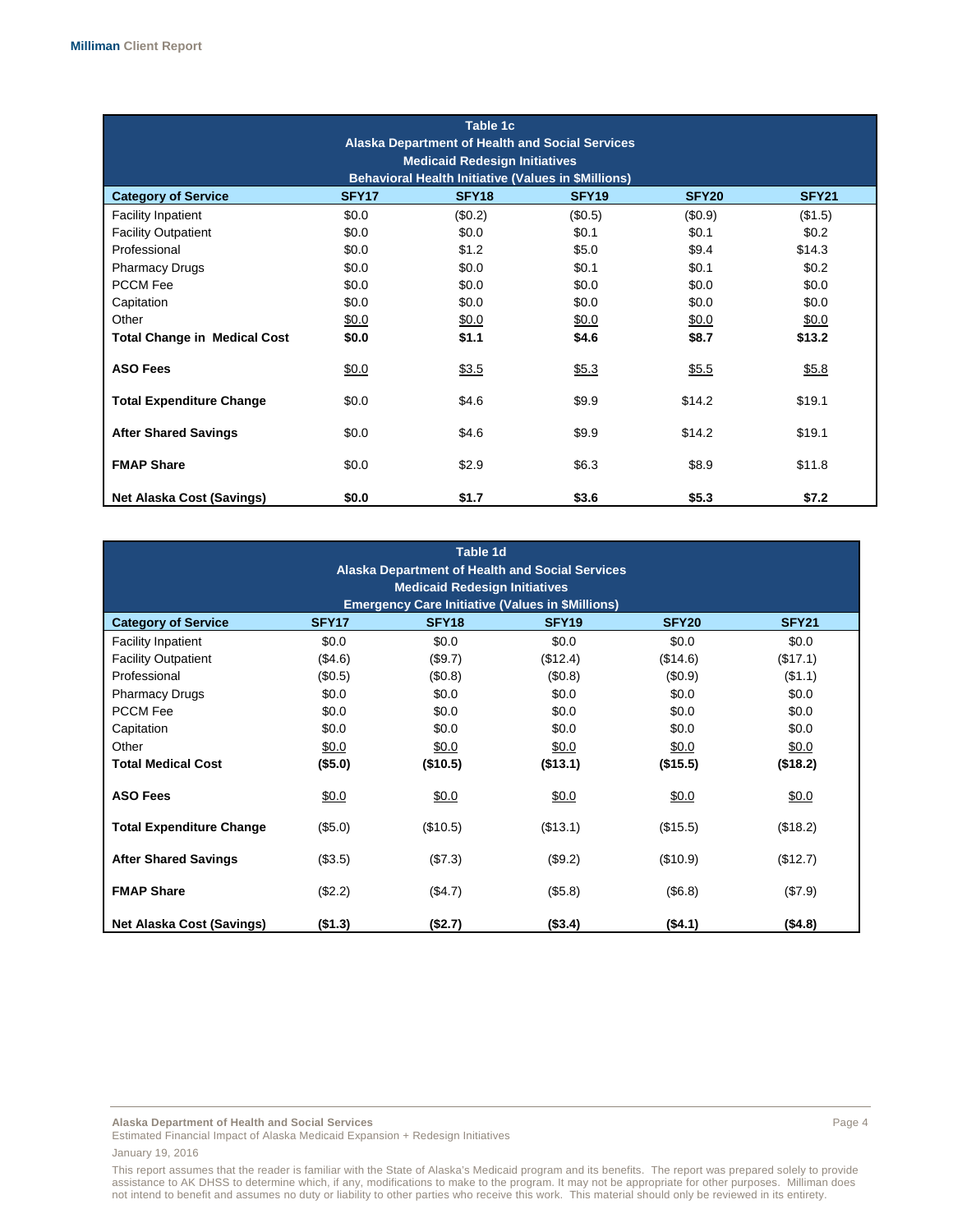| Table 1e<br><b>Alaska Department of Health and Social Services</b><br><b>Medicaid Redesign Initiatives</b><br><b>ACO Initiative (Values in \$Millions)</b> |                   |                   |              |              |              |
|------------------------------------------------------------------------------------------------------------------------------------------------------------|-------------------|-------------------|--------------|--------------|--------------|
| <b>Category of Service</b>                                                                                                                                 | SFY <sub>17</sub> | SFY <sub>18</sub> | <b>SFY19</b> | <b>SFY20</b> | <b>SFY21</b> |
| <b>Facility Inpatient</b>                                                                                                                                  | \$0.0             | \$0.0             | (\$0.9)      | (\$1.8)      | (\$3.6)      |
| <b>Facility Outpatient</b>                                                                                                                                 | \$0.0             | \$0.0             | (\$1.8)      | (\$3.2)      | (\$6.8)      |
| Professional                                                                                                                                               | \$0.0             | \$0.0             | (\$0.9)      | (\$2.2)      | (\$4.5)      |
| <b>Pharmacy Drugs</b>                                                                                                                                      | \$0.0             | \$0.0             | (\$0.7)      | (\$1.6)      | (\$3.4)      |
| <b>PCCM Fee</b>                                                                                                                                            | \$0.0             | \$0.0             | \$0.0        | \$0.0        | \$0.0        |
| Capitation                                                                                                                                                 | \$0.0             | \$0.0             | \$0.0        | \$0.0        | \$0.0        |
| Other                                                                                                                                                      | \$0.0             | \$0.0             | (\$0.1)      | (\$0.2)      | $($ \$0.3)   |
| <b>Total Medical Cost</b>                                                                                                                                  | \$0.0             | \$0.0             | (\$4.5)      | (\$8.9)      | (\$18.6)     |
| <b>ASO Fees</b>                                                                                                                                            | \$0.0             | \$0.0             | \$0.0        | \$0.0        | \$0.0        |
| <b>Total Expenditure Change</b>                                                                                                                            | \$0.0             | \$0.0             | (\$4.5)      | (\$8.9)      | (\$18.6)     |
| <b>After Shared Savings</b>                                                                                                                                | \$0.0             | \$0.0             | (\$2.7)      | (\$5.3)      | (\$11.2)     |
| <b>FMAP Share</b>                                                                                                                                          | \$0.0             | \$0.0             | (\$1.7)      | (\$3.3)      | (\$6.9)      |
| Net Alaska Cost (Savings)                                                                                                                                  | \$0.0             | \$0.0             | (\$1.0)      | (\$2.0)      | (\$4.2)      |

| Table 1f<br><b>Alaska Department of Health and Social Services</b> |                                      |                                                       |              |              |              |
|--------------------------------------------------------------------|--------------------------------------|-------------------------------------------------------|--------------|--------------|--------------|
|                                                                    | <b>Medicaid Redesign Initiatives</b> |                                                       |              |              |              |
|                                                                    |                                      | <b>Telemedicine Initiative (Values in \$Millions)</b> |              |              |              |
| <b>Category of Service</b>                                         | SFY <sub>17</sub>                    | SFY <sub>18</sub>                                     | <b>SFY19</b> | <b>SFY20</b> | <b>SFY21</b> |
| <b>Facility Inpatient</b>                                          | \$0.0                                | (\$0.5)                                               | (\$1.0)      | (\$1.5)      | (\$2.0)      |
| <b>Facility Outpatient</b>                                         | \$0.0                                | (\$2.2)                                               | (\$4.5)      | (\$7.2)      | (\$10.1)     |
| Professional                                                       | \$0.0                                | (\$8.7)                                               | (\$18.1)     | (\$28.2)     | (\$37.5)     |
| <b>Pharmacy Drugs</b>                                              | \$0.0                                | \$4.2                                                 | \$7.8        | \$12.0       | \$15.0       |
| <b>PCCM Fee</b>                                                    | \$0.0                                | \$0.0                                                 | \$0.0        | \$0.0        | \$0.0        |
| Capitation                                                         | \$0.0                                | \$0.0                                                 | \$0.0        | \$0.0        | \$0.0        |
| Other                                                              | \$0.0                                | (\$0.0)                                               | (\$0.1)      | (\$0.1)      | (\$0.1)      |
| <b>Total Medical Cost</b>                                          | \$0.0                                | (\$7.1)                                               | (\$15.9)     | (\$25.0)     | ( \$34.8)    |
| <b>ASO Fees</b>                                                    | \$0.0                                | \$0.0                                                 | \$0.0        | \$0.0        | \$0.0        |
| <b>Total Expenditure Change</b>                                    | \$0.0                                | (\$7.1)                                               | (\$15.9)     | (\$25.0)     | (\$34.8)     |
| <b>After Shared Savings</b>                                        | \$0.0                                | (\$7.1)                                               | (\$15.9)     | (\$25.0)     | (\$34.8)     |
| <b>FMAP Share</b>                                                  | \$0.0                                | (\$4.5)                                               | (\$10.1)     | (\$15.7)     | (\$21.6)     |
| <b>Net Alaska Cost (Savings)</b>                                   | \$0.0                                | (\$2.6)                                               | (\$5.8)      | (\$9.4)      | (\$13.2)     |

**Alaska Department of Health and Social Services** Page 5

Estimated Financial Impact of Alaska Medicaid Expansion + Redesign Initiatives January 19, 2016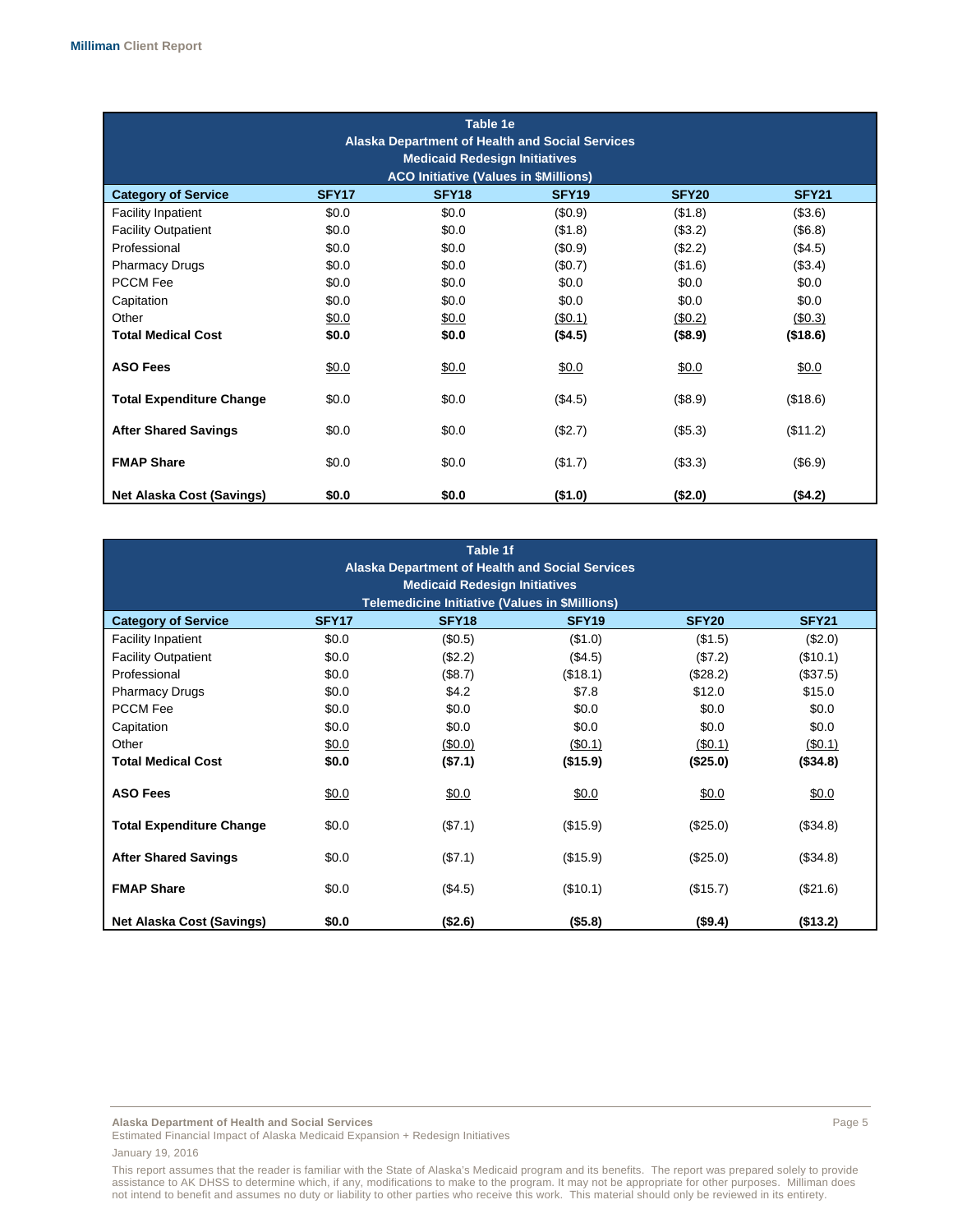| Table 1g<br><b>Alaska Department of Health and Social Services</b><br><b>Medicaid Redesign Initiatives</b><br>Full Risk Managed Care Initiative (Values in \$Millions) |                   |                   |                   |              |              |
|------------------------------------------------------------------------------------------------------------------------------------------------------------------------|-------------------|-------------------|-------------------|--------------|--------------|
| <b>Category of Service</b>                                                                                                                                             | SFY <sub>17</sub> | SFY <sub>18</sub> | SFY <sub>19</sub> | <b>SFY20</b> | <b>SFY21</b> |
| <b>Facility Inpatient</b>                                                                                                                                              | \$0.0             | \$0.0             | \$0.0             | (\$14.8)     | (\$13.3)     |
| <b>Facility Outpatient</b>                                                                                                                                             | \$0.0             | \$0.0             | \$0.0             | (\$17.9)     | (\$23.2)     |
| Professional                                                                                                                                                           | \$0.0             | \$0.0             | \$0.0             | (\$14.3)     | (\$20.3)     |
| <b>Pharmacy Drugs</b>                                                                                                                                                  | \$0.0             | \$0.0             | \$0.0             | (\$11.5)     | (\$18.9)     |
| <b>PCCM Fee</b>                                                                                                                                                        | \$0.0             | \$0.0             | \$0.0             | \$0.0        | \$0.0        |
| <b>Net Capitation Expenses</b>                                                                                                                                         | \$0.0             | \$0.0             | \$0.0             | \$77.4       | \$96.3       |
| Other                                                                                                                                                                  | \$0.0             | \$0.0             | \$0.0             | \$0.3        | (\$0.6)      |
| <b>Total Medical Cost</b>                                                                                                                                              | \$0.0             | \$0.0             | \$0.0             | \$19.3       | \$20.0       |
| <b>ASO Fees</b>                                                                                                                                                        | \$0.0             | \$0.0             | \$0.0             | \$0.0        | \$0.0        |
| <b>Total Expenditure Change</b>                                                                                                                                        | \$0.0             | \$0.0             | \$0.0             | \$19.3       | \$20.0       |
| <b>After Shared Savings</b>                                                                                                                                            | \$0.0             | \$0.0             | \$0.0             | \$19.3       | \$20.0       |
| <b>FMAP Share</b>                                                                                                                                                      | \$0.0             | \$0.0             | \$0.0             | \$12.1       | \$12.4       |
| Net Alaska Cost (Savings)                                                                                                                                              | \$0.0             | \$0.0             | \$0.0             | \$7.2        | \$7.6        |

The full risk managed care initiative projections include Alaska's premium tax on Medicaid Managed Care Organizations (MCOs) and would generate income for the state's General Revenue Fund. That amount would allow the state to draw down federal Medicaid matching funds that can be used to meet program expenses. MCOs are held harmless from the tax through higher capitation payments, so the net gain to the state is the federal match amount, less the amount of tax remitted to counties. The net gain to the state from the premium tax is not included in the above projection.

Note that we have provided point estimates for the projected costs and savings. Actual results will vary from our projections for many reasons, including differences from assumptions regarding take up rates, projected members by FPL levels, cost trends, utilization trends, and future FMAP rates, as well as other random and non-random factors. Experience should continue to be monitored on a regular basis, with modifications to projections as necessary.

**Alaska Department of Health and Social Services** Page 6

Estimated Financial Impact of Alaska Medicaid Expansion + Redesign Initiatives January 19, 2016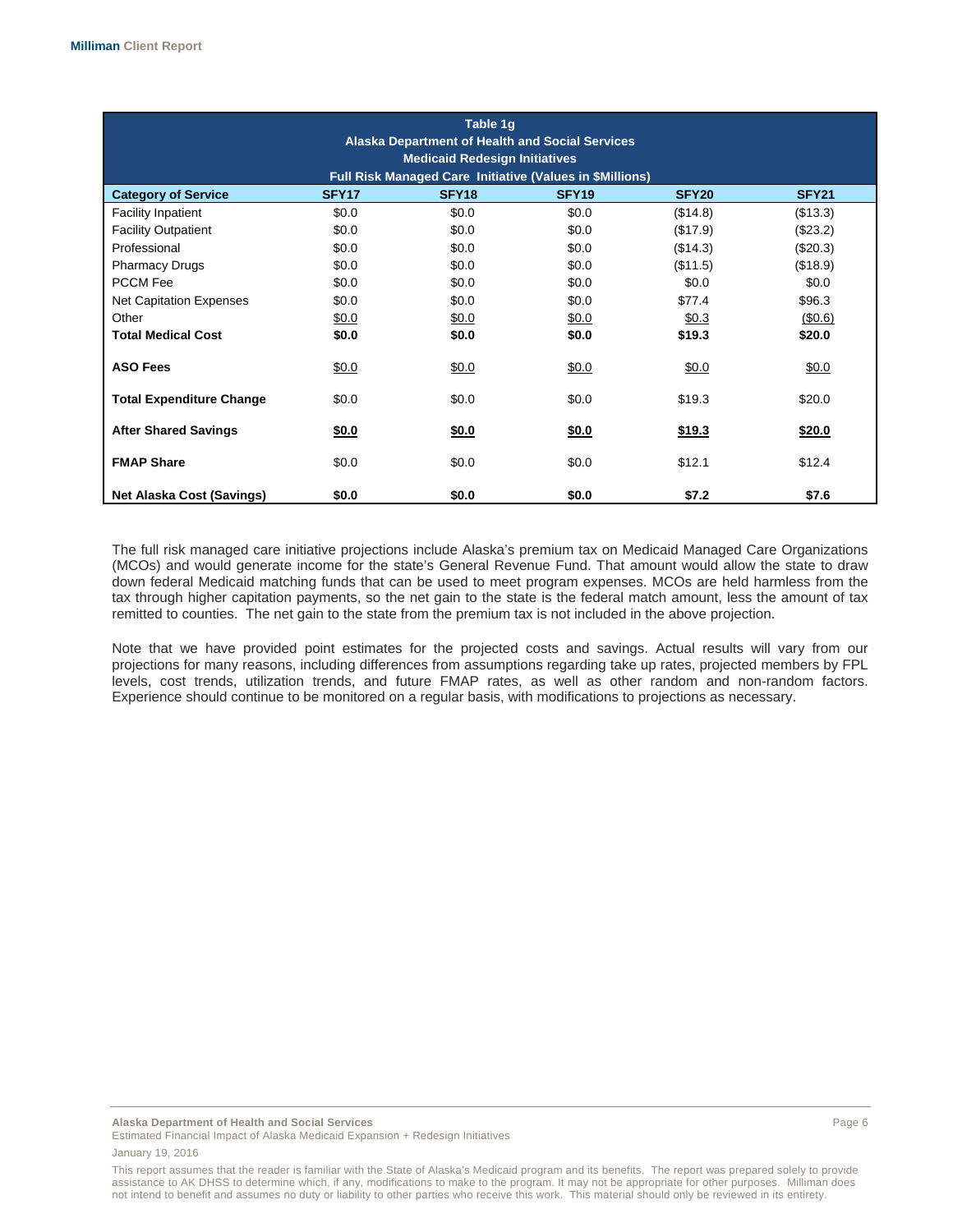# **III. OVERVIEW OF FINANCIAL PROJECTIONS**

The following sections of this report contain the documentation related to the actuarial models, populations modeled, covered services, base data adjustments, and development of financial projections.

Appendix A summarizes calendar year 2014 experience for the Alaska Medicaid population that will be eligible for the initiatives modeled. These data summaries use unadjusted claims and encounter data. Adjustments made to these summaries are described in the "Adjustments to Base Data" section.

# **IV. DATA AND ACTUARIAL MODELS**

### **Data**

The base data used for the projections is comprised of calendar year 2014 experience for the Alaska Medicaid population. Data includes claims for services incurred during this time period and paid through September 30, 2015. The membership, encounter and claims experience were provided to Milliman by the Alaska Department of Health and Social Services. The data has been adjusted for certain factors as described in Section V.

Historical cost and utilization has been stratified by category of service for each population. All actuarial models illustrate costs at Medicaid reimbursement. Pharmacy expenditures are illustrated before reduction for rebates received from manufacturers.

## **Actuarial Models**

### *Overview*

Experience data was stratified by population and category of services. Populations and categories of service are further described in the "Population" and "Categories of Service" sections. The actuarial models are comprised of the following data elements:

*Member Months*: This value represents the number of enrollee months in each population group during the experience period.

*Annual Utilization per 1,000*: This value represents annual utilization per 1,000 members for each type of service. The value was developed by dividing total units for each service by member months and multiplying by 12 times 1,000.

*Average Cost per Service*: This value represents the average amount that was paid per unit for the service provided.

*Cost per Member per Month (PMPM)*: This value represents the net benefit cost for each type of service. It was developed by multiplying the annual utilization per 1,000 and the average cost per service, then dividing by 12,000.

## *Populations Modeled*

We created actuarial models for the populations expected to be covered under the initiatives. We eliminated members with an eligibility code related to a waiver program from our analysis. We also eliminated members who are institutionalized in a long term care facility. We stratified the population in order to analyze the utilization patterns for a homogenous group. The following populations were modeled:

- **Medicaid Adult**: This category includes all members over age 18 with program code AF not included above.
- **Aid to the Blind / Aid to the Permanently Disabled**: These members were identified by program codes AB and AD.

**Alaska Department of Health and Social Services** Page 7 Estimated Financial Impact of Alaska Medicaid Expansion + Redesign Initiatives January 19, 2016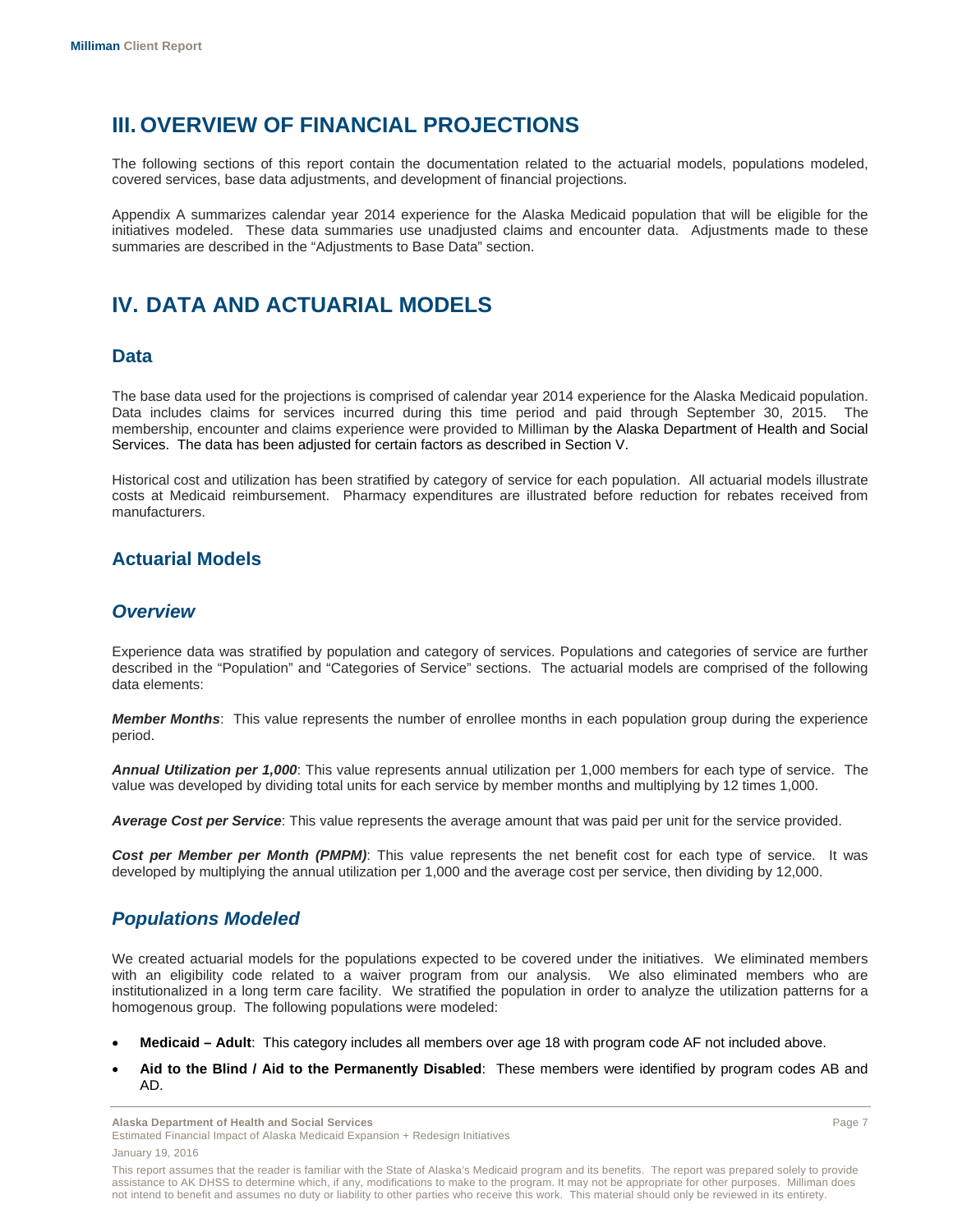- **Old Age Assistance**: These members were identified by program code OA.
- **Pregnant Women**: These members were identified by program code AF and eligibility subtype PB, PC, PR, or PX. Additionally, members with program code AF, eligibility code 11, and eligibility subtype AF, H1, S1, SU, T1, or TO were included in this category.
- **Medicaid Child**: This category includes all members age 18 and younger with program code AF not included above.
- **Managed Care Optional**: These members were identified by program code AF and eligibility subtype FC, FF, IV, or JC.
- **SCHIP**: These members were identified by program code AF and eligibility subtype CP, H2, or S2.
- **Expansion**: The model for the expansion population was created based on the Medicaid Adult model calibrated to the estimated PMPM cost for the expansion population.

Appendix A contains three actuarial models for each of the populations above: one for non-Tribal individuals, one for Tribal individuals receiving services from Tribal providers, and one for Tribal individuals receiving services from non-Tribal providers. For purposes of Appendix A, the Medicaid – Adult, Aid to the Blind / Aid to the Permanently Disabled, Old Age Assistance, and Pregnant Women populations were combined into a single "Adult" population. The Expansion population is not shown separately in Appendix A.

# *Categories of Service*

Table 2 illustrates the units and classification basis used for each broad category of service in the actuarial models. The data we received did not include Diagnosis-Related Group codes for inpatient claims. We assigned DRGs based on the diagnoses codes associated with each inpatient admission.

| Table 2<br>Alaska Department of Health and Social Services<br><b>Medicaid Redesign Initiatives</b><br><b>Categories of Service</b> |                             |                                         |  |  |  |
|------------------------------------------------------------------------------------------------------------------------------------|-----------------------------|-----------------------------------------|--|--|--|
| <b>Classification Basis</b><br><b>Category of Service</b><br><b>Units</b>                                                          |                             |                                         |  |  |  |
| <b>Facility Inpatient</b>                                                                                                          | Admits/Days                 | <b>DRG</b>                              |  |  |  |
| <b>Facility Outpatient</b>                                                                                                         | Visits                      | Revenue Code, Procedure Code            |  |  |  |
| <b>Facility Outpatient Pharmacy</b>                                                                                                | Scripts                     | <b>National Drug Code</b>               |  |  |  |
| Professional                                                                                                                       | <b>Procedures or Visits</b> | Procedure Code, Procedure Code Modifier |  |  |  |
| <b>Prescription Drugs</b>                                                                                                          | Scripts                     | <b>National Drug Code</b>               |  |  |  |
| Private Duty Nursing/Home Health                                                                                                   | <b>Visits</b>               | <b>Procedure Code</b>                   |  |  |  |
| Ambulance                                                                                                                          | <b>Visits</b>               | <b>Procedure Code</b>                   |  |  |  |
| DME and Supplies; Prosthetics                                                                                                      | Procedures                  | <b>Procedure Code</b>                   |  |  |  |
| Glasses/Contacts                                                                                                                   | Visits                      | <b>Procedure Code</b>                   |  |  |  |

**Alaska Department of Health and Social Services** Page 8

This report assumes that the reader is familiar with the State of Alaska's Medicaid program and its benefits. The report was prepared solely to provide assistance to AK DHSS to determine which, if any, modifications to make to the program. It may not be appropriate for other purposes. Milliman does not intend to benefit and assumes no duty or liability to other parties who receive this work. This material should only be reviewed in its entirety.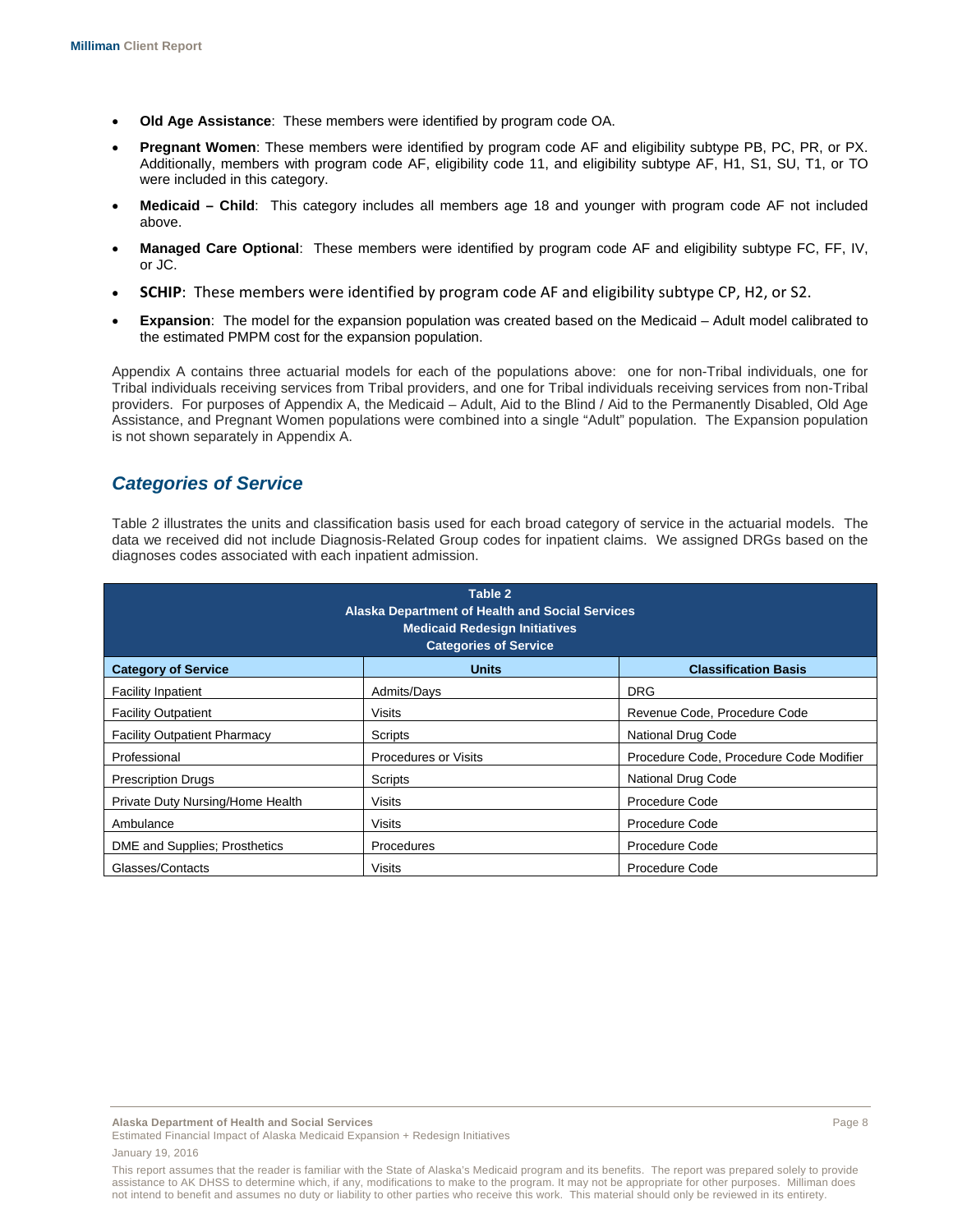# **V. DEVELOPMENT OF BASELINE PROJECTION**

The fiscal year 2016 (SFY16) through fiscal year 2021 (SFY21) baseline financial projections were developed by applying a series of adjustments to the calendar year 2014 base data included in Appendix A. The following sections describe the adjustments that were made.

# **Completion Factor Adjustment**

Data summarized in this report includes all claims for services provided to enrollees during calendar year 2014, as submitted by September 30, 2015.

Medical claims were multiplied by a completion factor to reflect unpaid claims incurred in calendar year 2014. We based our completion factor on the reported but not paid claim report as of September 30, 2015 and prior year incurred but not paid claim estimates. Table 3 illustrates the completion factor used. Prescription drug claims were assumed to be complete.

| Table 3                                                |        |  |  |
|--------------------------------------------------------|--------|--|--|
| <b>Alaska Department of Health and Social Services</b> |        |  |  |
| <b>Medicaid Redesign Initiatives</b>                   |        |  |  |
| Adjustment for Claims Incurred but not Reported (IBNR) |        |  |  |
| Completion Factor - Medical Claims                     | 1.0102 |  |  |

## **Benefit Changes**

Applied Behavioral Analysis (ABA) will become a covered benefit beginning July 1, 2016. We increased the child PMPM claim cost by \$27.59 PMPM for ABA services in fiscal year 2017 based on estimates provided by AK DHSS. Thereafter, we assumed the PMPM increases by the same utilization and average allowed charge trend as other benefits.

# **Utilization Trend**

Certain utilization trends were applied to the calendar year 2014 base data by category of service to reflect the expectation of utilization differences between the base data and the baseline projection period. Trend rates were estimated based on industry experience for comparable programs and actuarial judgment. Table 4 illustrates the trend rates used to trend the base data to the midpoint of each fiscal year.

| Table 4<br><b>Alaska Department of Health and Social Services</b><br><b>Medicaid Redesign Initiatives</b><br><b>Utilization Trend</b> |          |  |  |  |
|---------------------------------------------------------------------------------------------------------------------------------------|----------|--|--|--|
| <b>SFY15-SFY21*</b><br>Category                                                                                                       |          |  |  |  |
| Utilization - IP                                                                                                                      | $0.00\%$ |  |  |  |
| Utilization - OP                                                                                                                      | 2.00%    |  |  |  |
| Utilization - Prof                                                                                                                    | 3.00%    |  |  |  |
| Utilization $- Rx$                                                                                                                    | 3.00%    |  |  |  |
| Utilization - Other                                                                                                                   | 1.00%    |  |  |  |

*\* Annualized trend shown*

**Alaska Department of Health and Social Services** Page 9

This report assumes that the reader is familiar with the State of Alaska's Medicaid program and its benefits. The report was prepared solely to provide assistance to AK DHSS to determine which, if any, modifications to make to the program. It may not be appropriate for other purposes. Milliman does not intend to benefit and assumes no duty or liability to other parties who receive this work. This material should only be reviewed in its entirety.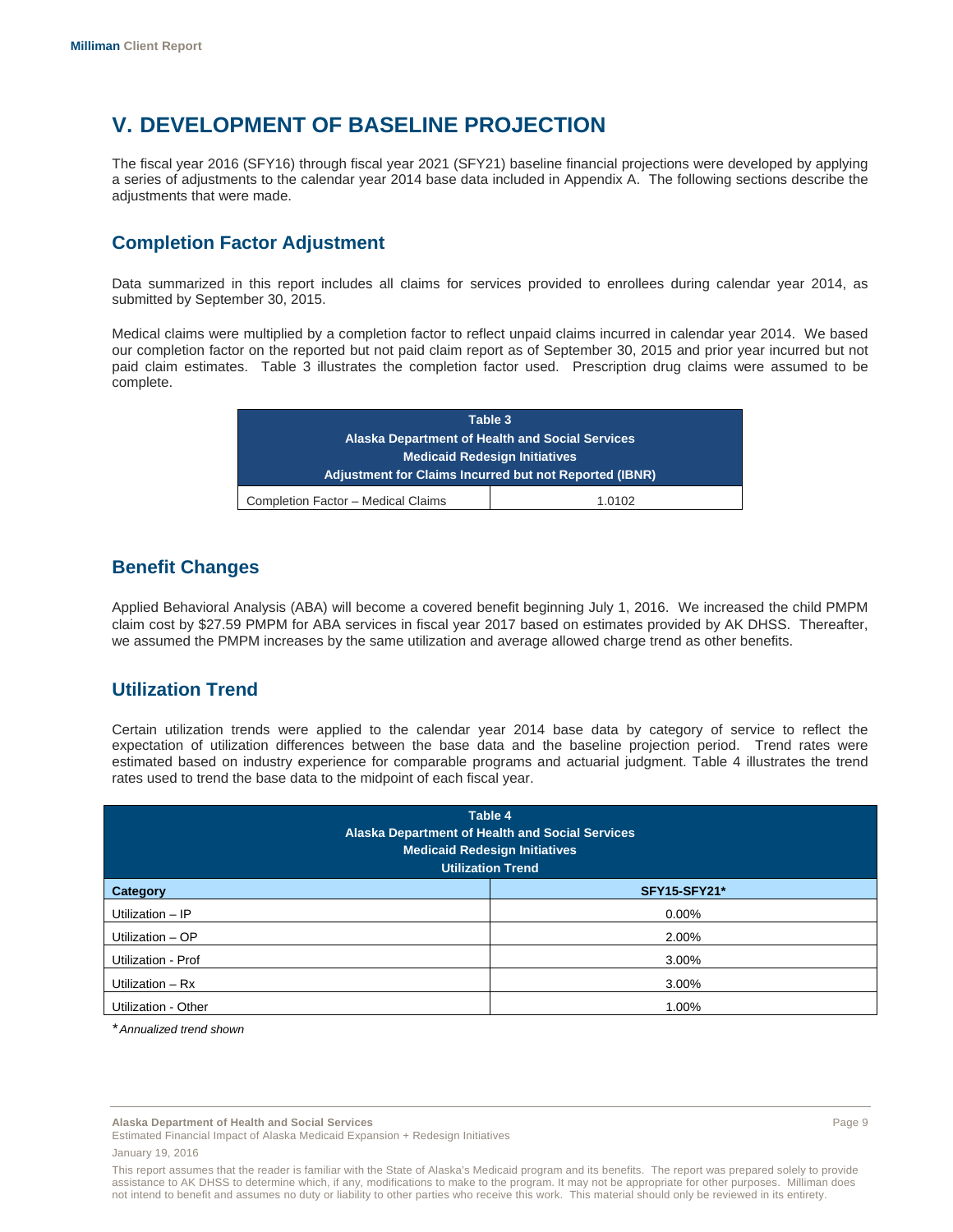The calendar year 2014 data has been adjusted before trending to reflect an explicit utilization adjustment for increased utilization of Hepatitis C and hemophilia drugs based on emerging calendar year 2015 experience. Table 4a illustrates the one-time adjustments made to the pharmacy data.

| Table 4a<br><b>Alaska Department of Health and Social Services</b><br><b>Medicaid Redesign Initiatives</b><br><b>Pharmacy Adjustments</b> |                   |  |  |
|-------------------------------------------------------------------------------------------------------------------------------------------|-------------------|--|--|
| <b>Condition</b>                                                                                                                          | <b>Adjustment</b> |  |  |
| Hemophilia<br>$1.3\% - All$                                                                                                               |                   |  |  |
| Hepatitis C<br>14.4% - Adult Only                                                                                                         |                   |  |  |

# **Average Allowed Charge Trend**

We made an adjustment for the following items that are expected to impact the historical allowed charge:

- Expected rate rebasing
- Expected rate schedule increases and/or decreases
- Average allowed charge trend reflecting shift to higher acuity services

The estimated effect of these changes to the average allowed charge is outlined in Table 5.

| Table 5<br><b>Alaska Department of Health and Social Services</b><br><b>Medicaid Redesign Initiatives</b><br><b>Allowed Charge Trend</b> |             |             |  |  |  |
|------------------------------------------------------------------------------------------------------------------------------------------|-------------|-------------|--|--|--|
| Category                                                                                                                                 | SFY15-SFY16 | SFY17-SFY21 |  |  |  |
| Average Allowed Charge - IP                                                                                                              | 3.00%       | 1.00%       |  |  |  |
| Average Allowed Charge - OP                                                                                                              | 4.00%       | 4.00%       |  |  |  |
| Average Allowed Charge - Prof                                                                                                            | 1.00%       | 1.00%       |  |  |  |
| Average Allowed Charge - Rx                                                                                                              | 5.00%       | 5.00%       |  |  |  |
| Average Allowed Charge - Other                                                                                                           | 2.00%       | 2.00%       |  |  |  |

\* *Annualized trend shown* 

## **Enrollment**

We assumed enrollment increases of 1.1% annually for the non-expansion population. For the expansion population, we projected the enrollment based on the expected number of newly eligible adults and the expected take-up rate for the newly eligible population. Table 6 summarizes the cumulative enrollment projections for the expansion population.

| Table 6               |                                                        |                                       |                   |                   |                   |  |
|-----------------------|--------------------------------------------------------|---------------------------------------|-------------------|-------------------|-------------------|--|
|                       | <b>Alaska Department of Health and Social Services</b> |                                       |                   |                   |                   |  |
|                       |                                                        | <b>Medicaid Redesign Initiatives</b>  |                   |                   |                   |  |
|                       |                                                        | <b>Expansion Projected Enrollment</b> |                   |                   |                   |  |
|                       | SFY <sub>17</sub>                                      | SFY <sub>18</sub>                     | SFY <sub>19</sub> | SFY <sub>20</sub> | SFY <sub>21</sub> |  |
| Newly Eligible Adults | 41.980                                                 | 42.050                                | 42.120            | 42.190            | 42.260            |  |
| Take-Up Rate          | 55.4%                                                  | 63.0%                                 | 63.0%             | 63.3%             | 63.0%             |  |
| New Enrollees         | 23,273                                                 | 26,492                                | 26,535            | 26,580            | 26,623            |  |

**Alaska Department of Health and Social Services** Page 10

Estimated Financial Impact of Alaska Medicaid Expansion + Redesign Initiatives January 19, 2016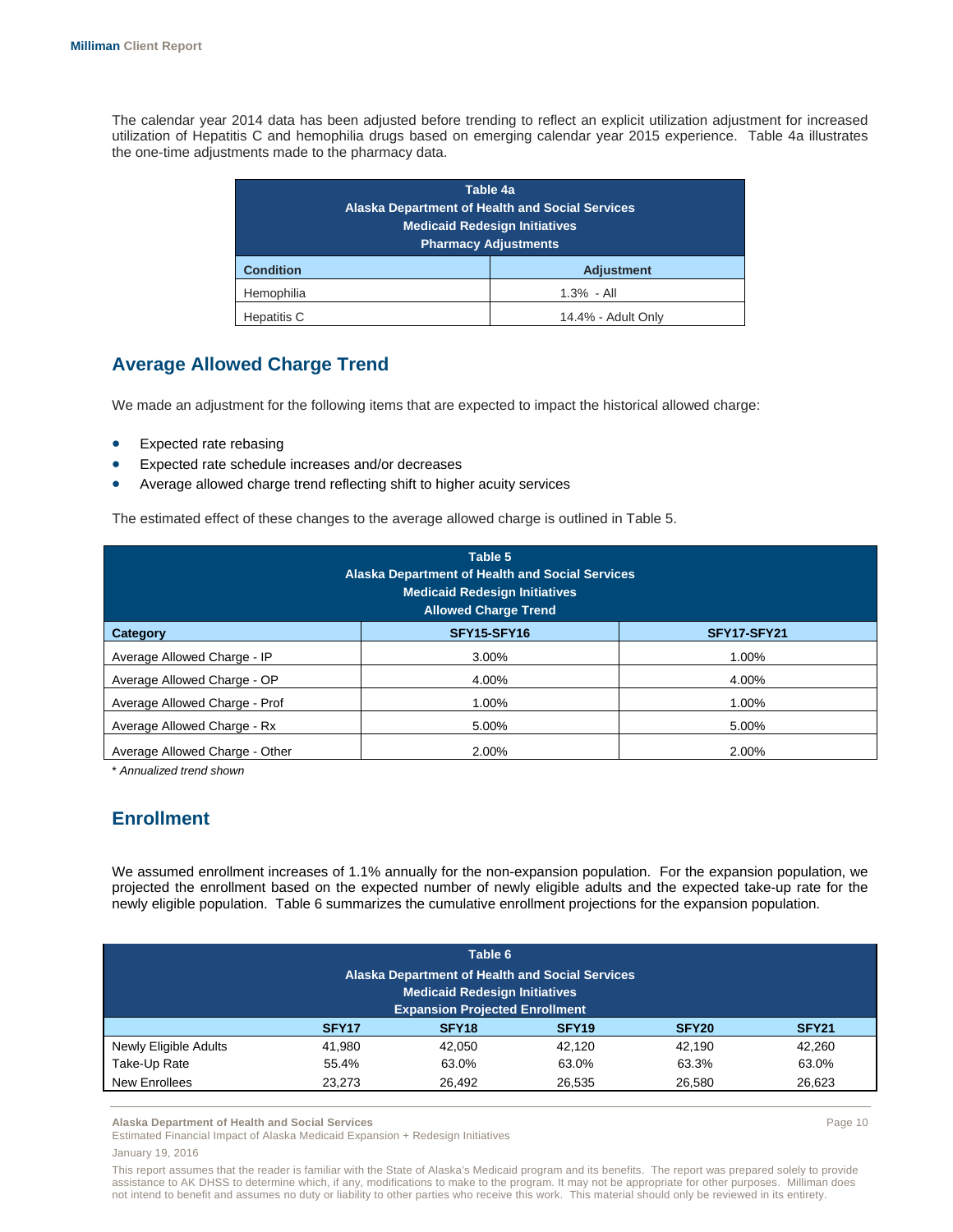# **Federal Medicaid Assistance Percentage (FMAP)**

| Table 7<br>Alaska Department of Health and Social Services<br><b>Medicaid Redesign Initiatives</b><br><b>Federal Medicaid Assistance Percentage (FMAP)</b> |                   |                   |                   |                   |              |
|------------------------------------------------------------------------------------------------------------------------------------------------------------|-------------------|-------------------|-------------------|-------------------|--------------|
|                                                                                                                                                            | SFY <sub>17</sub> | SFY <sub>18</sub> | SFY <sub>19</sub> | SFY <sub>20</sub> | <b>SFY21</b> |
| Medicaid                                                                                                                                                   | 50.00%            | 50.00%            | 50.00%            | 50.00%            | 50.00%       |
| SCHIP*                                                                                                                                                     | 88.00%            | 88.00%            | 88.00%            | 70.75%            | 65.00%       |
| Expansion**                                                                                                                                                | 97.50%            | 94.50%            | 93.50%            | 91.50%            | 90.00%       |
| Tribal Members at Tribal Providers <sup>^</sup>                                                                                                            | 100.00%           | 100.00%           | 100.00%           | 100.00%           | 100.00%      |
| Administrative                                                                                                                                             | 50.00%            | 50.00%            | 50.00%            | 50.00%            | 50.00%       |

We assumed the Federal Medicaid Assistance Percentages (FMAP) by population as outlined in Table 7.

*Source: http://aspe.hhs.gov/basic-report/fy2016-federal-medical-assistance-percentages*

*\* SCHIP is 88% for October 1, 2015 - September 30, 2019, then 65% thereafter.*

*\*\*The Federal Medical Assistance Percentage (FMAP) rates for the ACA expansion are as follows: CY2015 – CY2020 are as follows: 100%, 100%, 95%, 94%, 93%, 90%.* 

*^Tribal members receiving service at Tribal providers always receive 100% FMAP.* 

This report assumes that the reader is familiar with the State of Alaska's Medicaid program and its benefits. The report was prepared solely to provide assistance to AK DHSS to determine which, if any, modifications to make to the program. It may not be appropriate for other purposes. Milliman does not intend to benefit and assumes no duty or liability to other parties who receive this work. This material should only be reviewed in its entirety.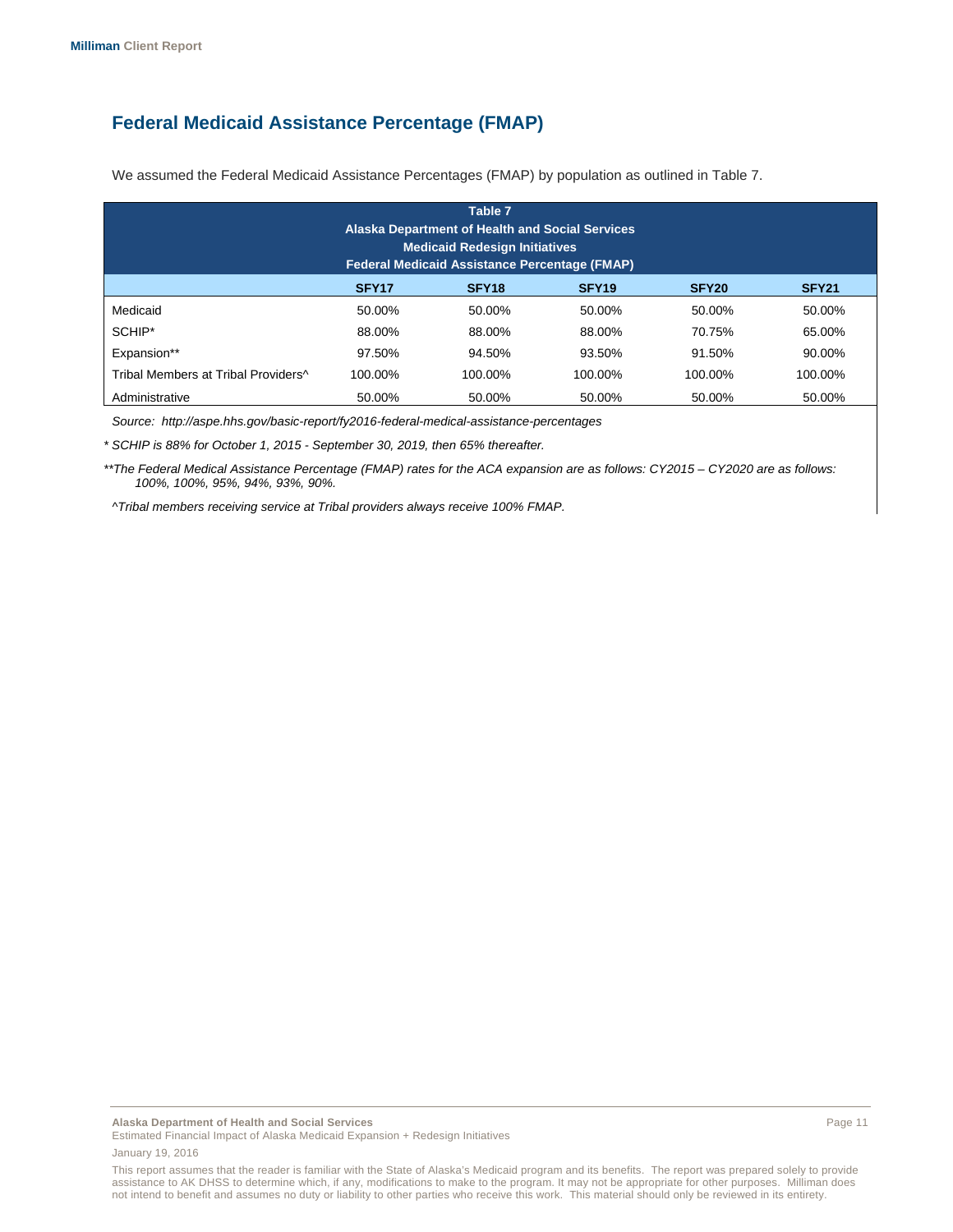# **VI. INITIATIVE ADJUSTMENTS**

This section describes the adjustments made to the projected base data for each initiative.

# **Primary Care Improvement Adjustments**

#### **Implementation Date**

We assumed that this initiative begins in fiscal year 2017.

#### **Population**

We excluded managed care optional eligibles from this analysis. Of the remaining eligible, we assumed that 30% of eligibles are enrolled in this initiative in fiscal year 2017, 70% of eligibles are enrolled in this initiative in fiscal year 2018, and all eligibles are enrolled in fiscal years 2019 and later. Tribal members are required to have the option to opt-out. Therefore, we assumed that 50% of Tribal members will opt-out and remain in traditional fee-for-service.

#### **Additional Expenses**

We assumed the Administrative Service Organization (ASO) would receive fees of 2.5% of projected professional and pharmacy cost for their services. We assumed that non-Tribal primary care physicians (PCPs) receive \$5 PMPM for the additional responsibilities under this initiative. Additionally, we assumed that the level 3 Health Home providers would receive \$15 PMPM for each member enrolled in the Health Home.

#### **Utilization Adjustments**

The utilization adjustments reflect the expected impact on medical utilization for this initiative as compared to the baseline. We developed the utilization adjustments based on our analysis of historical Alaska Medicaid utilization rates, medical cost savings achieved by similar programs in other states, and other information. For example, assume we estimated 1,100 emergency room visits per 1,000 in fiscal year 2019 in the baseline projection. The fiscal year 2019 emergency room visits per 1,000 for this initiative would be estimated as 1,018 (1,100 x .925). As displayed in Table 8a below, we expect the impact of the initiative to increase over time. Table 8a summarizes the utilization adjustments for the Primary Care Improvement initiative.

| Table 8a<br><b>Alaska Department of Health and Social Services</b><br><b>Medicaid Redesign Initiatives</b><br><b>Primary Care Initiative Utilization Adjustment Factors</b> |                   |              |              |                   |       |              |                                |              |              |              |
|-----------------------------------------------------------------------------------------------------------------------------------------------------------------------------|-------------------|--------------|--------------|-------------------|-------|--------------|--------------------------------|--------------|--------------|--------------|
|                                                                                                                                                                             |                   |              |              |                   |       |              | UTILIZATION ADJUSTMENT FACTORS |              |              |              |
|                                                                                                                                                                             | SFY <sub>17</sub> |              |              | SFY <sub>18</sub> |       | <b>SFY19</b> |                                | <b>SFY20</b> | <b>SFY21</b> |              |
| <b>Benefit</b>                                                                                                                                                              | <b>Adult</b>      | <b>Child</b> | <b>Adult</b> | <b>Child</b>      | Adult | <b>Child</b> | <b>Adult</b>                   | <b>Child</b> | <b>Adult</b> | <b>Child</b> |
| <b>Hospital Inpatient Services</b>                                                                                                                                          | 0.994             | 0.996        | 0.988        | 0.991             | 0.975 | 0.982        | 0.963                          | 0.972        | 0.950        | 0.963        |
| <b>Hospital Maternity</b>                                                                                                                                                   | 1.000             | 1.000        | 1.000        | 1.000             | 1.000 | 1.000        | 1.000                          | 1.000        | 1.000        | 1.000        |
| Hospital Outpatient Services (non-ER)                                                                                                                                       | 0.994             | 0.996        | 0.988        | 0.991             | 0.975 | 0.982        | 0.963                          | 0.972        | 0.950        | 0.963        |
| Hosp OP ER and Prof ER                                                                                                                                                      | 0.949             | 0.961        | 0.938        | 0.941             | 0.925 | 0.932        | 0.913                          | 0.922        | 0.900        | 0.913        |
| Professional Services - Primary Care                                                                                                                                        | 1.013             | 1.019        | 1.016        | 1.008             | 1.032 | 1.016        | 1.047                          | 1.024        | 1.063        | 1.032        |
| Professional Services (Non-Maternity)                                                                                                                                       | 0.997             | 0.999        | 0.994        | 0.997             | 0.988 | 0.994        | 0.981                          | 0.991        | 0.975        | 0.988        |
| Professional Services (Maternity)                                                                                                                                           | 1.000             | 1.000        | 1.000        | 1.000             | 1.000 | 1.000        | 1.000                          | 1.000        | 1.000        | 1.000        |
| <b>Preventive Services</b>                                                                                                                                                  | 1.016             | 1.008        | 1.031        | 1.016             | 1.063 | 1.032        | 1.094                          | 1.047        | 1.125        | 1.063        |
| <b>Prescription Drugs</b>                                                                                                                                                   | 0.996             | 0.998        | 0.992        | 0.995             | 0.984 | 0.990        | 0.976                          | 0.985        | 0.968        | 0.980        |
| <b>Other Services</b>                                                                                                                                                       | 0.994             | 0.996        | 0.988        | 0.991             | 0.975 | 0.982        | 0.963                          | 0.972        | 0.950        | 0.963        |

**Alaska Department of Health and Social Services** Page 12

Estimated Financial Impact of Alaska Medicaid Expansion + Redesign Initiatives January 19, 2016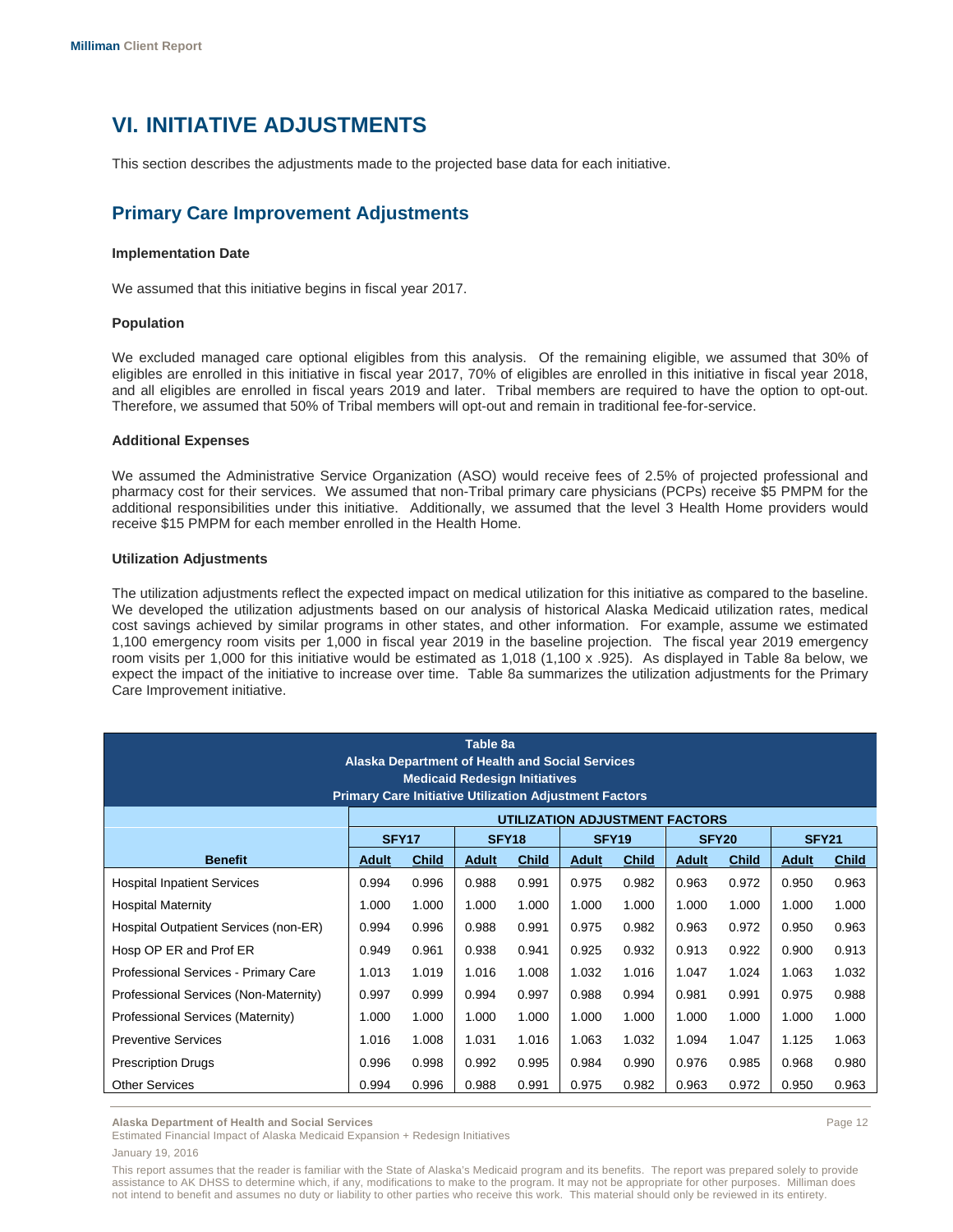Table 8b summarizes the utilization adjustments for the Health Homes initiative.

| Table 8b<br><b>Alaska Department of Health and Social Services</b><br><b>Medicaid Redesign Initiatives</b><br><b>Health Homes Utilization Adjustment Factors</b> |              |              |  |  |
|------------------------------------------------------------------------------------------------------------------------------------------------------------------|--------------|--------------|--|--|
| SFY19-SFY21                                                                                                                                                      |              |              |  |  |
| <b>Benefit</b>                                                                                                                                                   | <b>Adult</b> | <b>Child</b> |  |  |
| <b>Hospital Inpatient Services</b>                                                                                                                               | 0.800        | 0.850        |  |  |
| <b>Hospital Maternity</b>                                                                                                                                        | 0.950        | 0.950        |  |  |
| <b>Hospital Outpatient Services</b>                                                                                                                              | 0.800        | 0.850        |  |  |
| Hosp OP ER and Prof ER                                                                                                                                           | 0.750        | 0.800        |  |  |
| Professional Services (Non-Maternity)                                                                                                                            | 0.900        | 0.950        |  |  |
| Professional Services (Maternity)                                                                                                                                | 1.000        | 1.000        |  |  |
| <b>Preventive Services</b>                                                                                                                                       | 1.500        | 1.250        |  |  |
| <b>Prescription Drugs</b>                                                                                                                                        | 0.870        | 0.930        |  |  |
| <b>Other Services</b>                                                                                                                                            | 0.800        | 0.850        |  |  |

# **Behavioral Health Access Adjustments**

#### **Implementation Date**

We assumed that this initiative begins in fiscal year 2018.

#### **Additional Expenses**

We assumed the Administrative Service Organization (ASO) would receive fees of 3.5% of projected behavioral health professional and pharmacy costs for their services.

#### **Utilization Adjustments**

The Behavioral Health Access initiative increases access to behavioral health and provides care at the most appropriate level. Certain services, such as outpatient psychiatric visits, are expected to increase due to increased access associated with new provider types being reimbursed by Medicaid. The increase in access is modeled using utilization adjustment factors greater than 1.000. The utilization adjustments are summarized in Table 9.

**Alaska Department of Health and Social Services** Page 13

This report assumes that the reader is familiar with the State of Alaska's Medicaid program and its benefits. The report was prepared solely to provide assistance to AK DHSS to determine which, if any, modifications to make to the program. It may not be appropriate for other purposes. Milliman does not intend to benefit and assumes no duty or liability to other parties who receive this work. This material should only be reviewed in its entirety.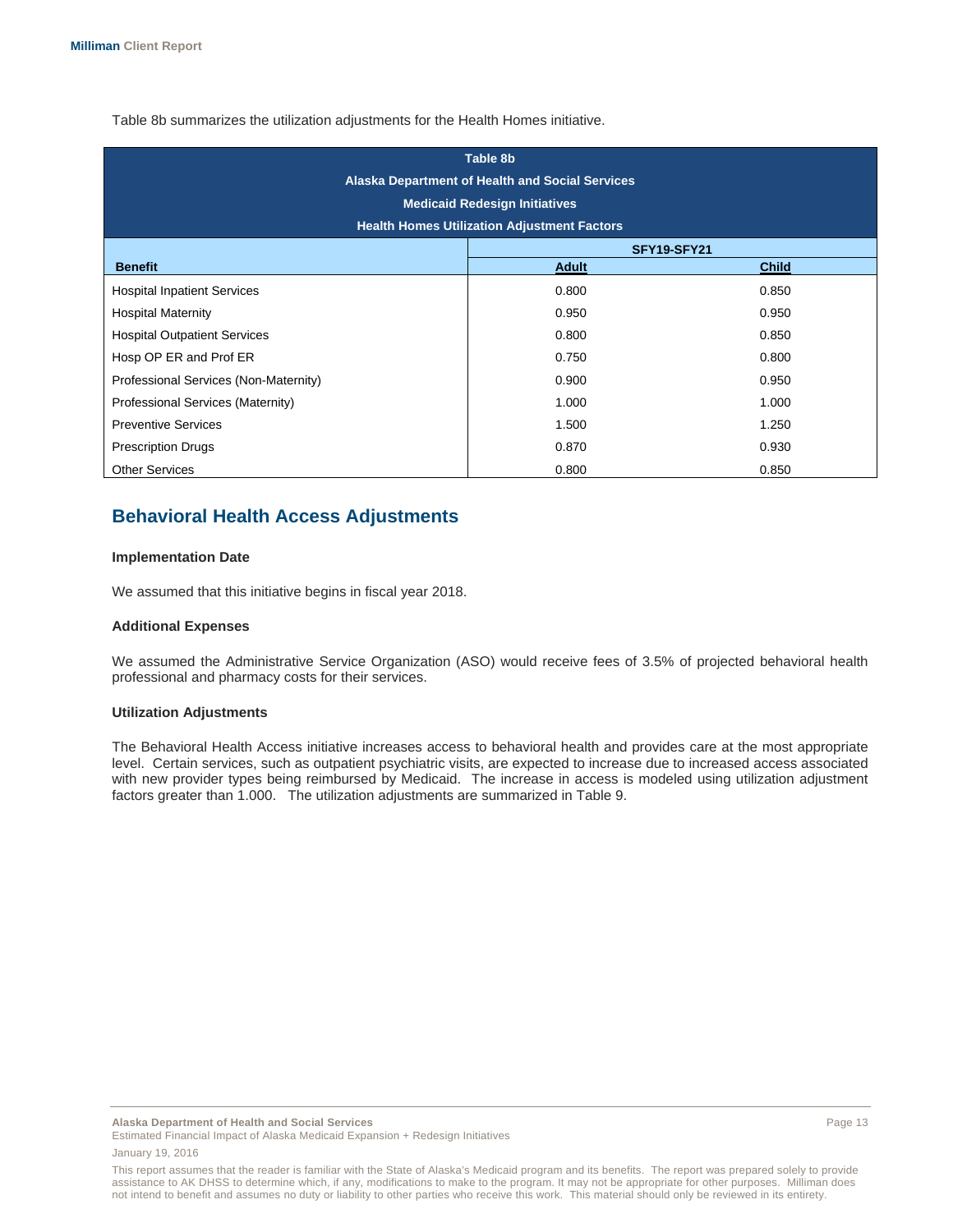| Table 9<br><b>Alaska Department of Health and Social Services</b><br><b>Medicaid Redesign Initiatives</b><br><b>Behavioral Health Adjustment Factors</b> |              |                   |       |                   |                                       |                   |              |              |
|----------------------------------------------------------------------------------------------------------------------------------------------------------|--------------|-------------------|-------|-------------------|---------------------------------------|-------------------|--------------|--------------|
|                                                                                                                                                          |              |                   |       |                   | <b>UTILIZATION ADJUSTMENT FACTORS</b> |                   |              |              |
|                                                                                                                                                          |              | SFY <sub>18</sub> |       | SFY <sub>19</sub> |                                       | SFY <sub>20</sub> | <b>SFY21</b> |              |
| <b>Benefit</b>                                                                                                                                           | <b>Adult</b> | <b>Child</b>      | Adult | <b>Child</b>      | Adult                                 | <b>Child</b>      | <b>Adult</b> | <b>Child</b> |
| <b>Hospital Inpatient Services</b>                                                                                                                       | 1.000        | 1.000             | 1.000 | 1.000             | 1.000                                 | 1.000             | 1.000        | 1.000        |
| Hospital and Residential Psychiatric, Alcohol & Drug Abuse                                                                                               | 0.940        | 0.975             | 0.920 | 0.965             | 0.900                                 | 0.955             | 0.880        | 0.945        |
| <b>Hospital Maternity</b>                                                                                                                                | 1.000        | 1.000             | 1.000 | 1.000             | 1.000                                 | 1.000             | 1.000        | 1.000        |
| <b>Hospital Outpatient Services</b>                                                                                                                      | 1.000        | 1.000             | 1.000 | 1.000             | 1.000                                 | 1.000             | 1.000        | 1.000        |
| Hosp OP ER and Prof ER                                                                                                                                   | 0.970        | 0.970             | 0.960 | 0.960             | 0.950                                 | 0.950             | 0.940        | 0.940        |
| Prof OP Psychiatric, Alcohol & Drug Abuse                                                                                                                | 1.040        | 1.020             | 1.050 | 1.030             | 1.060                                 | 1.040             | 1.065        | 1.050        |
| Prof Office / Home Visits - PCP                                                                                                                          | 0.962        | 0.980             | 0.952 | 0.971             | 0.943                                 | 0.962             | 0.939        | 0.952        |
| Professional Services (Other Non-Maternity)                                                                                                              | 1.000        | 1.000             | 1.000 | 1.000             | 1.000                                 | 1.000             | 1.000        | 1.000        |
| Professional Services (Maternity)                                                                                                                        | 1.000        | 1.000             | 1.000 | 1.000             | 1.000                                 | 1.000             | 1.000        | 1.000        |
| <b>Preventive Services</b>                                                                                                                               | 1.000        | 1.000             | 1.000 | 1.000             | 1.000                                 | 1.000             | 1.000        | 1.000        |
| <b>Prescription Drugs</b>                                                                                                                                | 1.020        | 1.020             | 1.030 | 1.030             | 1.040                                 | 1.040             | 1.050        | 1.050        |
| <b>Other Services</b>                                                                                                                                    | 1.000        | 1.000             | 1.000 | 1.000             | 1.000                                 | 1.000             | 1.000        | 1.000        |

# **Emergency Room Adjustments**

#### **Implementation Date**

We assumed that this initiative begins in fiscal year 2017.

#### **Population**

We included all eligibles in this initiative.

#### **Utilization Adjustments**

The utilization adjustment reflects the expected impact on medical utilization for this initiative. We developed the utilization adjustments based on our analysis of historical Alaska Medicaid utilization rates, medical cost savings achieved by similar programs in other states, and other information. Table 10 summarizes the utilization adjustments applied to facility and physician services associate with the emergency room.

| Table 10<br>Alaska Department of Health and Social Services<br><b>Medicaid Redesign Initiatives</b><br><b>Emergency Room Utilization Adjustment Factors</b> |                   |                   |                   |                   |              |
|-------------------------------------------------------------------------------------------------------------------------------------------------------------|-------------------|-------------------|-------------------|-------------------|--------------|
| <b>Benefit</b>                                                                                                                                              | SFY <sub>17</sub> | SFY <sub>18</sub> | SFY <sub>19</sub> | SFY <sub>20</sub> | <b>SFY21</b> |
| Hosp OP ER and Prof ER                                                                                                                                      | 0.930             | 0.865             | 0.839             | 0.822             | 0.806        |
| <b>PCP Office Visits</b>                                                                                                                                    | 1.007             | 1.014             | 1.016             | 1.018             | 1.019        |
| <b>Spec Office Visits</b>                                                                                                                                   | 1.003             | 1.006             | 1.007             | 1.007             | 1.008        |
| <b>OP Psychiatric Visits</b>                                                                                                                                | 1.001             | 1.002             | 1.002             | 1.003             | 1.003        |

We replaced 50% of the avoided emergency room visits with an office visit. The resulting office visits were assumed to be distributed as follows: 50% to a primary care physician, 25% to a specialist, and 25% to outpatient psychiatric visits.

Estimated Financial Impact of Alaska Medicaid Expansion + Redesign Initiatives January 19, 2016

**Alaska Department of Health and Social Services** Page 14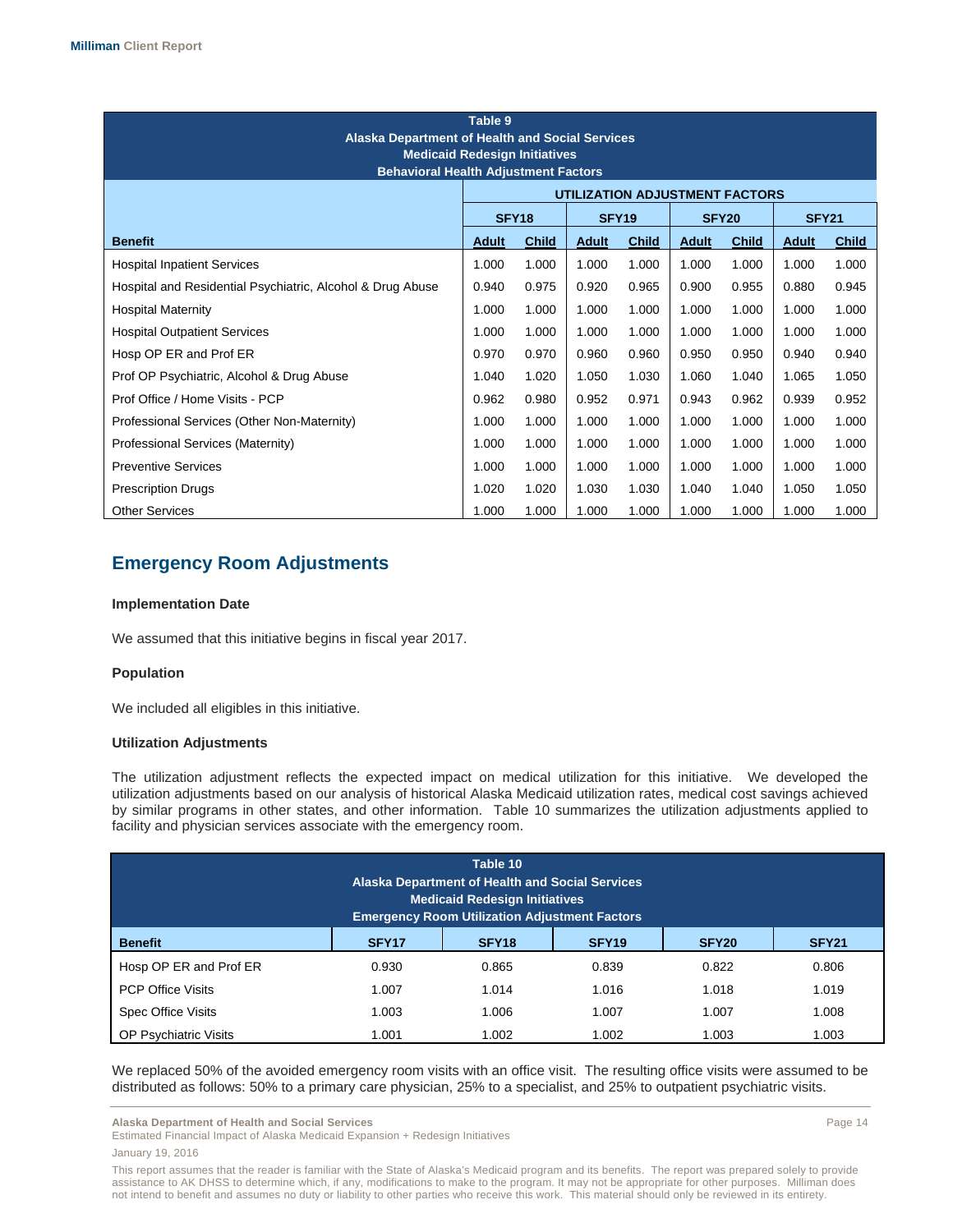In order to incentivize the hospital to participate, we have assumed 30% of the resulting savings will be shared with the hospitals.

# **Accountable Care Organization (ACO) Adjustments**

#### **Implementation Date**

We assumed that this initiative will begin in fiscal year 2019.

#### **Population**

Tribal members and managed care optional members are not included in the ACO initiative. The ACO initiative is a pilot program and ACOs will not be available in all regions. We assumed that 32.5% of the remaining population is eligible for an ACO.

#### **ACO Structure**

We assumed dental services are carved out of the ACO. We assumed that behavioral health services are included in the ACO.

We also assumed that the ACO receives 40% of savings generated over the baseline projection on an annual basis.

#### **Utilization Adjustments**

The utilization savings adjustment reflects the medical cost savings generated through the ACO's care management activities. We developed the utilization savings adjustments based on our analysis of historical Alaska Medicaid utilization rates, medical cost savings achieved by similar programs in other states, and other information. The estimated utilization adjustment factors for the adult and child populations are shown in Table 11.

| Table 11<br><b>Alaska Department of Health and Social Services</b><br><b>Medicaid Redesign Initiatives</b> |                                                    |                   |       |                                |              |              |
|------------------------------------------------------------------------------------------------------------|----------------------------------------------------|-------------------|-------|--------------------------------|--------------|--------------|
|                                                                                                            | <b>Accountable Care Organization (ACO) Factors</b> |                   |       |                                |              |              |
|                                                                                                            |                                                    |                   |       | UTILIZATION ADJUSTMENT FACTORS |              |              |
|                                                                                                            |                                                    | SFY <sub>19</sub> |       | SFY <sub>20</sub>              | <b>SFY21</b> |              |
| <b>Benefit</b>                                                                                             | <b>Adult</b>                                       | <b>Child</b>      | Adult | <b>Child</b>                   | <b>Adult</b> | <b>Child</b> |
| <b>Hospital Inpatient Services</b>                                                                         | 0.967                                              | 0.975             | 0.933 | 0.950                          | 0.900        | 0.925        |
| <b>Hospital Maternity</b>                                                                                  | 0.990                                              | 1.000             | 0.980 | 1.000                          | 0.970        | 1.000        |
| Hospital Outpatient Services (non-ER)                                                                      | 0.967                                              | 0.975             | 0.933 | 0.950                          | 0.900        | 0.925        |
| Hosp OP ER and Prof ER                                                                                     | 0.917                                              | 0.925             | 0.883 | 0.900                          | 0.850        | 0.875        |
| Professional Services (Non-Maternity)                                                                      | 0.983                                              | 0.992             | 0.967 | 0.983                          | 0.950        | 0.970        |
| Professional Services (Maternity)                                                                          | 1.000                                              | 1.000             | 1.000 | 1.000                          | 1.000        | 1.000        |
| <b>Preventive Services</b>                                                                                 | 1.083                                              | 1.042             | 1.167 | 1.083                          | 1.250        | 1.125        |
| <b>Prescription Drugs</b>                                                                                  | 0.978                                              | 0.987             | 0.957 | 0.973                          | 0.935        | 0.960        |
| <b>Other Services</b>                                                                                      | 0.967                                              | 0.975             | 0.933 | 0.950                          | 0.900        | 0.925        |

# **Telemedicine Adjustments**

#### **Implementation Date**

We assumed that this initiative will begin in fiscal year 2018.

**Alaska Department of Health and Social Services** Page 15

Estimated Financial Impact of Alaska Medicaid Expansion + Redesign Initiatives January 19, 2016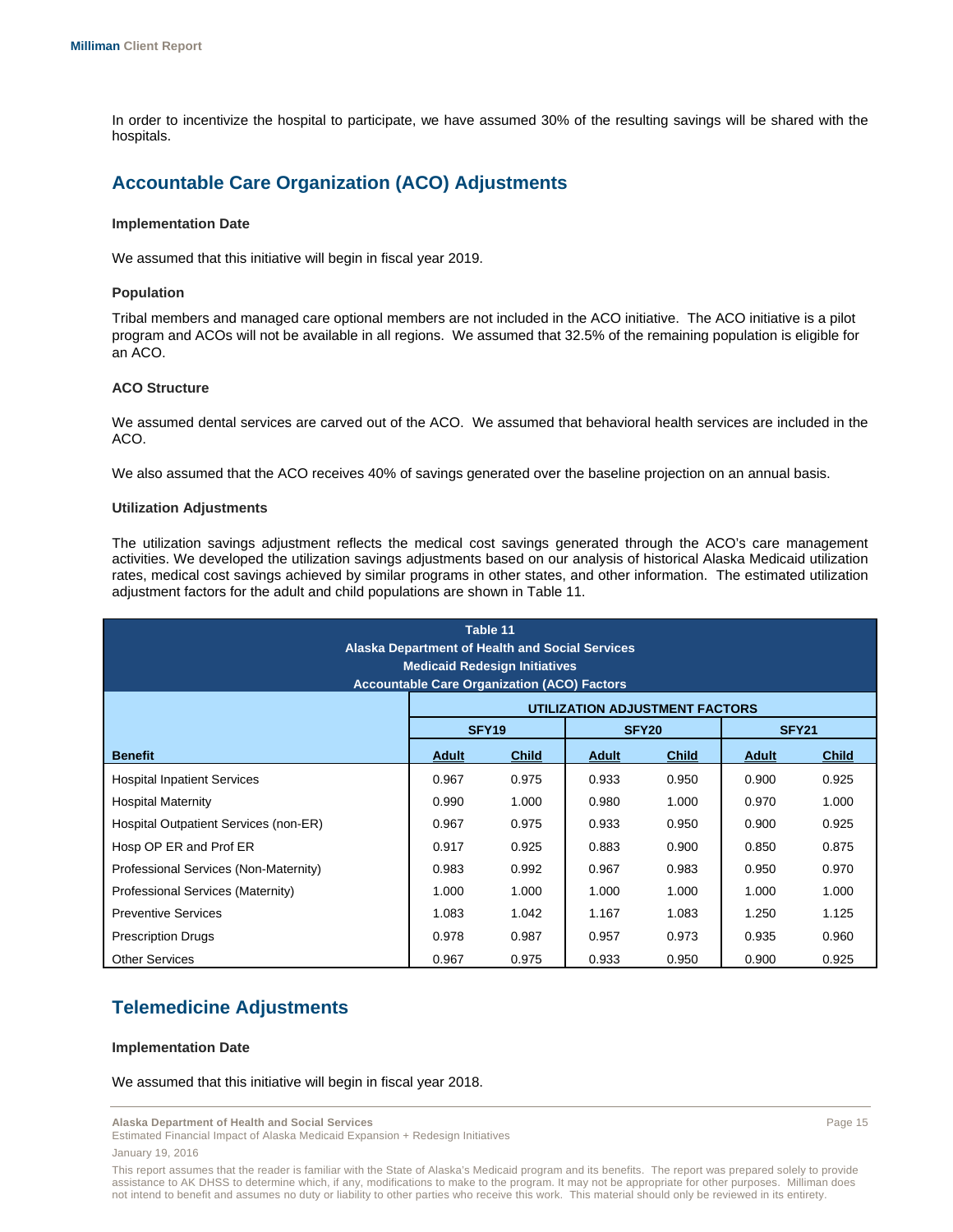#### **Telemedicine Coverage**

This initiative is proposed as a workgroup to better define which telemedicine services will be covered, how they will be reimbursed, and other specifications. Our projections are based on the changes in utilization patterns we have observed that have implemented successful telemedicine programs.

#### **Population**

All eligibles are included in this initiative.

#### **Utilization Adjustments**

The utilization adjustment reflects the expected impact on medical utilization for this initiative. We developed the utilization adjustments based on our analysis of historical Alaska Medicaid utilization rates, medical cost savings achieved by similar programs in other states, and other information. We have observed mixed results for change in non-emergency transportation utilization associated with implementation of telemedicine coverage. Some programs have seen nonemergency transportation utilization decrease as services shift from office visits to telemedicine visits. However, other programs have seen non-emergency transportation utilization increase as the telemedicine visits led to more office visits. We assumed no change to non-emergency transportation utilization in our projection given the lack of information on which to base this assumption. Given the rural composition of Alaska, it is possible non-emergency transportation utilization will decrease. To the extent non-emergency room utilization decreases, the savings associated with this initiative will be higher than projected. Table 12 summarizes the utilization adjustments used in our projections.

| Table 12<br><b>Alaska Department of Health and Social Services</b><br><b>Medicaid Redesign Initiatives</b><br><b>Telemedicine Utilization Adjustment Factors</b> |                   |                   |                   |              |  |
|------------------------------------------------------------------------------------------------------------------------------------------------------------------|-------------------|-------------------|-------------------|--------------|--|
| <b>Benefit</b>                                                                                                                                                   | SFY <sub>18</sub> | SFY <sub>19</sub> | SFY <sub>20</sub> | <b>SFY21</b> |  |
| Hosp OP ER and Prof ER                                                                                                                                           | 0.970             | 0.941             | 0.913             | 0.885        |  |
| <b>Facility IP Medical Days</b>                                                                                                                                  | 0.990             | 0.980             | 0.970             | 0.961        |  |
| <b>PCP Office Visits</b>                                                                                                                                         | 0.919             | 0.891             | 0.861             | 0.827        |  |
| Spec Office Visits                                                                                                                                               | 0.919             | 0.891             | 0.861             | 0.827        |  |
| Telemedicine (PCP)                                                                                                                                               | $- -$             | 1.373             | 1.768             | 2.185        |  |
| Telemedicine (Spec)                                                                                                                                              | --                | 1.373             | 1.768             | 2.185        |  |
| <b>Prescription Drugs</b>                                                                                                                                        | 1.030             | 1.051             | 1.072             | 1.082        |  |

### **Full Risk Managed Care Adjustments**

#### **Implementation Date**

Given the time required to prepare a request for proposal, the evaluation of the proposals, and the contracting process with the managed care organizations, we have assumed that full risk managed care will be implemented beginning fiscal year 2020.

#### **Population**

Federal law requires that Tribal enrollees be given the ability to opt-out of full risk managed care. Federal law also requires that certain other eligibility categories be given the ability to opt-out of full risk managed care. The eligibility categories that are managed care optional include foster care children, Title IV-E subsidized adoption children, and juveniles court ordered into state custody. We have assumed that all Tribal and managed care optional enrollees opt-out of full risk managed care.

**Alaska Department of Health and Social Services** Page 16

This report assumes that the reader is familiar with the State of Alaska's Medicaid program and its benefits. The report was prepared solely to provide assistance to AK DHSS to determine which, if any, modifications to make to the program. It may not be appropriate for other purposes. Milliman does not intend to benefit and assumes no duty or liability to other parties who receive this work. This material should only be reviewed in its entirety.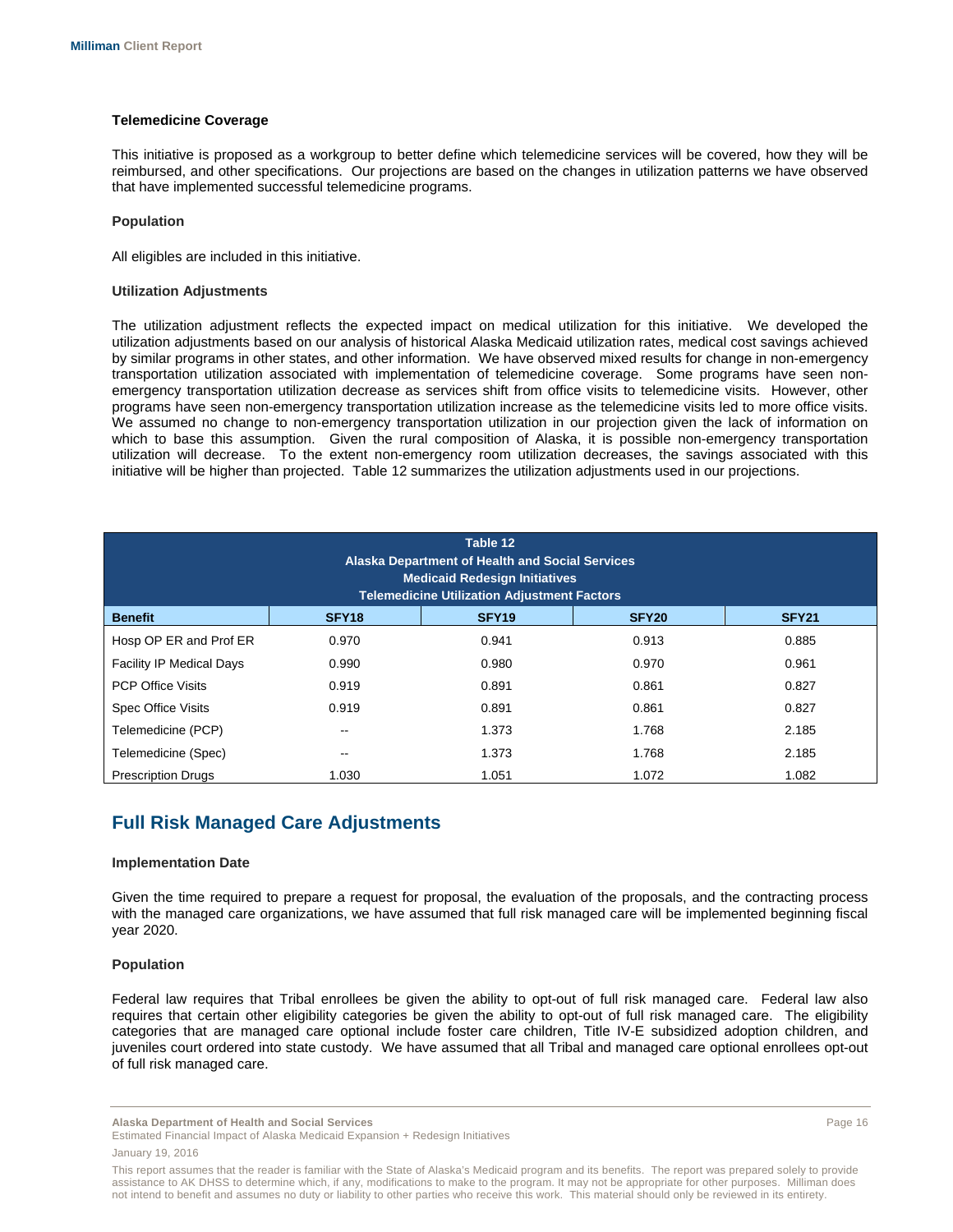Of the remaining population, some enrollees may live in areas too rural to make managed care enrollment feasible. We assumed that 75% of the population (excluding Tribal and managed care optional members) are enrolled in full risk managed care.

#### **Utilization Adjustments**

The utilization savings adjustment reflects the medical cost savings generated through MCO care management activities. We developed the utilization savings adjustments based on our analysis of historical Alaska Medicaid utilization rates, medical cost savings achieved by similar programs in other states, and other information. The estimated utilization adjustment factors for the adult and child populations are shown in Table 13.

| Table 13<br>Alaska Department of Health and Social Services<br><b>Medicaid Redesign Initiatives</b><br><b>Full Risk Utilization Adjustment Factors</b> |              |              |  |  |
|--------------------------------------------------------------------------------------------------------------------------------------------------------|--------------|--------------|--|--|
|                                                                                                                                                        | SFY20-SFY21  |              |  |  |
| <b>Benefit</b>                                                                                                                                         | <b>Adult</b> | <b>Child</b> |  |  |
| <b>Hospital Inpatient Services</b>                                                                                                                     | 0.800        | 0.850        |  |  |
| <b>Hospital Maternity</b>                                                                                                                              | 0.950        | 0.950        |  |  |
| <b>Hospital Outpatient Services</b>                                                                                                                    | 0.800        | 0.850        |  |  |
| Hosp OP ER and Prof ER                                                                                                                                 | 0.750        | 0.800        |  |  |
| Professional Services (Non-Maternity)                                                                                                                  | 0.900        | 0.950        |  |  |
| Professional Services (Maternity)                                                                                                                      | 1.000        | 1.000        |  |  |
| <b>Preventive Services</b>                                                                                                                             | 1.500        | 1.250        |  |  |
| <b>Prescription Drugs</b>                                                                                                                              | 0.870        | 0.930        |  |  |
| <b>Other Services</b>                                                                                                                                  | 0.800        | 0.850        |  |  |

#### **Managed Care Contracting Adjustments**

We made adjustments to reflect typical contractual arrangements between MCOs and providers. MCOs expect to contract with providers at a rate greater than the FFS reimbursement for medical services to establish networks that provide adequate access to medical services for the Medicaid enrollees. However, MCOs typically have slightly more favorable discounts on ingredient cost and dispensing fees from PBMs than states can usually obtain.

Table 14 shows the MCO reimbursement adjustment by type of service.

| Table 14<br><b>Alaska Department of Health and Social Services</b><br><b>Medicaid Redesign Initiatives</b><br><b>Full Risk Managed Care Organization (MCO) Reimbursement Adjustment</b> |    |  |  |  |
|-----------------------------------------------------------------------------------------------------------------------------------------------------------------------------------------|----|--|--|--|
| <b>MCO Reimbursement Adjustment - % Change Unit Cost</b><br>Category                                                                                                                    |    |  |  |  |
| <b>Hospital Inpatient</b>                                                                                                                                                               | 2% |  |  |  |
| <b>Hospital Outpatient</b>                                                                                                                                                              | 1% |  |  |  |
| <b>Professional Services</b>                                                                                                                                                            | 1% |  |  |  |
| $-1%$<br><b>Prescription Drugs</b>                                                                                                                                                      |    |  |  |  |
| Other                                                                                                                                                                                   | 1% |  |  |  |

**Alaska Department of Health and Social Services** Page 17

Estimated Financial Impact of Alaska Medicaid Expansion + Redesign Initiatives January 19, 2016

This report assumes that the reader is familiar with the State of Alaska's Medicaid program and its benefits. The report was prepared solely to provide assistance to AK DHSS to determine which, if any, modifications to make to the program. It may not be appropriate for other purposes. Milliman does not intend to benefit and assumes no duty or liability to other parties who receive this work. This material should only be reviewed in its entirety.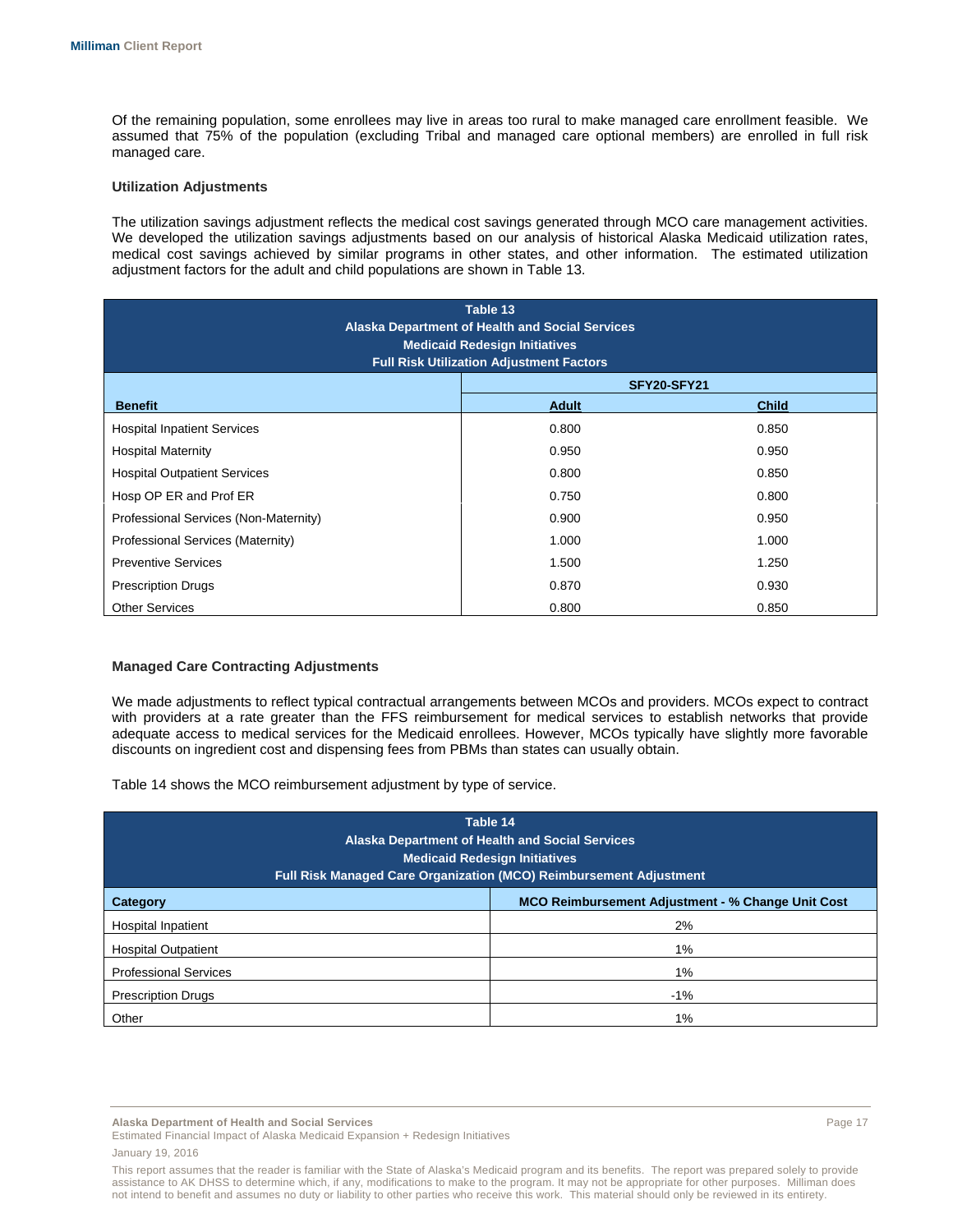#### **Administration and Margin Allowance**

Table 15 shows the MCO administration / margin allowance by eligibility category as a percentage of capitation revenue. The total administration / margin allowance is set as a percentage of the final benefit cost based on managed care industry experience and MCO administrative cost data.

| Table 15<br>Alaska Department of Health and Social Services<br><b>Medicaid Redesign Initiatives</b><br>Full Risk Managed Care Organization (MCO) Administrative/Margin Allowance |                                                       |  |  |  |  |  |  |  |  |
|----------------------------------------------------------------------------------------------------------------------------------------------------------------------------------|-------------------------------------------------------|--|--|--|--|--|--|--|--|
| Category                                                                                                                                                                         | MCO Administrative/Margin Allowance (as % of Revenue) |  |  |  |  |  |  |  |  |
| Aid to Blind / Aid to Disabled                                                                                                                                                   | 8.5%                                                  |  |  |  |  |  |  |  |  |
| Old Age Assistance                                                                                                                                                               | 6.8%                                                  |  |  |  |  |  |  |  |  |
| <b>Managed Care Optional</b>                                                                                                                                                     | 11.1%                                                 |  |  |  |  |  |  |  |  |
| <b>SCHIP</b>                                                                                                                                                                     | 11.1%                                                 |  |  |  |  |  |  |  |  |
| <b>Pregnant Women</b>                                                                                                                                                            | 11.1%                                                 |  |  |  |  |  |  |  |  |
| Medicaid - Adult                                                                                                                                                                 | 11.1%                                                 |  |  |  |  |  |  |  |  |
| Medicaid - Child<br>11.1%                                                                                                                                                        |                                                       |  |  |  |  |  |  |  |  |
| Expansion                                                                                                                                                                        | 11.1%                                                 |  |  |  |  |  |  |  |  |

#### **ACA Health Insurer Assessment Fee**

The ACA placed an annual fee on the health insurance industry starting in CY 2014. The fee will be allocated to qualifying health insurers based on their respective market share of premium revenue in the previous year (e.g., the 2016 health insurer fee will be based on 2015 premium revenue). Market share is based on commercial, Medicare, and Medicaid revenue. CMS regulations require Medicaid managed care rates to include allowances for taxes like the ACA insurer fee because they are an unavoidable cost of doing business for Medicaid MCOs. We have assumed a health insurer assessment fee of 2.5%.

#### **Premium Tax**

The projected capitation rates include an allowance for the 2.7% premium tax collected by the Alaska Insurance Department.

#### **Trend**

 $\overline{a}$ 

We have assumed the fiscal year 2021 capitation rates increase 3% over the fiscal year 2020 capitation rates.

# **Data Reliance and Important Caveats**

We used Fee for Service (FFS) cost and eligibility data for January 2014 through December 2014, historical and projected reimbursement information, Third Party Liability (TPL) recoveries, current fee schedules, and other DHSS information to calculate the projections in this report. This data was provided by AK DHSS. We have not audited or verified this data and other information. If the underlying data or information is inaccurate or incomplete, the results of our analysis may likewise be inaccurate or incomplete. We performed a limited review of the data used directly in our analysis for reasonableness and consistency and have not found material defects in the data. If there are material defects in the data, it is possible that they would be uncovered by a detailed, systematic review and comparison of the data to search for data values that are questionable or for relationships that are materially inconsistent. Such a review was beyond the scope of our assignment.

**Alaska Department of Health and Social Services** Page 18

<sup>\*</sup> Doucet, M. & Yahnke, J., *ACA Health Insurer Fee: Estimated Impact on the US Health Insurance Industry*, Milliman Research Report, April 2013.

This report assumes that the reader is familiar with the State of Alaska's Medicaid program and its benefits. The report was prepared solely to provide assistance to AK DHSS to determine which, if any, modifications to make to the program. It may not be appropriate for other purposes. Milliman does not intend to benefit and assumes no duty or liability to other parties who receive this work. This material should only be reviewed in its entirety.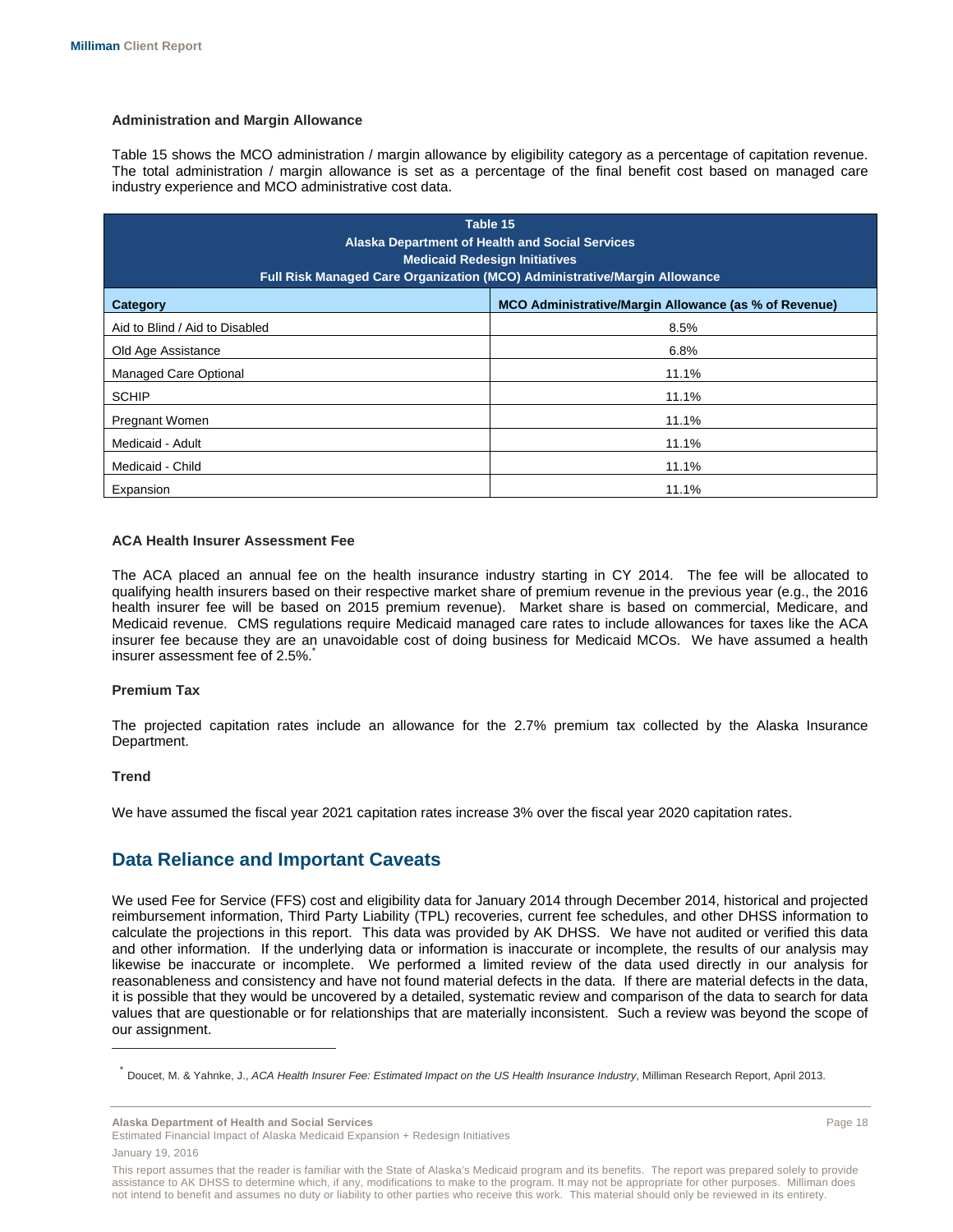In order to provide the information requested by AK DHSS we constructed several projection models. Differences between the projections in this report and actual experience will depend on the extent to which future experience conforms to the assumptions made in our projections. It is certain that actual experience will not conform exactly to the assumptions used. Actual amounts will differ from projected amounts to the extent that actual experience is higher or lower than expected.

Milliman prepared this report for the specific purpose of evaluating changes to the current Medicaid system. This report should not be used for any other purpose. This report has been prepared solely for the internal business use of and is only to be relied upon by the management of AK DHSS. Milliman does not intend to benefit or create a legal duty to any third party recipient of its work. This report should only be reviewed in its entirety.

The results of this report are technical in nature and are dependent upon specific assumptions and methods. No party should rely on these results without a thorough understanding of those assumptions and methods. Such an understanding may require consultation with qualified professionals. The author of this report is a consulting actuary for Milliman, member of the American Academy of Actuaries, and meets the Qualification Standards of the Academy to perform the analysis contained herein. To the best of my knowledge and belief, this report is complete and accurate and has been prepared in accordance with generally recognized and accepted actuarial principles and practices.

The terms of Milliman's contract with Agnew::Beck Consulting, LLC effective June 1, 2015 apply to this report and its use.

This report assumes that the reader is familiar with the State of Alaska's Medicaid program and its benefits. The report was prepared solely to provide assistance to AK DHSS to determine which, if any, modifications to make to the program. It may not be appropriate for other purposes. Milliman does not intend to benefit and assumes no duty or liability to other parties who receive this work. This material should only be reviewed in its entirety.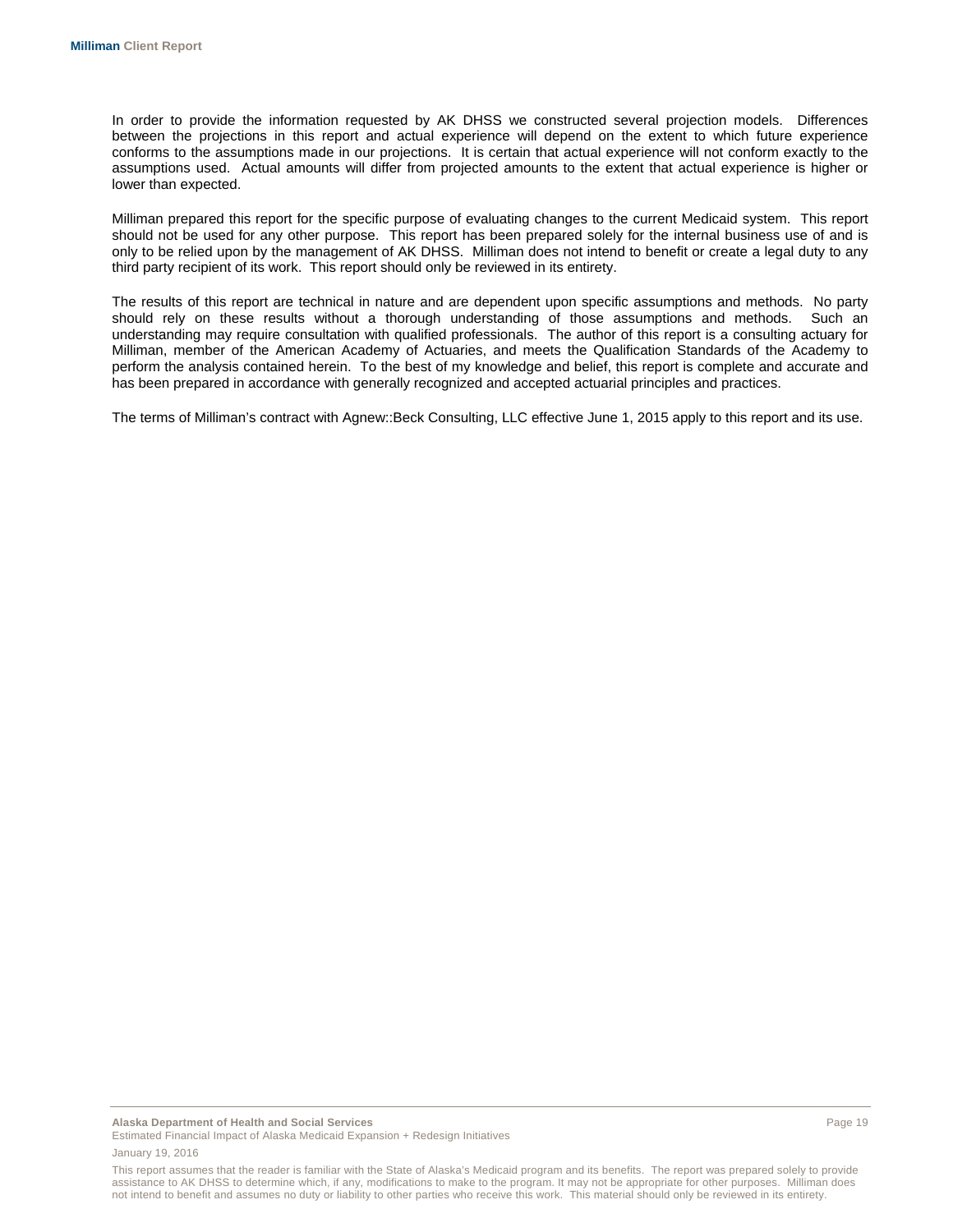**Appendix A Calendar Year 2014 Data by Population and Category of Service**

**Alaska Department of Health and Social Services** Page 20 Estimated Financial Impact of Alaska Medicaid Expansion + Redesign Initiatives January 19, 2016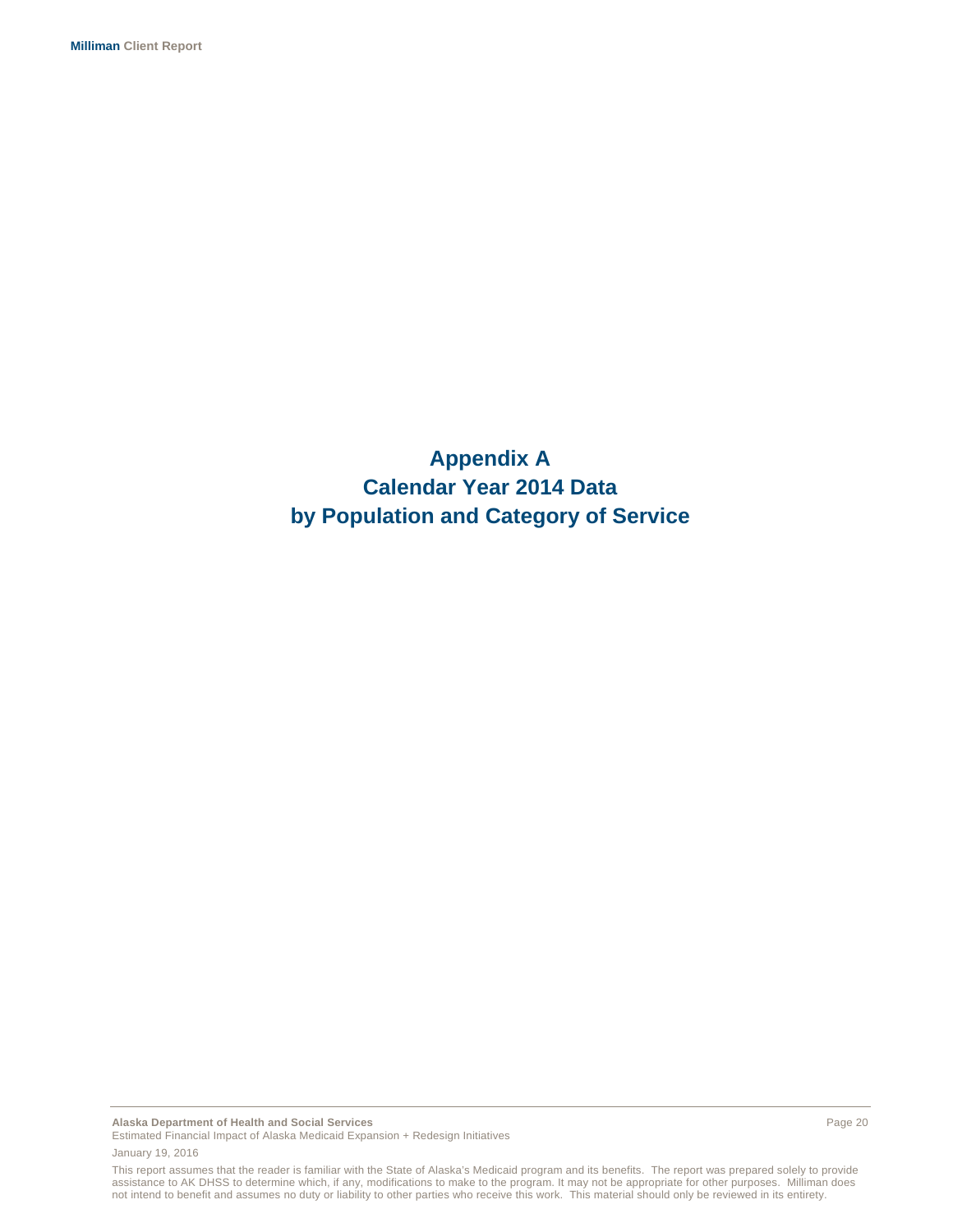#### **NON-TRIBAL ADULT POPULATION 257,909 Member Months**

#### **Alaska Department of Health and Social Services Medicaid Redesign Initiatives Claims Incurred 1/2014 through 12/2014, Paid through 9/2015 Summary of Experience Data: All Claims and Encounters**

|                                                                            |                                |                   |                              |                        |                        |                                                |                    | <b>COB PMPM:</b>   | \$38.08       |
|----------------------------------------------------------------------------|--------------------------------|-------------------|------------------------------|------------------------|------------------------|------------------------------------------------|--------------------|--------------------|---------------|
| <b>Benefit</b>                                                             | <b>Annual</b><br><b>Admits</b> | Average<br>Length | Annual<br>Utilization        | Average<br>Allowed Per | Allowed<br><b>PMPM</b> | <b>Patient Pay</b><br>Utilization<br>Per 1,000 | Average            | <b>Patient Pay</b> | Paid          |
| Inpatient                                                                  | Per 1,000                      | of Stay           | Per 1,000                    | Service                |                        |                                                | <b>Patient Pay</b> | <b>PMPM</b>        | PMPM          |
| Medical/Surgical                                                           | 84.4                           | 5.38              | 454.6 days                   | \$2,668.00             | \$101.08               |                                                | \$0.00             | \$0.00             | \$101.08      |
| Newborn                                                                    | 0.0                            | 1.00              | $0.0\,$<br>days              | \$3,678.34             | \$0.01                 |                                                | \$0.00             | \$0.00             | \$0.01        |
| Psychiatric                                                                | 11.9                           | 18.06             | days<br>215.1                | 978.86                 | 17.55                  |                                                | 0.00               | 0.00               | 17.55         |
| Alcohol & Drug Abuse                                                       | 1.5                            | 4.91              | 7.5<br>days                  | 2,117.17               | 1.33                   |                                                | 0.00               | 0.00               | 1.33          |
| Mother - Deliveries                                                        | 98.3                           | 2.64              | 260.0<br>days                | \$2,692.00             | \$58.32                |                                                | \$0.00             | \$0.00             | \$58.32       |
| Non-Deliveries                                                             | 9.8                            | 2.97              | 29.1<br>days                 | 2,614.33               | 6.35                   |                                                | 0.00               | 0.00               | 6.35          |
| SNF                                                                        | 17.4                           | 65.05             | 1,131.9<br>days              | 606.22                 | 57.18                  | ٠                                              | 0.00               | 0.00               | 57.18         |
| Subtotal                                                                   | 223.5                          | 9.39              | days<br>2,098.3              | \$1,382.89             | \$241.81               |                                                | \$0.00             | \$0.00             | \$241.81      |
| Outpatient                                                                 |                                |                   |                              |                        |                        |                                                |                    |                    |               |
| Observation                                                                |                                |                   | 26.7 visits                  | \$3,166.31             | \$7.03                 | 1.3                                            | \$21.74            | \$0.00             | \$7.03        |
| <b>Emergency Room</b>                                                      |                                |                   | 1,004.4<br>visits            | 709.97                 | 59.42                  | 13.1                                           | 10.77              | 0.01               | 59.41         |
| Surgery                                                                    |                                |                   | 197.3 visits                 | 2,374.42               | 39.04                  | 92.3                                           | 39.84              | 0.31               | 38.73         |
| Radiology                                                                  |                                |                   | 366.0<br>visits              | 517.32                 | 15.78                  | 247.8                                          | 19.54              | 0.40               | 15.38         |
| Pathology/Lab                                                              |                                |                   | 768.9<br>visits              | 94.58                  | 6.06                   | 520.5                                          | 1.41               | 0.06               | 6.00          |
| Pharmacy                                                                   |                                |                   | visits<br>219.1              | 591.31                 | 10.80                  | 106.5                                          | 15.10              | 0.13               | 10.66         |
| Cardiovascular                                                             |                                |                   | 45.6<br>visits               | 282.38                 | 1.07                   | 33.8                                           | 11.10              | 0.03               | 1.04          |
| PT/OT/ST                                                                   |                                |                   | 120.3<br>visits              | 520.61                 | 5.22                   | 73.9                                           | 18.24              | 0.11               | 5.11          |
| Psychiatric                                                                |                                |                   | 58.8<br>visits               | 203.03                 | 0.99                   | 1.0                                            | 19.31              | 0.00               | 0.99          |
| Alcohol & Drug Abuse                                                       |                                |                   | 22.9<br>visits               | 95.63                  | 0.18                   | 0.4                                            | 18.80              | 0.00               | 0.18          |
| Preventive                                                                 |                                |                   | 173.0<br>visits              | 123.27                 | 1.78                   | 87.2                                           | 1.54               | 0.01               | 1.77          |
| Other Outpatient Facility                                                  |                                |                   | 694.0 visits                 | 310.47                 | 17.95                  | 202.2                                          | 8.13               | 0.14               | 17.82         |
| Subtotal                                                                   |                                |                   |                              |                        | \$165.33               |                                                |                    | \$1.21             | \$164.12      |
| Professional                                                               |                                |                   |                              |                        |                        |                                                |                    |                    |               |
| Inpatient/Outpatient Surgery                                               |                                |                   | 1,016.3 proced               | 494.62                 | 41.89                  | 430.3                                          | 2.63               | 0.09               | 39.26         |
| Maternity                                                                  |                                |                   | 328.6<br>proced              | 915.01                 | 25.06                  | 25.4                                           | 3.25               | 0.01               | 21.81         |
| <b>Inpatient Visits</b>                                                    |                                |                   | 609.4<br>visits              | 248.57                 | 12.62                  | 286.8                                          | 5.36               | 0.13               | 12.50         |
| Office/Home Visits                                                         |                                |                   | 6,370.1<br>visits            | 145.03                 | 76.99                  | 2,113.6                                        | 3.03               | 0.53               | 76.45         |
| <b>Urgent Care Visits</b>                                                  |                                |                   | 61.1<br>visits               | 119.07                 | 0.61                   | 27.6                                           | 3.00               | 0.01               | 0.60          |
| Office Administered Drugs/Allergy Testing                                  |                                |                   | 801.2<br>proced              | 219.01                 | 14.62                  | 107.7                                          | 1.47               | 0.01               | 14.61         |
| Allergy Immunotherapy                                                      |                                |                   | 16.0<br>visits               | 26.78                  | 0.04                   | 6.8                                            | 3.00               | 0.00               | 0.03          |
| Miscellaneous Medical                                                      |                                |                   | 590.7<br>proced              | 154.69                 | 7.61                   | 123.6                                          | 2.50               | 0.03               | 7.59          |
| Preventive Exams                                                           |                                |                   | 32.8<br>visits               | 196.64                 | 0.54                   | 5.8                                            | 3.00               | 0.00               | 0.54          |
| Other Preventive                                                           |                                |                   | 1,294.8<br>proced            | 74.32                  | 8.02                   | 127.3                                          | 2.14               | 0.02               | 8.00          |
| ER Visits and Observation                                                  |                                |                   | 1,082.2<br>visits            | 180.95                 | 16.32                  | 722.7                                          | 3.01               | 0.18               | 16.14         |
| Vision, Hearing and Speech Exams                                           |                                |                   | 388.7<br>visits              | 171.57                 | 5.56                   | 28.0                                           | 3.04               | 0.01               | 5.55          |
| Physical Therapy/Chiropractor                                              |                                |                   | 1,742.9<br>visits            | 159.44                 | 23.16                  | 18.3                                           | 3.05               | 0.00               | 23.15         |
| Cardiovascular                                                             |                                |                   | 404.0<br>proced              | 55.74                  | 1.88                   | 157.5                                          | 2.74               | 0.04               | 1.84          |
| Radiology                                                                  |                                |                   | 2,815.6<br>proced            | 103.14                 | 24.20                  | 1,241.0                                        | 1.64               | 0.17               | 24.03         |
| Pathology/Lab                                                              |                                |                   | 7,972.8<br>proced            | 28.45                  | 18.90                  | 1,041.5                                        | 0.65               | 0.06               | 18.85         |
| <b>Outpatient Psychiatric</b>                                              |                                |                   | 2,097.6 visits               | 250.93                 | 43.86                  | 34.2                                           | 3.19               | 0.01               | 43.85         |
| Applied Behavioral Analysis                                                |                                |                   |                              | 0.00                   | 0.00                   | $\overline{\phantom{a}}$                       | 0.00               | 0.00               | 0.00          |
| Outpatient Alcohol & Drug Abuse                                            |                                |                   | 477.0 visits                 | 236.60                 | 9.40                   | $8.8\,$                                        | 5.97               | 0.00               | 9.40          |
| Subtotal                                                                   |                                |                   |                              |                        | \$331.27               |                                                |                    | \$1.39             | \$329.89      |
| Other                                                                      |                                |                   |                              |                        |                        |                                                |                    |                    |               |
| Prescription Drugs                                                         |                                |                   | 20,133.9 scripts             | \$79.53                | \$133.44               |                                                | \$0.00             | \$0.00             | \$133.44      |
| Private Duty Nursing/Home Health                                           |                                |                   | 18.0 visits                  | 1,543.54               | 2.32                   |                                                | 0.00               | 0.00               | 2.32          |
| Ambulance                                                                  |                                |                   | 157.0<br>visits              | 807.36                 | 10.56                  | ×.                                             | 0.00               | 0.00               | 10.56         |
| DME and Supplies                                                           |                                |                   | 1,480.8 proced               | 91.89                  | 11.34                  | 5.1                                            | 2.62               | 0.00               | 11.34         |
| Prosthetics                                                                |                                |                   | 17.9 proced                  | 630.77                 | 0.94                   | $\sim$                                         | 0.00               | 0.00               | 0.94          |
| Subtotal                                                                   |                                |                   |                              |                        | \$158.59               |                                                |                    | \$0.00             | \$158.59      |
| <b>Additional Benefits</b>                                                 |                                |                   |                              |                        |                        |                                                |                    |                    |               |
| Glasses/Contacts                                                           |                                |                   | 455.0 visits                 | \$35.70                | \$1.35                 | 5.9                                            | \$3.00             | \$0.00             | \$1.35        |
| Other - General                                                            |                                |                   | 19.6<br>proced               | 8.35                   | 0.01                   | 0.1                                            | 3.00               | 0.00               | 0.01          |
| Other - Hearing Aids                                                       |                                |                   | 59.6<br>proced               | 337.14                 | 1.68                   | $\sim$                                         | 0.00               | 0.00               | 1.68          |
| Other - Dental                                                             |                                |                   | 4,607.7<br>proced            | 157.79                 | 60.59                  |                                                | 0.00               | 0.00               | 60.59         |
| Other - Acupuncture                                                        |                                |                   | proced                       | 0.00                   | 0.00                   |                                                | 0.00               | 0.00               | 0.00          |
| Other - Reproductive Medicine                                              |                                |                   | proced<br>J.                 | 0.00                   | 0.00                   | $\overline{\phantom{a}}$                       | 0.00               | 0.00               | 0.00          |
|                                                                            |                                |                   | 12,777.1<br>proced           | 71.07                  | 75.67                  | 0.5                                            | 3.00               | 0.00               | 75.67         |
| Other - Temporary Codes                                                    |                                |                   |                              |                        |                        |                                                |                    |                    |               |
| Other - Documentation/Unclassified<br>Other - Non-Emergency Transportation |                                |                   | 8.8 proced<br>1,380.7 proced | 2.97<br>145.38         | 0.00<br>16.73          | $\sim$<br>٠                                    | 0.00<br>0.00       | 0.00<br>0.00       | 0.00<br>16.73 |
| Subtotal                                                                   |                                |                   |                              |                        | \$156.03               |                                                |                    | \$0.00             | \$156.03      |
|                                                                            |                                |                   |                              |                        |                        |                                                |                    |                    |               |
| <b>Total Medical Cost</b>                                                  |                                |                   |                              |                        | \$1,053.04             |                                                |                    | \$2.61             | \$1,050.44    |

**Alaska Department of Health and Social Services** Page 21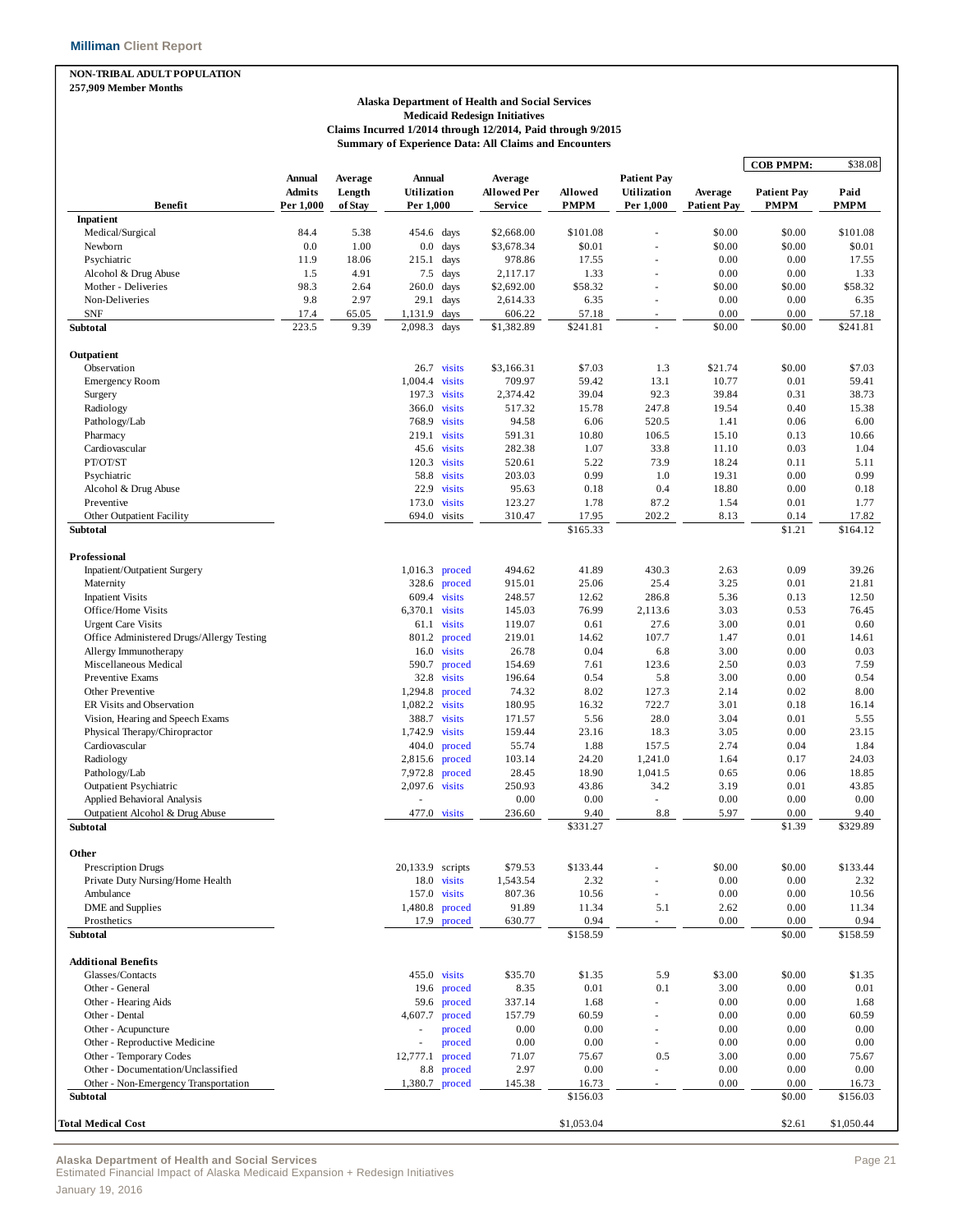#### **TRIBAL MEMBER, NON-TRIBAL PROVIDER ADULT POPULATION 180,518 Member Months**

#### **Alaska Department of Health and Social Services Medicaid Redesign Initiatives Claims Incurred 1/2014 through 12/2014, Paid through 9/2015 Summary of Experience Data: All Claims and Encounters**

|                                                               |                                |                   |                              |                  |                               |                |                                   |                    | <b>COB PMPM:</b>   | \$8.09        |
|---------------------------------------------------------------|--------------------------------|-------------------|------------------------------|------------------|-------------------------------|----------------|-----------------------------------|--------------------|--------------------|---------------|
|                                                               | <b>Annual</b><br><b>Admits</b> | Average<br>Length | <b>Annual</b><br>Utilization |                  | Average<br><b>Allowed Per</b> | Allowed        | <b>Patient Pay</b><br>Utilization | Average            | <b>Patient Pay</b> | Paid          |
| Benefit                                                       | Per 1,000                      | of Stay           | Per 1,000                    |                  | <b>Service</b>                | <b>PMPM</b>    | Per 1,000                         | <b>Patient Pay</b> | <b>PMPM</b>        | <b>PMPM</b>   |
| <b>Inpatient</b>                                              |                                |                   |                              |                  |                               |                |                                   |                    |                    |               |
| Medical/Surgical                                              | 24.4                           | 5.22              | 127.4 days                   |                  | \$2,754.62                    | \$29.25        |                                   | \$0.00             | \$0.00             | \$29.25       |
| Newborn                                                       | 0.1                            | 83.00             | 5.5                          | days             | \$995.97                      | \$0.46         |                                   | \$0.00             | \$0.00             | \$0.46        |
| Psychiatric                                                   | 10.2                           | 22.42             | 228.1 days                   |                  | 1,006.77                      | 19.14          |                                   | 0.00               | 0.00               | 19.14         |
| Alcohol & Drug Abuse                                          | 1.7                            | 3.27              | 5.7                          | days             | 2,616.48                      | 1.23           |                                   | 0.00               | 0.00               | 1.23          |
| Mother - Deliveries                                           | 33.8                           | 2.95              | 99.7                         | days             | \$2,811.42                    | \$23.36        |                                   | \$0.00             | \$0.00             | \$23.36       |
| Non-Deliveries                                                | 3.7                            | 3.68              | 13.7                         | days             | 2,534.90                      | 2.89           |                                   | 0.00               | 0.00               | 2.89          |
| <b>SNF</b>                                                    | 16.1                           | 51.24             | 824.3                        | days             | 699.05                        | 48.02          | ä,                                | 0.00               | 0.00               | 48.02         |
| Subtotal                                                      | 89.9                           | 14.50             | 1,304.4                      | days             | \$1,144.00                    | \$124.35       |                                   | \$0.00             | \$0.00             | \$124.35      |
| Outpatient                                                    |                                |                   |                              |                  |                               |                |                                   |                    |                    |               |
| Observation                                                   |                                |                   | 17.3                         | visits           | \$2,673.41                    | \$3.85         | 1.5                               | \$60.20            | \$0.01             | \$3.84        |
| <b>Emergency Room</b>                                         |                                |                   | 459.7                        | visits           | 701.51                        | 26.88          | 4.1                               | 12.61              | 0.00               | 26.87         |
| Surgery                                                       |                                |                   | 46.6                         | visits           | 2,583.73                      | 10.03          | 25.0                              | 34.53              | 0.07               | 9.96          |
| Radiology                                                     |                                |                   | 135.8                        | visits           | 491.76                        | 5.57           | 90.1                              | 19.41              | 0.15               | 5.42          |
| Pathology/Lab                                                 |                                |                   | 199.7                        | visits           | 119.06                        | 1.98           | 121.3                             | 1.70               | 0.02               | 1.96          |
| Pharmacy                                                      |                                |                   | 49.1                         | visits           | 310.26                        | 1.27           | 25.8                              | 3.41               | 0.01               | 1.26          |
| Cardiovascular                                                |                                |                   | 12.8                         | visits           | 352.62                        | 0.38           | 9.7                               | 14.03              | 0.01               | 0.37          |
| PT/OT/ST                                                      |                                |                   | 37.8                         | visits           | 540.84                        | 1.70           | 27.2                              | 15.61              | 0.04               | 1.67          |
| Psychiatric                                                   |                                |                   | 22.5                         | visits           | 203.28                        | 0.38           | 0.1                               | 3.00               | 0.00               | 0.38          |
| Alcohol & Drug Abuse<br>Preventive                            |                                |                   | 12.1<br>48.5 visits          | visits           | 87.86<br>125.50               | 0.09<br>0.51   | ä,<br>20.4                        | 0.00<br>1.92       | 0.00<br>0.00       | 0.09<br>0.50  |
| Other Outpatient Facility                                     |                                |                   | 195.8 visits                 |                  | 247.83                        | 4.04           | 66.7                              | 5.77               | 0.03               | 4.01          |
| Subtotal                                                      |                                |                   |                              |                  |                               | \$56.68        |                                   | \$0.00             | \$0.34             | \$56.34       |
|                                                               |                                |                   |                              |                  |                               |                |                                   |                    |                    |               |
| Professional                                                  |                                |                   |                              |                  |                               |                |                                   |                    |                    |               |
| Inpatient/Outpatient Surgery                                  |                                |                   | 533.5 proced                 |                  | 562.48                        | 25.01          | 106.6                             | 2.54               | 0.02               | 22.47         |
| Maternity                                                     |                                |                   | 327.4                        | proced           | 754.11                        | 20.57          | 8.8                               | 3.95               | 0.00               | 16.62         |
| <b>Inpatient Visits</b>                                       |                                |                   | 507.2 visits                 |                  | 275.07                        | 11.63          | 91.9                              | 5.93               | 0.05               | 11.58         |
| Office/Home Visits                                            |                                |                   | 5,225.6                      | visits           | 302.79                        | 131.85         | 418.5                             | 3.02               | 0.11               | 131.75        |
| <b>Urgent Care Visits</b>                                     |                                |                   | 27.7                         | visits           | 130.10                        | 0.30           | 12.6                              | 3.00               | 0.00               | 0.30          |
| Office Administered Drugs/Allergy Testing                     |                                |                   | 310.3                        | proced           | 112.47                        | 2.91           | 15.3                              | 1.43               | 0.00               | 2.91          |
| Allergy Immunotherapy                                         |                                |                   | 2.3                          | visits           | 57.76                         | 0.01           | 0.5                               | 3.00               | 0.00               | 0.01          |
| Miscellaneous Medical                                         |                                |                   | 353.7                        | proced           | 121.12                        | 3.57           | 27.2                              | 2.35               | 0.01               | 3.56          |
| Preventive Exams                                              |                                |                   | 23.1                         | visits           | 421.11                        | 0.81           | 1.1                               | 3.00               | 0.00               | 0.81          |
| Other Preventive                                              |                                |                   | 700.0<br>1,013.9             | proced<br>visits | 143.86                        | 8.39           | 12.0<br>312.6                     | 2.46               | 0.00<br>0.08       | 8.39<br>14.01 |
| ER Visits and Observation<br>Vision, Hearing and Speech Exams |                                |                   | 371.9 visits                 |                  | 166.70<br>334.34              | 14.08<br>10.36 | 8.2                               | 3.01<br>3.02       | 0.00               | 10.36         |
| Physical Therapy/Chiropractor                                 |                                |                   | 540.4                        | visits           | 157.62                        | 7.10           | 3.9                               | 3.00               | 0.00               | 7.10          |
| Cardiovascular                                                |                                |                   | 178.9                        | proced           | 71.14                         | 1.06           | 38.9                              | 2.64               | 0.01               | 1.05          |
| Radiology                                                     |                                |                   | 1,878.9                      | proced           | 102.98                        | 16.12          | 405.0                             | 1.46               | 0.05               | 16.07         |
| Pathology/Lab                                                 |                                |                   | 3,427.8                      | proced           | 46.78                         | 13.36          | 411.9                             | 0.47               | 0.02               | 13.35         |
| <b>Outpatient Psychiatric</b>                                 |                                |                   | 1,042.5 visits               |                  | 441.66                        | 38.37          | 9.4                               | 3.51               | 0.00               | 38.37         |
| Applied Behavioral Analysis                                   |                                |                   |                              |                  | 0.00                          | 0.00           | ÷,                                | 0.00               | 0.00               | 0.00          |
| Outpatient Alcohol & Drug Abuse                               |                                |                   | 215.2 visits                 |                  | 502.41                        | 9.01           | 10.7                              | 4.04               | 0.00               | 9.01          |
| Subtotal                                                      |                                |                   |                              |                  |                               | \$314.52       |                                   | \$0.00             | \$0.39             | \$314.14      |
|                                                               |                                |                   |                              |                  |                               |                |                                   |                    |                    |               |
| Other                                                         |                                |                   |                              |                  |                               |                |                                   |                    |                    |               |
| <b>Prescription Drugs</b>                                     |                                |                   | 14,538.0 scripts             |                  | \$68.47                       | \$82.95        |                                   | \$0.00             | \$0.00             | \$82.95       |
| Private Duty Nursing/Home Health                              |                                |                   | 5.4 visits                   |                  | 1,606.23                      | 0.72           |                                   | 0.00               | 0.00               | 0.72          |
| Ambulance                                                     |                                |                   | 230.3 visits<br>462.1 proced |                  | 1,433.45<br>118.79            | 27.51<br>4.57  | 0.9                               | 0.00<br>3.00       | 0.00<br>0.00       | 27.51<br>4.57 |
| DME and Supplies<br>Prosthetics                               |                                |                   | 5.7 proced                   |                  | 704.27                        | 0.34           |                                   | 0.00               | 0.00               | 0.34          |
| Subtotal                                                      |                                |                   |                              |                  |                               | \$116.09       |                                   | \$0.00             | \$0.00             | \$116.09      |
|                                                               |                                |                   |                              |                  |                               |                |                                   |                    |                    |               |
| <b>Additional Benefits</b>                                    |                                |                   |                              |                  | 0.00                          |                |                                   |                    |                    |               |
| Glasses/Contacts                                              |                                |                   | 435.1 visits                 |                  | \$35.76                       | \$1.30         | 2.1                               | \$3.00             | \$0.00             | \$1.30        |
| Other - General                                               |                                |                   | 1.5 proced                   |                  | 6.89                          | 0.00           |                                   | 0.00               | 0.00               | 0.00          |
| Other - Hearing Aids                                          |                                |                   | 16.0                         | proced           | 343.16                        | 0.46           |                                   | 0.00               | 0.00               | 0.46          |
| Other - Dental                                                |                                |                   | 2,713.7                      | proced           | 211.47                        | 47.82          |                                   | 0.00               | 0.00               | 47.82         |
| Other - Acupuncture                                           |                                |                   | ä,                           | proced           | 0.00<br>0.00                  | 0.00<br>0.00   | ٠                                 | 0.00<br>0.00       | 0.00<br>0.00       | 0.00          |
| Other - Reproductive Medicine<br>Other - Temporary Codes      |                                |                   | 2,364.6 proced               | proced           | 70.08                         | 13.81          | 0.1                               | 3.00               | 0.00               | 0.00<br>13.81 |
| Other - Documentation/Unclassified                            |                                |                   | 1.3 proced                   |                  | 29.68                         | 0.00           |                                   | 0.00               | 0.00               | 0.00          |
| Other - Non-Emergency Transportation                          |                                |                   | 8,408.4 proced               |                  | 123.77                        | 86.73          | $\overline{\phantom{a}}$          | 0.00               | 0.00               | 86.73         |
| Subtotal                                                      |                                |                   |                              |                  |                               | \$150.11       |                                   |                    | \$0.00             | \$150.11      |
|                                                               |                                |                   |                              |                  |                               |                |                                   |                    |                    |               |
| <b>Total Medical Cost</b>                                     |                                |                   |                              |                  |                               | \$761.76       |                                   |                    | \$0.72             | \$761.03      |

**Alaska Department of Health and Social Services** Page 22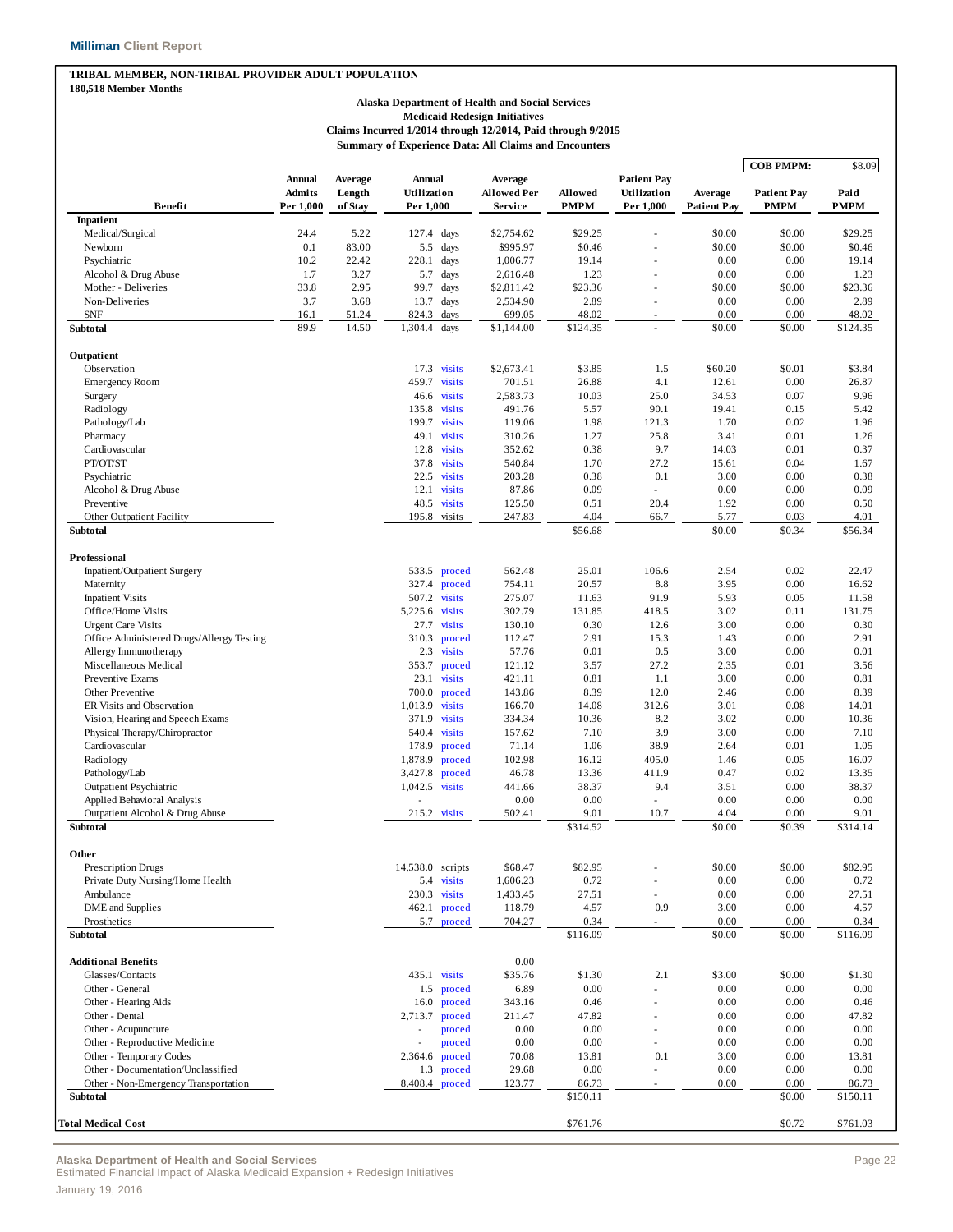#### TRIBAL MEMBER, TRIBAL PROVIDER ADULT POPULATION 180,518 Member Months

#### Alaska Department of Health and Social Services Medicaid Redesign Initiatives

Claims Incurred 1/2014 through 12/2014, Paid through 9/2015 Summary of Experience Data: All Claims and Encounters

|                                           |                          |                   |                          |                |                        |          |                            |             | <b>COB PMPM:</b> | \$33.52  |
|-------------------------------------------|--------------------------|-------------------|--------------------------|----------------|------------------------|----------|----------------------------|-------------|------------------|----------|
|                                           | Annual<br>Admits         | Average<br>Length | Annual<br>Utilization    |                | Average<br>Allowed Per | Allow ed | Patient Pay<br>Utilization | Average     | Patient Pay      | Paid     |
| Benefit                                   | Per 1.000                | ofStav            | Per 1.000                |                | Service                | PMPM     | Per 1,000                  | Patient Pav | <b>PMPM</b>      | PMPM     |
| Inpatient<br>Medical/Surgical             | 46.0                     | 5.83              | 268.6                    | days           | \$2,379.43             | \$53.27  |                            | \$0.00      | \$0.00           | \$53.27  |
| Newborn                                   | $\overline{\phantom{a}}$ | 0.00              | $\overline{a}$           | days           | \$0.00                 | \$0.00   | $\overline{a}$             | \$0.00      | \$0.00           | \$0.00   |
| Psychiatric                               | 1.9                      | 2.21              | 4.2                      | days           | 4,066.99               | 1.44     |                            | 0.00        | 0.00             | 1.44     |
| Alcohol & Drug Abuse                      | 1.1                      | 4.59              | 5.2                      | days           | 2,737.21               | 1.18     |                            | 0.00        | 0.00             | 1.18     |
| Mother - Deliveries                       | 74.9                     | 2.49              | 186.8                    | days           | \$2,605.37             | \$40.55  | $\overline{a}$             | \$0.00      | \$0.00           | \$40.55  |
| Non-Deliveries                            | 8.3                      | 3.75              | 31.3                     | days           | 1,960.67               | 5.11     |                            | 0.00        | 0.00             | 5.11     |
| SNF                                       | 7.8                      | 7.80              | 60.5                     | days           | 1,363.68               | 6.87     |                            | 0.00        | 0.00             | 6.87     |
| Subto tal                                 | 140.0                    | 3.97              | 556.5 days               |                | \$2,337.51             | \$108.41 | ÷                          | \$0.00      | \$0.00           | \$108.10 |
| Outpatient                                |                          |                   |                          |                |                        |          |                            |             |                  |          |
| Observation                               |                          |                   |                          | 27.3 visits    | \$1,070.62             | \$2.44   | $\overline{\phantom{a}}$   | \$0.00      | \$0.00           | \$2.42   |
| Emergency Room                            |                          |                   | 801.7                    | visits         | 542.03                 | 36.21    | 0.7                        | 13.06       | 0.00             | 35.85    |
| Surgery                                   |                          |                   | 118.9                    | visits         | 842.95                 | 8.35     | 0.1                        | 36.19       | 0.00             | 8.34     |
| Radiology                                 |                          |                   | 386.0                    | visits         | 444.82                 | 14.31    | 0.5                        | 19.58       | 0.00             | 14.31    |
| Pathology/Lab                             |                          |                   | 1,273.3 visits           |                | 167.88                 | 17.81    | 0.9                        | 8.96        | 0.00             | 17.68    |
| Pharmacy                                  |                          |                   |                          | 88.4 visits    | 266.96                 | 1.97     | 0.1                        | 1.53        | 0.00             | 1.96     |
| Cardiovascular                            |                          |                   |                          | 34.4 visits    | 381.79                 | 1.09     | 0.1                        | 24.30       | 0.00             | 1.09     |
| PTOT/ST                                   |                          |                   |                          | $121.7$ visits | 473.05                 | 4.80     | 0.2                        | 19.55       | 0.00             | 4.76     |
| Psychiatric                               |                          |                   | 43.0                     | visits         | 568.54                 | 2.04     | $\overline{a}$             | 0.00        | 0.00             | 2.03     |
| Alcohol & Drug Abuse                      |                          |                   | 7.0                      | visits         | 556.65                 | 0.33     | $\overline{a}$             | 0.00        | 0.00             | 0.33     |
| Preventive                                |                          |                   | 433.3                    | visits         | 163.84                 | 5.92     | 0.1                        | 0.82        | 0.00             | 5.88     |
| Other Outpatient Facility                 |                          |                   | 1,478.6 visits           |                | 366.69                 | 45.18    | 1.8                        | 19.79       | 0.00             | 44.89    |
| <b>Subtotal</b>                           |                          |                   |                          |                |                        | \$140.44 |                            |             | \$0.01           | \$139.38 |
| Professional                              |                          |                   |                          |                |                        |          |                            |             |                  |          |
| Inpatient/Outpatient Surgery              |                          |                   | 26.2                     | proced         | 104.02                 | 0.23     |                            | 0.00        | 0.00             | 0.23     |
| Maternity                                 |                          |                   | 25.9                     | proced         | 41.65                  | 0.09     | ÷                          | 0.00        | 0.00             | 0.09     |
| Impatient Visits                          |                          |                   |                          | 0.1 visits     | 564.00                 | 0.01     |                            | 0.00        | 0.00             | 0.01     |
| Office/Home Visits                        |                          |                   | 72.3                     | visits         | 515.21                 | 3.11     |                            | 0.00        | 0.00             | 3.11     |
| Urgent Care Visits                        |                          |                   |                          | $0.1$ visits   | 564.00                 | 0.01     |                            | 0.00        | 0.00             | 0.01     |
| Office Administered Drugs/Allergy Testing |                          |                   | 0.3                      | proced         | 333.80                 | 0.01     |                            | 0.00        | 0.00             | 0.01     |
| Allergy Immuno therapy                    |                          |                   | $\overline{a}$           | visits         | 0.00                   | 0.00     |                            | 0.00        | 0.00             | 0.00     |
| Miscellaneous Medical                     |                          |                   | 4.8                      | proced         | 307.86                 | 0.12     |                            | 0.00        | 0.00             | 0.12     |
| Preventive Exams                          |                          |                   | 1.7                      | visits         | 564.00                 | 0.08     |                            | 0.00        | 0.00             | 0.08     |
| Other Preventive                          |                          |                   | 40.2                     | proced         | 303.80                 | 1.02     |                            | 0.00        | 0.00             | 1.02     |
| ER Visits and Observation                 |                          |                   |                          | 32.3 visits    | 550.61                 | 1.48     |                            | 0.00        | 0.00             | 1.48     |
| Vision, Hearing and Speech Exams          |                          |                   |                          | 5.2 visits     | 493.75                 | 0.22     |                            | 0.00        | 0.00             | 0.22     |
| Physical Therapy/Chiropractor             |                          |                   | 0.2                      | visits         | 564.00                 | 0.01     |                            | 0.00        | 0.00             | 0.01     |
| Cardiovascular                            |                          |                   | 1.4                      | proced         | 349.25                 | 0.04     | $\overline{a}$             | 0.00        | 0.00             | 0.04     |
| Radiology                                 |                          |                   | 11.5                     | proced         | 3.28                   | 0.00     |                            | 0.00        | 0.00             | 0.00     |
| Pathology/Lab                             |                          |                   | 1.2                      | proced         | 122.78                 | 0.01     |                            | 0.00        | 0.00             | 0.01     |
| Outpatient Psychiatric                    |                          |                   | 349.6                    | visits         | 828.13                 | 24.13    |                            | 0.00        | 0.00             | 23.99    |
| Applied Behavioral Analysis               |                          |                   |                          |                |                        |          |                            |             |                  |          |
| Outpatient Alcohol & Drug Abuse           |                          |                   |                          | 310.8 visits   | 806.51                 | 20.89    |                            | 0.00        | 0.00             | 20.86    |
| Subtotal                                  |                          |                   |                          |                |                        | \$51.45  |                            |             | \$0.00           | \$51.27  |
| Other                                     |                          |                   |                          |                |                        |          |                            |             |                  |          |
| Prescription Drugs                        |                          |                   | $\overline{\phantom{a}}$ | scripts        | \$0.00                 | \$0.00   |                            | \$0.00      | \$0.00           | \$0.00   |
| Private Duty Nursing Home Health          |                          |                   | 0.1                      | visits         | 61.95                  | 0.00     |                            | 0.00        | 0.00             | 0.00     |
| Ambulance                                 |                          |                   | 12.0                     | visits         | 4,926.52               | 4.92     |                            | 0.00        | 0.00             | 4.92     |
| DME and Supplies                          |                          |                   | ٠                        | proced         | 0.00                   | 0.00     |                            | 0.00        | 0.00             | 0.00     |
| Prosthetics                               |                          |                   | $\overline{a}$           | proced         | 0.00                   | 0.00     |                            | 0.00        | 0.00             | 0.00     |
| <b>Subtotal</b>                           |                          |                   |                          |                |                        | \$4.92   |                            |             | \$0.00           | \$4.92   |
| <b>Additional Benefits</b>                |                          |                   |                          |                |                        |          |                            |             |                  |          |
| Glasses/Contacts                          |                          |                   |                          | 1.1 visits     | \$564.00               | \$0.05   |                            | \$0.00      | \$0.00           | \$0.05   |
| Other - General                           |                          |                   |                          | proced         | 0.00                   | 0.00     |                            | 0.00        | 0.00             | 0.00     |
| Other - Hearing Aids                      |                          |                   |                          | proced         | 0.00                   | 0.00     |                            | 0.00        | 0.00             | 0.00     |
| Other - Dental                            |                          |                   |                          | proced         | 0.00                   | 0.00     |                            | 0.00        | 0.00             | 0.00     |
| Other - Acupuncture                       |                          |                   |                          | proced         | 0.00                   | 0.00     |                            | 0.00        | 0.00             | 0.00     |
| Other - Reproductive Medicine             |                          |                   |                          | proced         | 0.00                   | 0.00     |                            | 0.00        | 0.00             | 0.00     |
| Other - Temporary Codes                   |                          |                   | 101.0                    | proced         | 354.41                 | 2.98     |                            | 0.00        | 0.00             | 2.98     |
| Other - Documentation Unclassified        |                          |                   | ¥                        | proced         | 0.00                   | 0.00     |                            | 0.00        | 0.00             | 0.00     |
| Other - Non-Emergency Transportation      |                          |                   | 354.2                    | proced         | 148.94                 | 4.40     |                            | 0.00        | 0.00             | 4.40     |
| Subtotal                                  |                          |                   |                          |                |                        | \$7.43   |                            |             | \$0.00           | \$7.43   |
|                                           |                          |                   |                          |                |                        |          |                            |             |                  |          |
| <b>Total Medical Cost</b>                 |                          |                   |                          |                |                        | \$312.66 |                            |             | \$0.01           | \$311.10 |

**Alaska Department of Health and Social Services** Page 23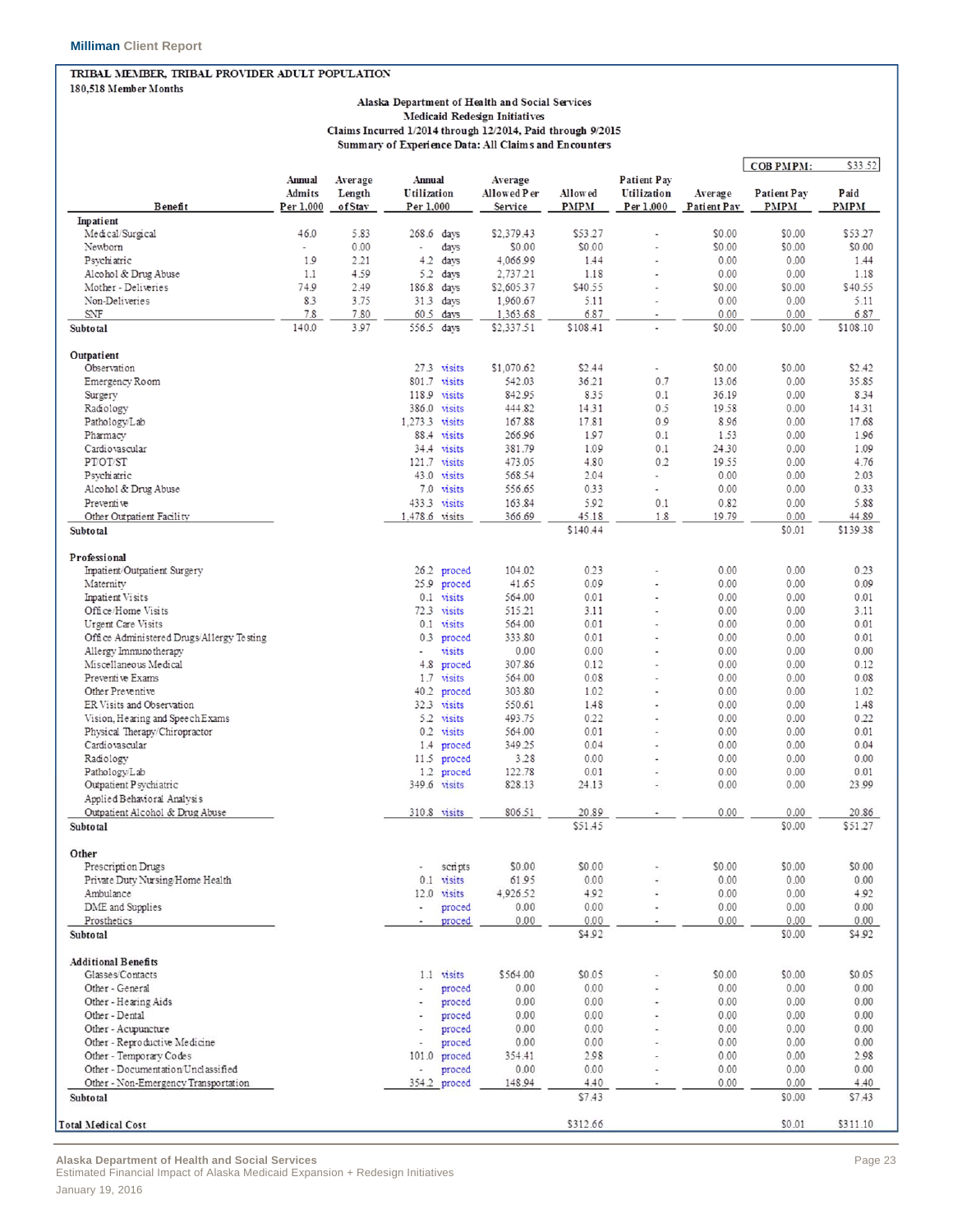#### **NON-TRIBAL MEDICAID-CHILD POPULATION 351,808 Member Months**

### **Alaska Department of Health and Social Services Medicaid Redesign Initiatives**

**Claims Incurred 1/2014 through 12/2014, Paid through 9/2015 Summary of Experience Data: All Claims and Encounters**

|                                                                            |                                      |                              |                                    |                                   |                        |                                                |                               | <b>COB PMPM:</b>                  | \$13.01             |
|----------------------------------------------------------------------------|--------------------------------------|------------------------------|------------------------------------|-----------------------------------|------------------------|------------------------------------------------|-------------------------------|-----------------------------------|---------------------|
| Benefit                                                                    | <b>Annual</b><br>Admits<br>Per 1,000 | Average<br>Length<br>of Stay | Annual<br>Utilization<br>Per 1,000 | Average<br>Allowed Per<br>Service | Allowed<br><b>PMPM</b> | <b>Patient Pay</b><br>Utilization<br>Per 1,000 | Average<br><b>Patient Pay</b> | <b>Patient Pay</b><br><b>PMPM</b> | Paid<br><b>PMPM</b> |
| Inpatient                                                                  |                                      |                              |                                    |                                   |                        |                                                |                               |                                   |                     |
| Medical/Surgical                                                           | 21.2                                 | 4.26                         | 90.4<br>days                       | \$2,942.83                        | \$22.17                |                                                | \$0.00                        | \$0.00                            | \$22.17             |
| Newborn                                                                    | 83.6                                 | 4.00                         | 334.4<br>days                      | \$2,587.46                        | \$72.11                |                                                | \$0.00                        | \$0.00                            | \$72.11             |
| Psychiatric                                                                | 11.2                                 | 41.25                        | 461.4<br>days                      | 515.01                            | 19.80                  |                                                | 0.00                          | 0.00                              | 19.80               |
| Alcohol & Drug Abuse<br>Mother - Deliveries                                | 0.1<br>0.6                           | 10.00<br>3.00                | 1.0<br>days<br>1.9                 | 1,049.52<br>\$2,628.87            | 0.09<br>\$0.43         |                                                | 0.00<br>\$0.00                | 0.00<br>\$0.00                    | 0.09<br>\$0.43      |
| Non-Deliveries                                                             | 0.3                                  | 2.38                         | days<br>$0.6\,$<br>days            | 2,688.70                          | 0.15                   |                                                | 0.00                          | 0.00                              | 0.15                |
| <b>SNF</b>                                                                 | 11.1                                 | 99.49                        | 1,102.7<br>days                    | 316.33                            | 29.07                  |                                                | 0.00                          | 0.00                              | 29.07               |
| Subtotal                                                                   | 128.2                                | 15.55                        | 1,992.6<br>days                    | \$866.10                          | \$143.81               |                                                | \$0.00                        | \$0.00                            | \$143.81            |
| Outpatient                                                                 |                                      |                              |                                    |                                   |                        |                                                |                               |                                   |                     |
| Observation                                                                |                                      |                              | visits<br>5.8                      | \$2,991.32                        | \$1.45                 |                                                | \$0.00                        | \$0.00                            | \$1.45              |
| <b>Emergency Room</b>                                                      |                                      |                              | 443.6<br>visits                    | 428.08                            | 15.83                  | 0.3                                            | 8.88                          | 0.00                              | 15.83               |
| Surgery                                                                    |                                      |                              | visits<br>65.9                     | 2,316.12                          | 12.71                  | 1.2                                            | 31.20                         | 0.00                              | 12.71               |
| Radiology                                                                  |                                      |                              | visits<br>64.7                     | 279.86                            | 1.51                   | 2.9                                            | 14.16                         | 0.00                              | 1.51                |
| Pathology/Lab                                                              |                                      |                              | visits<br>164.9                    | 72.70                             | 1.00                   | 7.6                                            | 1.13                          | 0.00                              | 1.00                |
| Pharmacy                                                                   |                                      |                              | visits<br>19.9                     | 1,547.09                          | 2.57                   | 1.1                                            | 1.76                          | 0.00                              | 2.57                |
| Cardiovascular                                                             |                                      |                              | 5.3<br>visits                      | 366.79                            | 0.16                   | 0.3                                            | 18.66                         | 0.00                              | 0.16                |
| PT/OT/ST                                                                   |                                      |                              | 28.7<br>visits                     | 510.16                            | 1.22                   | 1.5                                            | 22.01                         | 0.00                              | 1.22                |
| Psychiatric                                                                |                                      |                              | 15.6<br>visits                     | 285.57                            | 0.37                   | 0.0                                            | 3.00                          | 0.00                              | 0.37                |
| Alcohol & Drug Abuse                                                       |                                      |                              | visits<br>0.2                      | 271.14                            | 0.01                   |                                                | 0.00                          | 0.00                              | 0.01                |
| Preventive                                                                 |                                      |                              | visits<br>86.6                     | 34.37                             | 0.25                   | 4.1                                            | 0.38                          | 0.00                              | 0.25                |
| Other Outpatient Facility<br>Subtotal                                      |                                      |                              | 43.2<br>visits                     | 230.40                            | 0.83<br>\$37.89        | 2.0                                            | 5.72                          | 0.00<br>\$0.01                    | 0.83<br>\$37.88     |
| Professional                                                               |                                      |                              |                                    |                                   |                        |                                                |                               |                                   |                     |
| Inpatient/Outpatient Surgery                                               |                                      |                              | 261.4<br>proced                    | 483.89                            | 10.54                  | 5.2                                            | 3.11                          | 0.00                              | 7.43                |
| Maternity                                                                  |                                      |                              | 2.8<br>proced                      | 820.39                            | 0.19                   | 1.1                                            | 3.87                          | 0.00                              | (3.68)              |
| <b>Inpatient Visits</b>                                                    |                                      |                              | visits<br>365.6                    | 378.48                            | 11.53                  | 3.0                                            | 5.49                          | 0.00                              | 11.53               |
| Office/Home Visits                                                         |                                      |                              | 2,231.8<br>visits                  | 138.11                            | 25.69                  | 40.7                                           | 3.03                          | 0.01                              | 25.68               |
| <b>Urgent Care Visits</b>                                                  |                                      |                              | 31.9<br>visits                     | 119.71                            | 0.32                   | 0.9                                            | 3.00                          | 0.00                              | 0.32                |
| Office Administered Drugs/Allergy Testing                                  |                                      |                              | 85.3<br>proced                     | 144.98                            | 1.03                   | 1.3                                            | 1.73                          | 0.00                              | 1.03                |
| Allergy Immunotherapy                                                      |                                      |                              | 20.0<br>visits                     | 29.81                             | 0.05                   | 0.7                                            | 3.00                          | 0.00                              | 0.05                |
| Miscellaneous Medical                                                      |                                      |                              | 215.5<br>proced                    | 198.63                            | 3.57                   | 1.4                                            | 2.33                          | 0.00                              | 3.57                |
| Preventive Exams                                                           |                                      |                              | 1,015.6<br>visits                  | 181.92                            | 15.40                  | 1.6                                            | 3.00                          | 0.00                              | 15.40               |
| Other Preventive                                                           |                                      |                              | 1,770.1<br>proced                  | 37.94                             | 5.60                   | 2.9                                            | 2.32                          | 0.00                              | 5.60                |
| ER Visits and Observation                                                  |                                      |                              | 463.1<br>visits                    | 148.38                            | 5.73                   | 19.7                                           | 3.02                          | 0.00                              | 5.72                |
| Vision, Hearing and Speech Exams                                           |                                      |                              | 266.0<br>visits                    | 186.32                            | 4.13                   | 0.4                                            | 3.00                          | 0.00                              | 4.13                |
| Physical Therapy/Chiropractor                                              |                                      |                              | 756.0<br>visits                    | 169.96                            | 10.71                  | 0.1                                            | 3.00                          | 0.00                              | 10.71               |
| Cardiovascular                                                             |                                      |                              | 72.6<br>proced                     | 81.04                             | 0.49                   | 1.4                                            | 2.20                          | 0.00                              | 0.49                |
| Radiology                                                                  |                                      |                              | 502.6<br>proced                    | 53.51                             | 2.24                   | 19.6                                           | 2.39                          | 0.00                              | 2.24                |
| Pathology/Lab                                                              |                                      |                              | proced<br>491.0                    | 20.15                             | 0.82                   | 4.1                                            | 1.99                          | 0.00                              | 0.82                |
| <b>Outpatient Psychiatric</b>                                              |                                      |                              | visits<br>2,113.3                  | 289.58                            | 51.00                  | 0.6                                            | 4.42                          | 0.00                              | 51.00               |
| Applied Behavioral Analysis                                                |                                      |                              |                                    | 0.00                              | 0.00                   |                                                | 0.00                          | 0.00                              | 0.00                |
| Outpatient Alcohol & Drug Abuse<br>Subtotal                                |                                      |                              | 42.2<br>visits                     | 731.02                            | 2.57<br>\$151.59       | 0.0                                            | 3.00                          | 0.00<br>\$0.03                    | 2.57<br>\$151.57    |
|                                                                            |                                      |                              |                                    |                                   |                        |                                                |                               |                                   |                     |
| Other<br><b>Prescription Drugs</b>                                         |                                      |                              | 3,245.2 scripts                    | \$89.66                           | \$24.25                |                                                | \$0.00                        | \$0.00                            | \$24.25             |
| Private Duty Nursing/Home Health                                           |                                      |                              | 2.5 visits                         | 1,607.80                          | 0.33                   |                                                | 0.00                          | 0.00                              | 0.33                |
| Ambulance                                                                  |                                      |                              | 21.5 visits                        | 1,416.41                          | 2.54                   | $\overline{\phantom{a}}$                       | 0.00                          | 0.00                              | 2.54                |
| DME and Supplies                                                           |                                      |                              | 254.3<br>proced                    | 190.11                            | 4.03                   | 0.3                                            | 2.63                          | 0.00                              | 4.03                |
| Prosthetics                                                                |                                      |                              | 0.8 proced                         | 3,025.27                          | 0.20                   |                                                | 0.00                          | 0.00                              | 0.20                |
| <b>Subtotal</b>                                                            |                                      |                              |                                    |                                   | \$31.35                |                                                |                               | \$0.00                            | \$31.35             |
| <b>Additional Benefits</b>                                                 |                                      |                              |                                    |                                   |                        |                                                |                               |                                   |                     |
| Glasses/Contacts                                                           |                                      |                              | 323.7 visits                       | \$35.12                           | \$0.95                 | 0.3                                            | \$3.00                        | \$0.00                            | \$0.95              |
| Other - General                                                            |                                      |                              | $0.2\,$<br>proced                  | 61.08                             | 0.00                   |                                                | 0.00                          | 0.00                              | 0.00                |
| Other - Hearing Aids                                                       |                                      |                              | proced<br>7.6                      | 303.48                            | 0.19                   |                                                | 0.00                          | 0.00                              | 0.19                |
| Other - Dental                                                             |                                      |                              | 5,523.6<br>proced                  | 95.65                             | 44.03                  |                                                | 0.00                          | 0.00                              | 44.03               |
| Other - Acupuncture                                                        |                                      |                              | proced                             | 0.00                              | 0.00                   |                                                | 0.00                          | 0.00                              | 0.00                |
| Other - Reproductive Medicine                                              |                                      |                              | proced<br>÷,                       | 0.00                              | 0.00                   |                                                | 0.00                          | 0.00                              | 0.00                |
| Other - Temporary Codes                                                    |                                      |                              | 425.8<br>proced                    | 88.19                             | 3.13                   |                                                | 0.00                          | 0.00                              | 3.13                |
| Other - Documentation/Unclassified<br>Other - Non-Emergency Transportation |                                      |                              | proced<br>0.2                      | 0.00<br>204.47                    | 0.00<br>5.76           |                                                | 0.00<br>0.00                  | 0.00<br>0.00                      | 0.00                |
| Subtotal                                                                   |                                      |                              | 338.0 proced                       |                                   | \$54.06                |                                                |                               | \$0.00                            | 5.76<br>\$54.06     |
|                                                                            |                                      |                              |                                    |                                   |                        |                                                |                               | \$0.04                            | \$418.67            |
| Total Medical Cost                                                         |                                      |                              |                                    |                                   | \$418.71               |                                                |                               |                                   |                     |

**Alaska Department of Health and Social Services** Page 24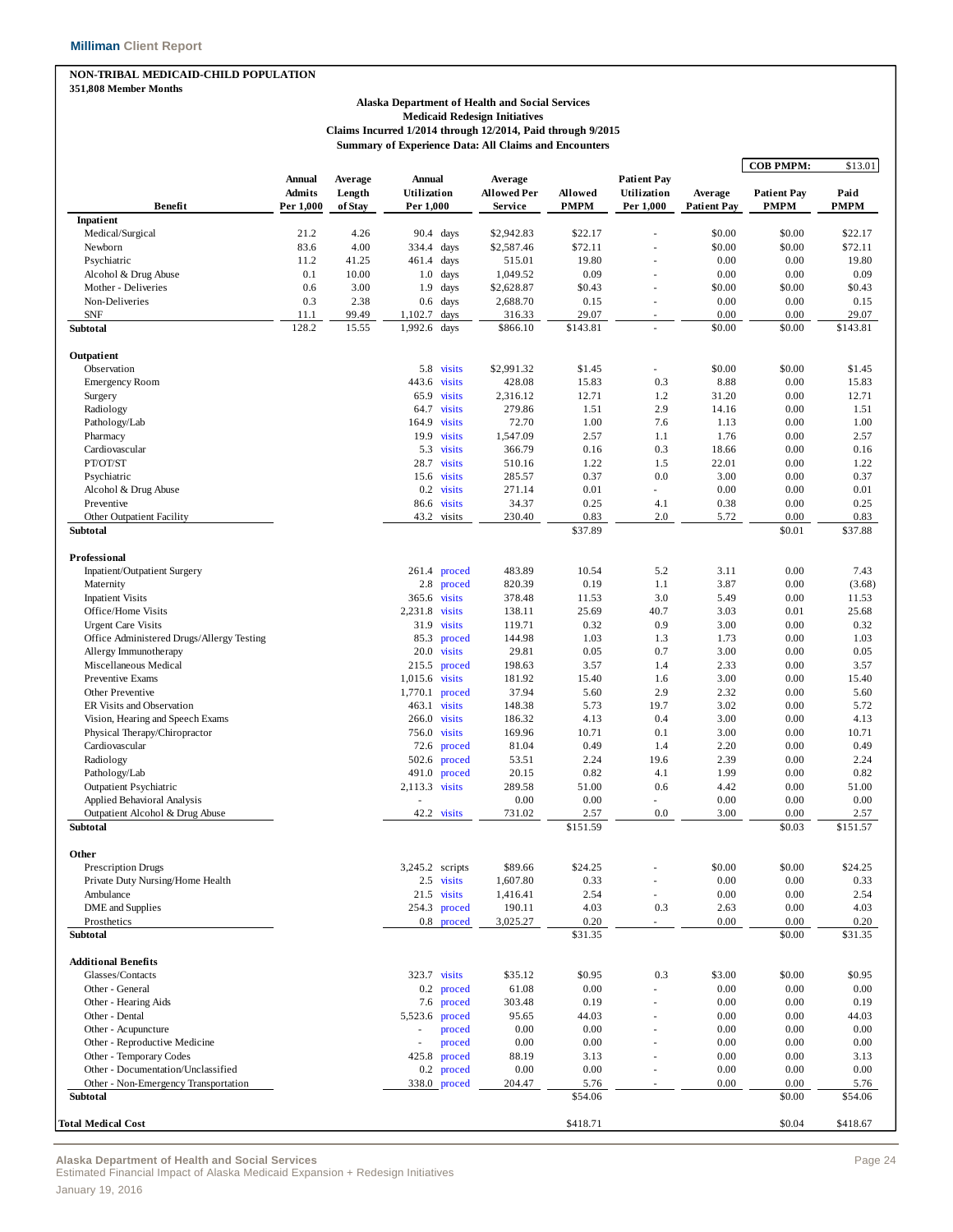### **TRIBAL MEMBER, NON-TRIBAL PROVIDER MEDICAID-CHILD POPULATION**

#### **310,289 Member Months**

#### **Alaska Department of Health and Social Services Medicaid Redesign Initiatives Claims Incurred 1/2014 through 12/2014, Paid through 9/2015 Summary of Experience Data: All Claims and Encounters**

|                                           |                         |                   |                       |                  |                               |               |                                   |                    | <b>COB PMPM:</b>   | \$3.82        |
|-------------------------------------------|-------------------------|-------------------|-----------------------|------------------|-------------------------------|---------------|-----------------------------------|--------------------|--------------------|---------------|
|                                           | Annual<br><b>Admits</b> | Average<br>Length | Annual<br>Utilization |                  | Average<br><b>Allowed Per</b> | Allowed       | <b>Patient Pay</b><br>Utilization | Average            | <b>Patient Pay</b> | Paid          |
| <b>Benefit</b>                            | Per 1,000               | of Stay           | Per 1,000             |                  | Service                       | <b>PMPM</b>   | Per 1,000                         | <b>Patient Pay</b> | <b>PMPM</b>        | <b>PMPM</b>   |
| Inpatient                                 |                         |                   |                       |                  |                               |               |                                   |                    |                    |               |
| Medical/Surgical                          | 10.9                    | 6.50              | 70.7                  | days             | \$3,306.54                    | \$19.47       |                                   | \$0.00             | \$0.00             | \$19.47       |
| Newborn                                   | 23.2                    | 7.41              | 172.0                 | days             | \$2,689.08                    | \$38.54       |                                   | \$0.00             | \$0.00             | \$38.54       |
| Psychiatric                               | 13.9                    | 37.15             | 517.2                 | days             | 597.52                        | 25.75         |                                   | 0.00               | 0.00               | 25.75         |
| Alcohol & Drug Abuse                      | 0.1                     | 11.00             | 0.9                   | days             | 1,126.65                      | 0.08          | ä,                                | 0.00               | 0.00               | 0.08          |
| Mother - Deliveries                       | 0.3                     | 2.44              | 0.9                   | days             | \$2,691.16                    | \$0.19        |                                   | \$0.00             | \$0.00             | \$0.19        |
| Non-Deliveries<br><b>SNF</b>              | 0.1<br>9.6              | 3.67<br>68.06     | 0.4<br>652.8          | days<br>days     | 2,558.72<br>317.84            | 0.09<br>17.29 | ä,                                | 0.00<br>0.00       | 0.00<br>0.00       | 0.09<br>17.29 |
| Subtotal                                  | 58.1                    | 24.34             | 1,414.7               | days             | \$860.20                      | \$101.41      | L.                                | \$0.00             | \$0.00             | \$101.41      |
| Outpatient                                |                         |                   |                       |                  |                               |               |                                   |                    |                    |               |
| Observation                               |                         |                   |                       | 3.5 visits       | \$2,911.15                    | \$0.84        | $\overline{\phantom{a}}$          | \$0.00             | \$0.00             | \$0.84        |
| <b>Emergency Room</b>                     |                         |                   | 173.4                 | visits           | 446.66                        | 6.45          | 0.0                               | 2.14               | 0.00               | 6.45          |
| Surgery                                   |                         |                   | 55.0                  | visits           | 2,247.31                      | 10.30         | 0.1                               | 1.34               | 0.00               | 10.30         |
| Radiology                                 |                         |                   | 29.1                  | visits           | 346.76                        | 0.84          | 0.7                               | 24.83              | 0.00               | 0.84          |
| Pathology/Lab                             |                         |                   | 64.3                  | visits           | 78.72                         | 0.42          | 1.7                               | 1.77               | 0.00               | 0.42          |
| Pharmacy                                  |                         |                   | 16.5                  | visits           | 893.11                        | 1.23          | 0.2                               | 3.38               | 0.00               | 1.23          |
| Cardiovascular                            |                         |                   | 3.1                   | visits           | 375.18                        | 0.10          | 0.2                               | 13.95              | 0.00               | 0.10          |
| PT/OT/ST                                  |                         |                   | 14.0                  | visits           | 409.96                        | 0.48          | 0.1                               | 18.75              | 0.00               | 0.48          |
| Psychiatric                               |                         |                   | 15.4                  | visits           | 223.48                        | 0.29          |                                   | 0.00               | 0.00               | 0.29          |
| Alcohol & Drug Abuse                      |                         |                   | 0.1                   | visits           | 184.00                        | 0.00          | a.                                | 0.00               | 0.00               | 0.00          |
| Preventive                                |                         |                   | 36.1                  | visits           | 29.05                         | 0.09          | 1.2                               | 0.94               | 0.00               | 0.09          |
| Other Outpatient Facility                 |                         |                   | 26.9                  | visits           | 226.74                        | 0.51          | 0.5                               | 1.07               | 0.00               | 0.51          |
| Subtotal                                  |                         |                   |                       |                  |                               | \$21.54       |                                   |                    | \$0.00             | \$21.54       |
| Professional                              |                         |                   |                       |                  |                               |               |                                   |                    |                    |               |
| Inpatient/Outpatient Surgery              |                         |                   | 204.3                 | proced           | 674.51                        | 11.48         | 0.7                               | 3.53               | 0.00               | 7.95          |
| Maternity                                 |                         |                   |                       | 5.2 proced       | 699.85                        | 0.30          | 0.2                               | 3.00               | 0.00               | (2.70)        |
| <b>Inpatient Visits</b>                   |                         |                   | 424.3                 | visits           | 403.88                        | 14.28         | 1.7                               | 7.47               | 0.00               | 14.28         |
| Office/Home Visits                        |                         |                   | 2,799.9               | visits           | 261.81                        | 61.09         | 6.1                               | 3.00               | 0.00               | 61.08         |
| <b>Urgent Care Visits</b>                 |                         |                   | 16.4                  | visits           | 110.89                        | 0.15          | 0.1                               | 3.00               | 0.00               | 0.15          |
| Office Administered Drugs/Allergy Testing |                         |                   | 88.7                  | proced           | 93.76                         | 0.69          | 0.2                               | 1.80               | 0.00               | 0.69          |
| Allergy Immunotherapy                     |                         |                   | 3.5                   | visits           | 32.99                         | 0.01          | ä,                                | 0.00               | 0.00               | 0.01          |
| Miscellaneous Medical                     |                         |                   | 248.6                 | proced           | 135.52                        | 2.81          | 0.1                               | 3.00               | 0.00               | 2.81          |
| Preventive Exams                          |                         |                   | 640.4                 | visits           | 332.52                        | 17.75         | 2.0                               | 3.00               | 0.00               | 17.74         |
| Other Preventive                          |                         |                   | 1,195.1               | proced           | 91.33                         | 9.10          | 0.6                               | 2.60               | 0.00               | 9.10          |
| ER Visits and Observation                 |                         |                   | 428.0                 | visits           | 139.03                        | 4.96          | 7.3                               | 3.00               | 0.00               | 4.96          |
| Vision, Hearing and Speech Exams          |                         |                   | 282.2                 | visits           | 364.88                        | 8.58          | 0.1                               | 3.00               | 0.00               | 8.58          |
| Physical Therapy/Chiropractor             |                         |                   |                       | 323.5 visits     | 175.16                        | 4.72          | $\overline{\phantom{a}}$          | 0.00               | 0.00               | 4.72          |
| Cardiovascular                            |                         |                   | 91.4                  | proced           | 103.94                        | 0.79          | 0.4                               | 2.73               | 0.00               | 0.79          |
| Radiology                                 |                         |                   | 412.2                 | proced           | 49.46                         | 1.70          | 4.0                               | 2.04               | 0.00               | 1.70          |
| Pathology/Lab                             |                         |                   | 389.0                 | proced           | 50.54                         | 1.64          | 2.1                               | 0.98               | 0.00               | 1.64          |
| <b>Outpatient Psychiatric</b>             |                         |                   | 1,875.6 visits        |                  | 307.38                        | 48.04         | 0.3                               | 4.00               | 0.00               | 48.04         |
| Applied Behavioral Analysis               |                         |                   |                       |                  | 0.00                          | 0.00          | ä,                                | 0.00               | 0.00               | 0.00          |
| Outpatient Alcohol & Drug Abuse           |                         |                   |                       | 31.7 visits      | 873.40                        | 2.31          | ٠                                 | 0.00               | 0.00               | 2.31          |
| Subtotal                                  |                         |                   |                       |                  |                               | \$190.40      |                                   |                    | \$0.01             | \$190.39      |
| Other                                     |                         |                   |                       |                  |                               |               |                                   |                    |                    |               |
| <b>Prescription Drugs</b>                 |                         |                   |                       | 2,869.2 scripts  | \$70.24                       | \$16.80       |                                   | \$0.00             | \$0.00             | \$16.80       |
| Private Duty Nursing/Home Health          |                         |                   |                       | 3.6 visits       | 2,053.91                      | 0.62          | ä,                                | 0.00               | 0.00               | 0.62          |
| Ambulance                                 |                         |                   |                       | 61.2 visits      | 2,725.86                      | 13.91         | ä,                                | 0.00               | 0.00               | 13.91         |
| <b>DME</b> and Supplies                   |                         |                   |                       | 167.3 proced     | 188.99                        | 2.63          | 0.2                               | 2.40               | 0.00               | 2.63          |
| Prosthetics                               |                         |                   |                       | 0.3 proced       | 1,027.09                      | 0.03          | ä,                                | 0.00               | 0.00               | 0.03          |
| Subtotal                                  |                         |                   |                       |                  |                               | \$33.99       |                                   |                    | \$0.00             | \$33.99       |
| <b>Additional Benefits</b>                |                         |                   |                       |                  |                               |               |                                   |                    |                    |               |
| Glasses/Contacts                          |                         |                   |                       | $296.3$ visits   | \$34.28                       | \$0.85        |                                   | \$0.00             | \$0.00             | \$0.85        |
| Other - General                           |                         |                   | $0.0\,$               | proced           | 46.96                         | 0.00          |                                   | 0.00               | 0.00               | 0.00          |
| Other - Hearing Aids                      |                         |                   | 3.4                   | proced           | 350.20                        | 0.10          |                                   | 0.00               | 0.00               | 0.10          |
| Other - Dental                            |                         |                   | 4,819.2               | proced           | 145.14                        | 58.29         |                                   | 0.00               | 0.00               | 58.29         |
| Other - Acupuncture                       |                         |                   |                       |                  | 0.00                          | 0.00          |                                   | 0.00               | 0.00               | 0.00          |
| Other - Reproductive Medicine             |                         |                   |                       | proced<br>proced | 0.00                          | 0.00          |                                   | 0.00               | 0.00               | 0.00          |
| Other - Temporary Codes                   |                         |                   | 300.9                 | proced           | 77.24                         | 1.94          |                                   | 0.00               | 0.00               | 1.94          |
| Other - Documentation/Unclassified        |                         |                   |                       | 0.1 proced       | 0.00                          | 0.00          |                                   | 0.00               | 0.00               | 0.00          |
| Other - Non-Emergency Transportation      |                         |                   |                       | 6,365.3 proced   | 127.25                        | 67.50         | ٠                                 | 0.00               | 0.00               | 67.50         |
| Subtotal                                  |                         |                   |                       |                  |                               | \$128.67      |                                   |                    | \$0.00             | \$128.67      |
|                                           |                         |                   |                       |                  |                               |               |                                   |                    |                    |               |
| <b>Total Medical Cost</b>                 |                         |                   |                       |                  |                               | \$476.02      |                                   |                    | \$0.01             | \$476.01      |

**Alaska Department of Health and Social Services** Page 25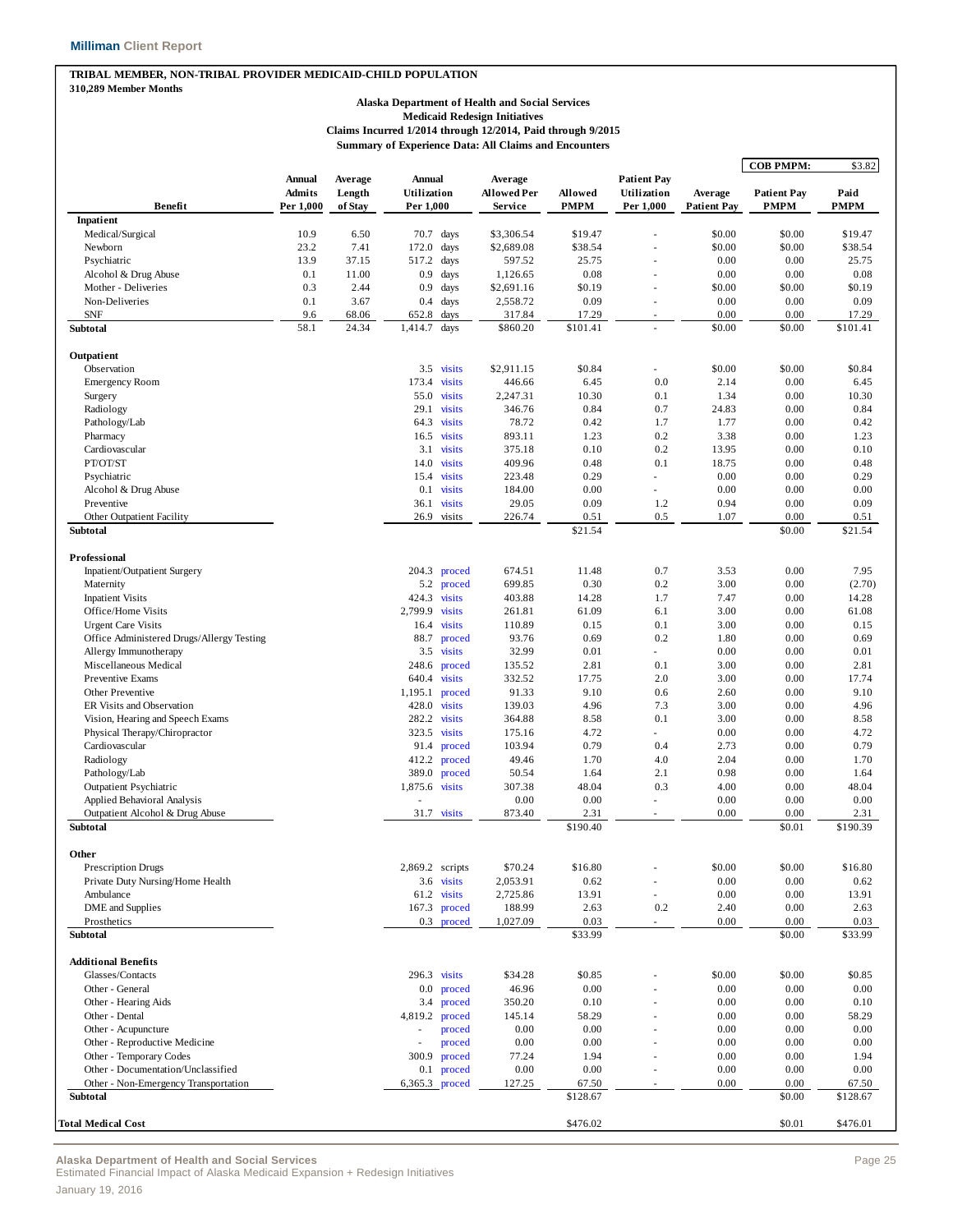#### **TRIBAL MEMBER, TRIBAL PROVIDER MEDICAID-CHILD POPULATION 310,289 Member Months**

### **Alaska Department of Health and Social Services**

**Medicaid Redesign Initiatives**

**Claims Incurred 1/2014 through 12/2014, Paid through 9/2015 Summary of Experience Data: All Claims and Encounters**

|                                                    |                         |                   |                              |                   |                        |                    |                                   |                    | <b>COB PMPM:</b>   | \$22.66         |
|----------------------------------------------------|-------------------------|-------------------|------------------------------|-------------------|------------------------|--------------------|-----------------------------------|--------------------|--------------------|-----------------|
|                                                    | Annual<br><b>Admits</b> | Average<br>Length | <b>Annual</b><br>Utilization |                   | Average<br>Allowed Per | Allowed            | <b>Patient Pay</b><br>Utilization | Average            | <b>Patient Pay</b> | Paid            |
| <b>Benefit</b>                                     | Per 1,000               | of Stay           | Per 1,000                    |                   | Service                | <b>PMPM</b>        | Per 1,000                         | <b>Patient Pay</b> | <b>PMPM</b>        | PMPM            |
| Inpatient                                          |                         |                   |                              |                   |                        |                    |                                   |                    |                    |                 |
| Medical/Surgical                                   | 25.8                    | 4.03<br>3.02      | 103.9                        | days              | \$2,699.18             | \$23.38<br>\$35.43 |                                   | \$0.00             | \$0.00             | \$23.38         |
| Newborn                                            | 53.3                    | 2.38              | 160.7                        | days              | \$2,645.40             | 1.22               | ×                                 | \$0.00<br>0.00     | \$0.00<br>0.00     | \$35.43<br>1.22 |
| Psychiatric<br>Alcohol & Drug Abuse                | 1.5<br>0.2              | 4.80              | 3.6<br>0.9                   | days              | 4,054.83<br>5,746.59   | 0.44               |                                   | 0.00               | 0.00               | 0.44            |
| Mother - Deliveries                                | 1.0                     | 2.67              | 2.8                          | days<br>days      | \$2,567.91             | \$0.60             |                                   | \$0.00             | \$0.00             | \$0.60          |
| Non-Deliveries                                     | 0.2                     | 1.40              | 0.3                          | days              | 2,628.92               | 0.06               |                                   | 0.00               | 0.00               | 0.06            |
| <b>SNF</b>                                         | 3.4                     | 2.39              | 8.2                          | days              | 2,379.86               | 1.63               |                                   | 0.00               | 0.00               | 1.63            |
| Subtotal                                           | 85.4                    | 3.28              | 280.5                        | days              | \$2,685.08             | \$62.76            |                                   | \$0.00             | \$0.00             | \$62.65         |
| Outpatient                                         |                         |                   |                              |                   |                        |                    |                                   |                    |                    |                 |
| Observation                                        |                         |                   | 4.5 visits                   |                   | \$1,937.56             | \$0.72             |                                   | \$0.00             | \$0.00             | \$0.71          |
| <b>Emergency Room</b>                              |                         |                   | 494.4                        | visits            | 528.50                 | 21.77              |                                   | 0.00               | 0.00               | 21.46           |
| Surgery                                            |                         |                   | 51.1                         | visits            | 1,059.73               | 4.51               |                                   | 0.00               | 0.00               | 4.51            |
| Radiology                                          |                         |                   | 63.1 visits                  |                   | 402.66                 | 2.12               |                                   | 0.00               | 0.00               | 2.12            |
| Pathology/Lab                                      |                         |                   | 301.5                        | visits            | 173.67                 | 4.36               |                                   | 0.00               | 0.00               | 4.34            |
| Pharmacy                                           |                         |                   | 15.9                         | visits            | 419.27                 | 0.56               |                                   | 0.00               | 0.00               | 0.55            |
| Cardiovascular                                     |                         |                   | 4.7                          | visits            | 316.67                 | 0.12               |                                   | 0.00               | 0.00               | 0.12            |
| PT/OT/ST                                           |                         |                   | 61.8                         | visits            | 460.37                 | 2.37               |                                   | 0.00               | 0.00               | 2.34            |
| Psychiatric                                        |                         |                   | 17.6                         | visits            | 575.43                 | 0.85               |                                   | 0.00               | 0.00               | 0.83            |
| Alcohol & Drug Abuse                               |                         |                   | 0.7                          | visits            | 564.00                 | 0.03               |                                   | 0.00               | 0.00               | 0.03            |
| Preventive                                         |                         |                   | 144.3                        | visits            | 167.04                 | 2.01               |                                   | 0.00               | 0.00               | 2.00            |
| Other Outpatient Facility                          |                         |                   | 433.2                        | visits            | 458.78                 | 16.56              | ٠                                 | 0.00               | 0.00               | 16.41           |
| Subtotal                                           |                         |                   |                              |                   |                        | \$55.99            |                                   |                    | \$0.00             | \$55.40         |
|                                                    |                         |                   |                              |                   |                        |                    |                                   |                    |                    |                 |
| Professional                                       |                         |                   |                              |                   | 60.71                  | 0.05               |                                   | 0.00               | 0.00               | 0.05            |
| Inpatient/Outpatient Surgery                       |                         |                   | 10.0                         | proced            |                        |                    |                                   |                    |                    |                 |
| Maternity                                          |                         |                   | 0.2                          | proced            | 225.60                 | 0.00               |                                   | 0.00               | 0.00               | 0.00            |
| <b>Inpatient Visits</b>                            |                         |                   | 0.1                          | visits            | 564.00                 | 0.00               |                                   | 0.00               | 0.00               | 0.00            |
| Office/Home Visits                                 |                         |                   | 74.5                         | visits            | 563.21                 | 3.50               |                                   | 0.00               | 0.00               | 3.50            |
| <b>Urgent Care Visits</b>                          |                         |                   | 0.0                          | visits            | 564.00                 | 0.00<br>0.00       |                                   | 0.00               | 0.00<br>0.00       | 0.00            |
| Office Administered Drugs/Allergy Testing          |                         |                   | $0.0\,$<br>Ĭ.                | proced            | 564.00                 |                    |                                   | 0.00               |                    | 0.00            |
| Allergy Immunotherapy                              |                         |                   |                              | visits            | 0.00                   | 0.00               |                                   | 0.00               | 0.00               | 0.00            |
| Miscellaneous Medical                              |                         |                   | 3.0                          | proced            | 190.62                 | 0.05               |                                   | 0.00               | 0.00               | 0.05            |
| Preventive Exams                                   |                         |                   | 18.7                         | visits            | 449.13                 | 0.70               |                                   | 0.00               | 0.00               | 0.70            |
| Other Preventive                                   |                         |                   | 48.1                         | proced            | 102.83                 | 0.41               |                                   | 0.00               | 0.00               | 0.41            |
| ER Visits and Observation                          |                         |                   | 29.7                         | visits            | 564.00                 | 1.39               |                                   | 0.00               | 0.00               | 1.39            |
| Vision, Hearing and Speech Exams                   |                         |                   | 3.1                          | visits            | 537.05                 | 0.14               |                                   | 0.00               | 0.00               | 0.14            |
| Physical Therapy/Chiropractor                      |                         |                   | 0.3                          | visits            | 123.97                 | 0.00               |                                   | 0.00               | 0.00               | 0.00            |
| Cardiovascular                                     |                         |                   | 0.5                          | proced            | 241.71                 | 0.01               |                                   | 0.00               | 0.00               | 0.01            |
| Radiology                                          |                         |                   | 1.2                          | proced            | 0.00                   | 0.00               |                                   | 0.00               | 0.00               | 0.00            |
| Pathology/Lab                                      |                         |                   | 0.3                          | proced            | 322.29                 | 0.01               |                                   | 0.00               | 0.00               | 0.01            |
| <b>Outpatient Psychiatric</b>                      |                         |                   | 221.8 visits                 |                   | 932.39                 | 17.24              |                                   | 0.00               | 0.00               | 16.93           |
| Applied Behavioral Analysis                        |                         |                   |                              |                   |                        |                    |                                   |                    |                    |                 |
| Outpatient Alcohol & Drug Abuse<br><b>Subtotal</b> |                         |                   | 89.8 visits                  |                   | 748.27                 | 5.60<br>\$29.10    |                                   | 0.00               | 0.00<br>\$0.00     | 5.42<br>\$28.61 |
|                                                    |                         |                   |                              |                   |                        |                    |                                   |                    |                    |                 |
| Other<br>Prescription Drugs                        |                         |                   | ä,                           |                   | \$0.00                 | \$0.00             |                                   | \$0.00             | \$0.00             | \$0.00          |
|                                                    |                         |                   | 0.3                          | scripts<br>visits | 2,091.90               | 0.05               |                                   | 0.00               | 0.00               | 0.05            |
| Private Duty Nursing/Home Health<br>Ambulance      |                         |                   | 3.7                          |                   | 4,639.15               |                    |                                   |                    |                    |                 |
|                                                    |                         |                   |                              | visits            | 0.00                   | 1.42<br>0.00       |                                   | 0.00<br>0.00       | 0.00<br>0.00       | 1.42<br>0.00    |
| DME and Supplies<br>Prosthetics                    |                         |                   |                              | proced            | 0.00                   | 0.00               |                                   | 0.00               | 0.00               | $0.00\,$        |
| <b>Subtotal</b>                                    |                         |                   |                              | proced            |                        | \$1.47             |                                   |                    | \$0.00             | \$1.47          |
|                                                    |                         |                   |                              |                   |                        |                    |                                   |                    |                    |                 |
| <b>Additional Benefits</b>                         |                         |                   |                              |                   |                        |                    |                                   |                    |                    |                 |
| Glasses/Contacts                                   |                         |                   | 1.2 visits                   |                   | \$564.00               | \$0.06             |                                   | \$0.00             | \$0.00             | \$0.06          |
| Other - General                                    |                         |                   |                              | proced            | 0.00                   | 0.00               |                                   | 0.00               | 0.00               | 0.00            |
| Other - Hearing Aids                               |                         |                   |                              | proced            | 0.00                   | 0.00               |                                   | 0.00               | 0.00               | 0.00            |
| Other - Dental                                     |                         |                   | 0.4                          | proced            | 0.00                   | 0.00               |                                   | 0.00               | 0.00               | 0.00            |
| Other - Acupuncture                                |                         |                   |                              | proced            | 0.00                   | 0.00               |                                   | 0.00               | 0.00               | 0.00            |
| Other - Reproductive Medicine                      |                         |                   | ÷,                           | proced            | 0.00                   | 0.00               |                                   | 0.00               | 0.00               | 0.00            |
| Other - Temporary Codes                            |                         |                   | 69.1                         | proced            | 331.31                 | 1.91               |                                   | 0.00               | 0.00               | 1.91            |
| Other - Documentation/Unclassified                 |                         |                   |                              | proced            | 0.00                   | 0.00               |                                   | 0.00               | 0.00               | 0.00            |
| Other - Non-Emergency Transportation<br>Subtotal   |                         |                   | 261.3 proced                 |                   | 57.59                  | 1.25<br>\$3.22     |                                   | 0.00               | 0.00<br>\$0.00     | 1.25<br>\$3.22  |
|                                                    |                         |                   |                              |                   |                        |                    |                                   |                    |                    |                 |
| <b>Total Medical Cost</b>                          |                         |                   |                              |                   |                        | \$152.55           |                                   |                    | \$0.00             | \$151.35        |

**Alaska Department of Health and Social Services** Page 26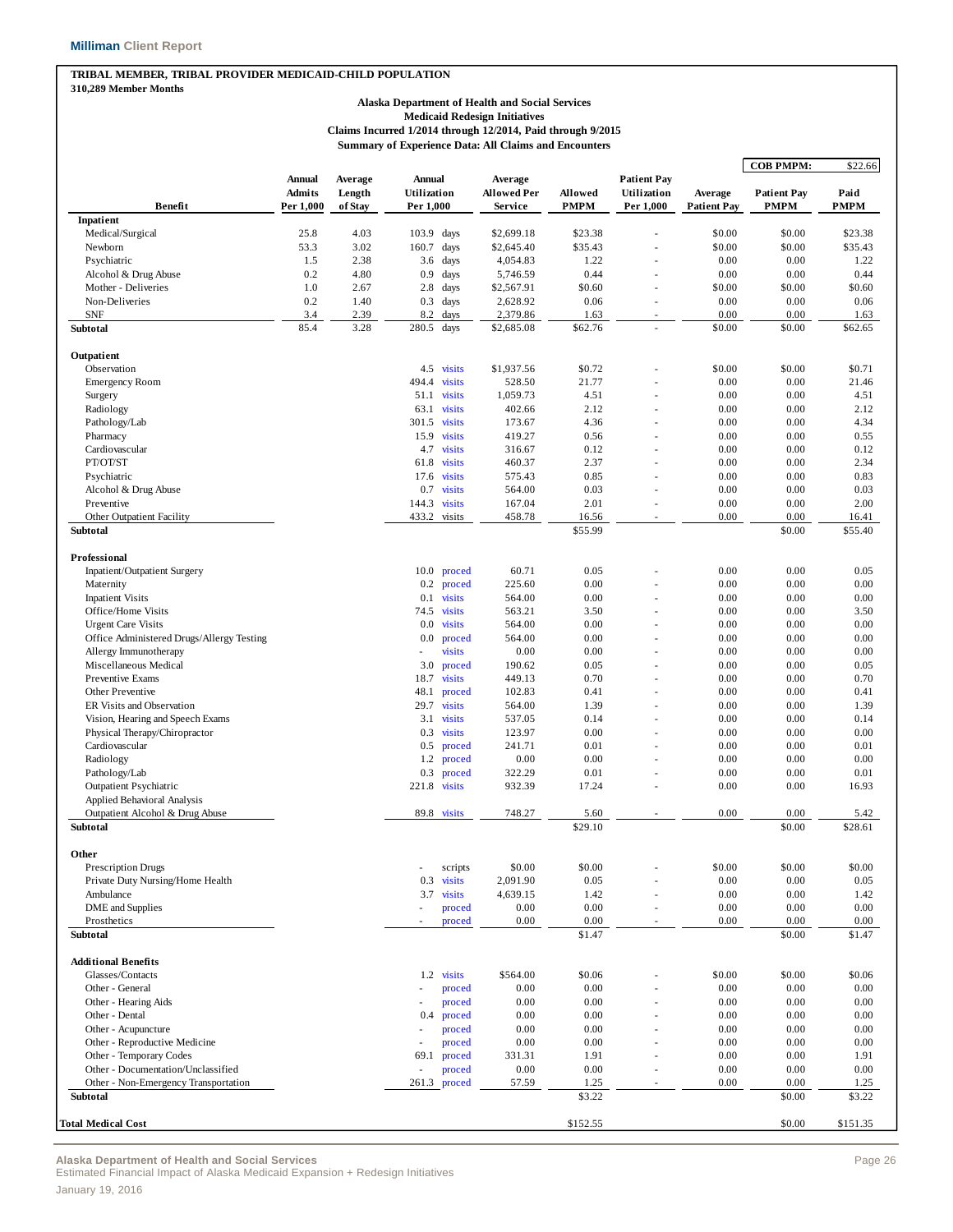#### **NON-TRIBAL MANAGED CARE OPTIONAL POPULATION**

**17,908 Member Months**

#### **Alaska Department of Health and Social Services Medicaid Redesign Initiatives Claims Incurred 1/2014 through 12/2014, Paid through 9/2015 Summary of Experience Data: All Claims and Encounters**

|                                                                            |                                      |                              |                                           |                  |                                          |                        |                                                |                               | <b>COB PMPM:</b>                  | \$18.88             |
|----------------------------------------------------------------------------|--------------------------------------|------------------------------|-------------------------------------------|------------------|------------------------------------------|------------------------|------------------------------------------------|-------------------------------|-----------------------------------|---------------------|
| Benefit                                                                    | Annual<br><b>Admits</b><br>Per 1,000 | Average<br>Length<br>of Stay | <b>Annual</b><br>Utilization<br>Per 1,000 |                  | Average<br><b>Allowed Per</b><br>Service | Allowed<br><b>PMPM</b> | <b>Patient Pay</b><br>Utilization<br>Per 1,000 | Average<br><b>Patient Pay</b> | <b>Patient Pay</b><br><b>PMPM</b> | Paid<br><b>PMPM</b> |
| Inpatient                                                                  |                                      |                              |                                           |                  |                                          |                        |                                                |                               |                                   |                     |
| Medical/Surgical                                                           | 15.4                                 | 2.65                         | 40.9                                      | days             | \$2,700.57                               | \$9.20                 |                                                | \$0.00                        | \$0.00                            | \$9.20              |
| Newborn                                                                    | 12.1                                 | 10.17                        | 122.6                                     | days             | \$2,311.30                               | \$23.62                |                                                | \$0.00                        | \$0.00                            | \$23.62             |
| Psychiatric                                                                | 57.0                                 | 49.44                        | 2,815.7                                   | days             | 471.60                                   | 110.66                 |                                                | 0.00                          | 0.00                              | 110.66              |
| Alcohol & Drug Abuse                                                       | ٠                                    | 0.00                         | ÷,                                        | days             | 0.00                                     | 0.00                   |                                                | 0.00                          | 0.00                              | 0.00                |
| Mother - Deliveries                                                        | 1.3                                  | 3.00                         | 4.0                                       | days             | \$2,661.85                               | \$0.89                 | ä,                                             | \$0.00                        | \$0.00                            | \$0.89              |
| Non-Deliveries                                                             |                                      | 0.00                         |                                           | days             | 0.00                                     | 0.00                   |                                                | 0.00                          | 0.00                              | 0.00                |
| <b>SNF</b><br><b>Subtotal</b>                                              | 43.6<br>129.3                        | 142.42<br>71.03              | 6,203.0<br>9,186.3                        | days<br>days     | 306.35<br>\$395.45                       | 158.36<br>\$302.73     | $\sim$                                         | 0.00<br>\$0.00                | 0.00<br>\$0.00                    | 158.36<br>\$302.73  |
| Outpatient                                                                 |                                      |                              |                                           |                  |                                          |                        |                                                |                               |                                   |                     |
| Observation                                                                |                                      |                              |                                           | 4.7 visits       | \$3,552.59                               | \$1.39                 |                                                | \$0.00                        | \$0.00                            | \$1.39              |
| <b>Emergency Room</b>                                                      |                                      |                              | 289.5                                     | visits           | 503.90                                   | 12.16                  | ä,                                             | 0.00                          | 0.00                              | 12.16               |
| Surgery                                                                    |                                      |                              | 68.3                                      | visits           | 2,454.28                                 | 13.98                  | 0.7                                            | 1.01                          | 0.00                              | 13.98               |
| Radiology                                                                  |                                      |                              | 89.8                                      | visits           | 244.41                                   | 1.83                   | 1.3                                            | 34.28                         | 0.00                              | 1.82                |
| Pathology/Lab                                                              |                                      |                              | 218.4                                     | visits           | 86.08                                    | 1.57                   | 2.7                                            | 0.89                          | 0.00                              | 1.57                |
| Pharmacy                                                                   |                                      |                              | 6.0                                       | visits           | 79.06                                    | 0.04                   | ä,                                             | 0.00                          | 0.00                              | 0.04                |
| Cardiovascular                                                             |                                      |                              | 8.7                                       | visits           | 253.18                                   | 0.18                   |                                                | 0.00                          | 0.00                              | 0.18                |
| PT/OT/ST                                                                   |                                      |                              | 71.7                                      | visits           | 393.25                                   | 2.35                   | ä,                                             | 0.00                          | 0.00                              | 2.35                |
| Psychiatric                                                                |                                      |                              | 115.9                                     | visits           | 348.52                                   | 3.37                   | ÷.                                             | 0.00                          | 0.00                              | 3.37                |
| Alcohol & Drug Abuse                                                       |                                      |                              | 0.7                                       | visits           | 46.00                                    | 0.00                   | ä,                                             | 0.00                          | 0.00                              | 0.00                |
| Preventive                                                                 |                                      |                              | 108.6                                     | visits           | 35.08                                    | 0.32                   | 0.7                                            | 0.60                          | 0.00                              | 0.32                |
| Other Outpatient Facility                                                  |                                      |                              |                                           | 45.6 visits      | 253.44                                   | 0.96                   | 1.3                                            | 2.25                          | 0.00                              | 0.96                |
| Subtotal                                                                   |                                      |                              |                                           |                  |                                          | \$38.14                |                                                |                               | \$0.00                            | \$38.14             |
| Professional                                                               |                                      |                              |                                           |                  |                                          |                        |                                                |                               |                                   |                     |
| Inpatient/Outpatient Surgery                                               |                                      |                              |                                           | $245.3$ proced   | 435.23                                   | 8.90                   | 3.4                                            | 3.00                          | 0.00                              | 5.90                |
| Maternity                                                                  |                                      |                              | 4.0                                       | proced           | 1,619.79                                 | 0.54                   | 2.0                                            | 4.00                          | 0.00                              | (3.46)              |
| <b>Inpatient Visits</b>                                                    |                                      |                              | 631.2                                     | visits           | 385.35                                   | 20.27                  | ÷.                                             | 0.00                          | 0.00                              | 20.27               |
| Office/Home Visits                                                         |                                      |                              | 2,809.0                                   | visits           | 144.90                                   | 33.92                  | 15.4                                           | 3.00                          | 0.00                              | 33.91               |
| <b>Urgent Care Visits</b>                                                  |                                      |                              | 34.2                                      | visits           | 133.25                                   | 0.38                   | ÷.                                             | 0.00                          | 0.00                              | 0.38                |
| Office Administered Drugs/Allergy Testing                                  |                                      |                              | 94.5                                      | proced           | 78.20                                    | 0.62                   | 1.3                                            | 1.50                          | 0.00                              | 0.62                |
| Allergy Immunotherapy                                                      |                                      |                              | 27.5                                      | visits           | 13.51                                    | 0.03                   | 4.7                                            | 3.00                          | 0.00                              | 0.03                |
| Miscellaneous Medical                                                      |                                      |                              | 849.7                                     | proced           | 271.56                                   | 19.23                  | 0.7                                            | 3.00                          | 0.00                              | 19.23               |
| Preventive Exams                                                           |                                      |                              |                                           | 743.1 visits     | 187.30                                   | 11.60                  | ÷.                                             | 0.00                          | 0.00                              | 11.60               |
| Other Preventive                                                           |                                      |                              | 1,675.2                                   | proced           | 49.06                                    | 6.85                   | 4.0                                            | 3.00                          | 0.00                              | 6.85                |
| ER Visits and Observation                                                  |                                      |                              | 302.2                                     | visits           | 153.35                                   | 3.86                   | 5.4                                            | 3.00                          | 0.00                              | 3.86                |
| Vision, Hearing and Speech Exams                                           |                                      |                              | 497.9                                     | visits           | 192.43                                   | 7.98                   | ÷.                                             | 0.00                          | 0.00                              | 7.98                |
| Physical Therapy/Chiropractor                                              |                                      |                              | 2,507.5 visits                            |                  | 199.57                                   | 41.70                  | ä,                                             | 0.00                          | 0.00                              | 41.70               |
| Cardiovascular                                                             |                                      |                              | 63.0                                      | proced           | 99.15                                    | 0.52                   | ä,                                             | 0.00                          | 0.00                              | 0.52                |
| Radiology                                                                  |                                      |                              | 458.3                                     | proced           | 50.46                                    | 1.93                   | 2.7                                            | 3.00                          | 0.00                              | 1.93                |
| Pathology/Lab                                                              |                                      |                              | 587.7                                     | proced           | 21.42                                    | 1.05                   | 1.3                                            | 3.00                          | 0.00                              | 1.05                |
| <b>Outpatient Psychiatric</b>                                              |                                      |                              | 13,342.2 visits                           |                  | 448.11                                   | 498.23                 | 1.3                                            | 3.00                          | 0.00                              | 498.23              |
| Applied Behavioral Analysis                                                |                                      |                              |                                           |                  | 0.00                                     | 0.00                   | ä,                                             | 0.00                          | 0.00                              | 0.00                |
| Outpatient Alcohol & Drug Abuse                                            |                                      |                              | 156.1                                     | visits           | 886.67                                   | 11.54                  | ä,                                             | 0.00                          | 0.00                              | 11.54               |
| <b>Subtotal</b>                                                            |                                      |                              |                                           |                  |                                          | \$669.14               |                                                |                               | \$0.01                            | \$669.13            |
| Other                                                                      |                                      |                              |                                           |                  |                                          |                        |                                                |                               |                                   |                     |
| <b>Prescription Drugs</b>                                                  |                                      |                              | 6,786.7 scripts                           |                  | \$100.36                                 | \$56.76                |                                                | \$0.00                        | \$0.00                            | \$56.76             |
| Private Duty Nursing/Home Health                                           |                                      |                              | ×,                                        | visits           | 0.00                                     | 0.00                   |                                                | 0.00                          | 0.00                              | 0.00                |
| Ambulance                                                                  |                                      |                              | 18.1                                      | visits           | 1,267.97                                 | 1.91                   | $\overline{\phantom{m}}$                       | 0.00                          | 0.00                              | 1.91                |
| DME and Supplies                                                           |                                      |                              | 622.5                                     | proced           | 138.73                                   | 7.20                   | 0.7                                            | 3.00                          | 0.00                              | 7.20                |
| Prosthetics<br>Subtotal                                                    |                                      |                              |                                           | proced           | 0.00                                     | 0.00<br>\$65.87        | ۰                                              | 0.00                          | 0.00<br>\$0.00                    | 0.00<br>\$65.87     |
|                                                                            |                                      |                              |                                           |                  |                                          |                        |                                                |                               |                                   |                     |
| <b>Additional Benefits</b>                                                 |                                      |                              |                                           |                  |                                          |                        |                                                |                               |                                   |                     |
| Glasses/Contacts                                                           |                                      |                              |                                           | 523.3 visits     | \$34.55                                  | \$1.51                 |                                                | \$0.00                        | \$0.00                            | \$1.51              |
| Other - General                                                            |                                      |                              | $\overline{\phantom{a}}$                  | proced           | 0.00                                     | 0.00                   |                                                | 0.00                          | 0.00                              | 0.00                |
| Other - Hearing Aids                                                       |                                      |                              | 11.4                                      | proced           | 555.75                                   | 0.53                   |                                                | 0.00                          | 0.00                              | 0.53                |
| Other - Dental                                                             |                                      |                              | 6,721.0                                   | proced           | 92.42                                    | 51.76                  |                                                | 0.00                          | 0.00                              | 51.76               |
| Other - Acupuncture                                                        |                                      |                              |                                           | proced           | 0.00                                     | 0.00                   |                                                | 0.00                          | 0.00                              | 0.00                |
| Other - Reproductive Medicine                                              |                                      |                              |                                           | proced           | 0.00                                     | 0.00                   |                                                | 0.00                          | 0.00                              | 0.00                |
| Other - Temporary Codes                                                    |                                      |                              | 3,447.6                                   | proced           | 78.89                                    | 22.67                  |                                                | 0.00                          | 0.00                              | 22.67               |
| Other - Documentation/Unclassified<br>Other - Non-Emergency Transportation |                                      |                              | 686.2                                     | proced<br>proced | 0.00<br>253.88                           | 0.00<br>14.52          |                                                | 0.00<br>0.00                  | 0.00<br>0.00                      | 0.00<br>14.52       |
| Subtotal                                                                   |                                      |                              |                                           |                  |                                          | \$90.98                |                                                |                               | \$0.00                            | \$90.98             |
|                                                                            |                                      |                              |                                           |                  |                                          |                        |                                                |                               |                                   |                     |
| Total Medical Cost                                                         |                                      |                              |                                           |                  |                                          | \$1,166.86             |                                                |                               | \$0.02                            | \$1,166.84          |

**Alaska Department of Health and Social Services** Page 27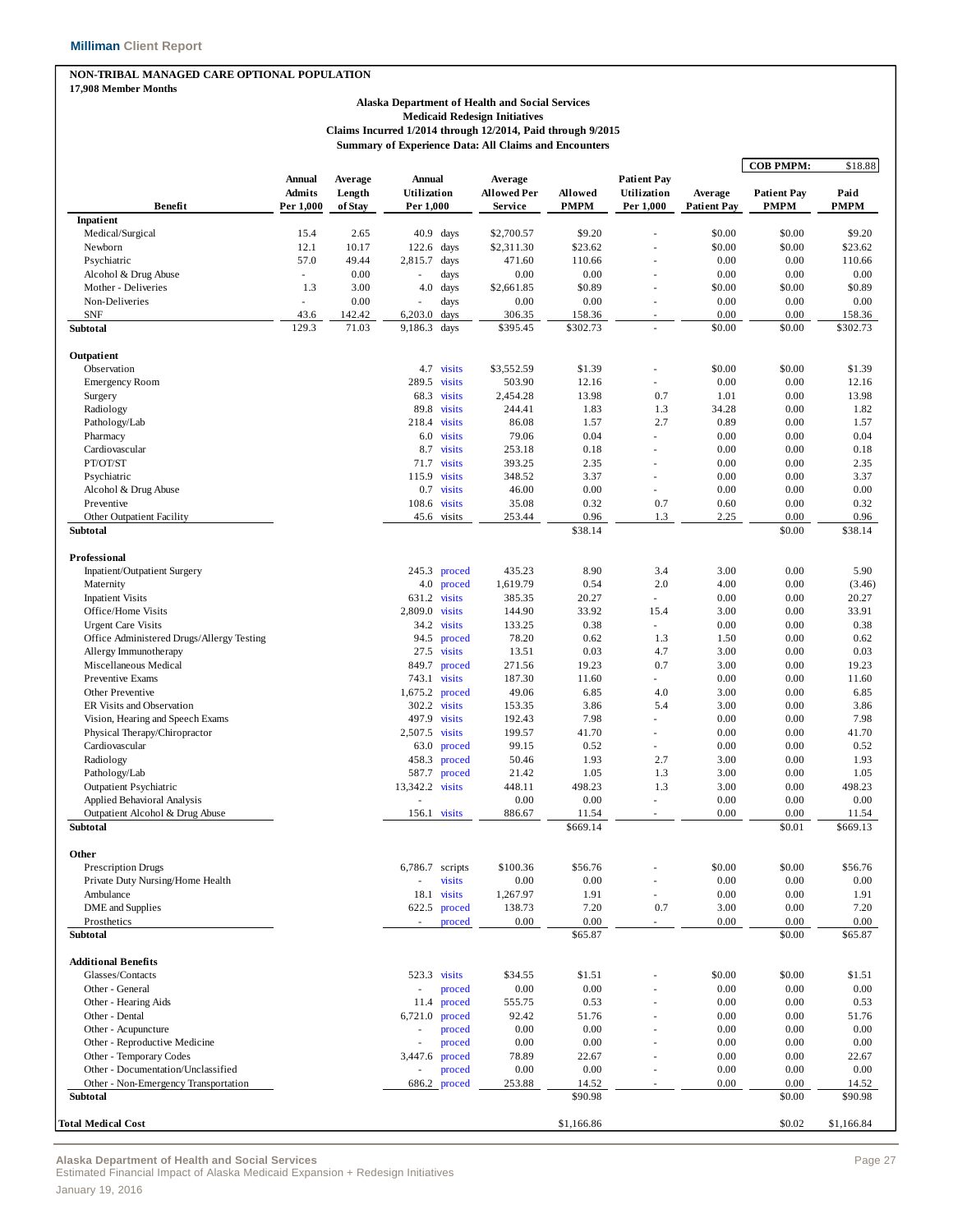#### **TRIBAL MEMBER, NON-TRIBAL PROVIDER MANAGED CARE OPTIONAL POPULATION 26,432 Member Months**

#### **Alaska Department of Health and Social Services Medicaid Redesign Initiatives Claims Incurred 1/2014 through 12/2014, Paid through 9/2015 Summary of Experience Data: All Claims and Encounters**

|                                           |                          |                   |                       |                  |                               |             |                                   |                    | <b>COB PMPM:</b>   | \$8.94      |
|-------------------------------------------|--------------------------|-------------------|-----------------------|------------------|-------------------------------|-------------|-----------------------------------|--------------------|--------------------|-------------|
|                                           | Annual<br><b>Admits</b>  | Average<br>Length | Annual<br>Utilization |                  | Average<br><b>Allowed Per</b> | Allowed     | <b>Patient Pay</b><br>Utilization | Average            | <b>Patient Pay</b> | Paid        |
| <b>Benefit</b>                            | Per 1,000                | of Stay           | Per 1.000             |                  | Service                       | <b>PMPM</b> | Per 1,000                         | <b>Patient Pay</b> | <b>PMPM</b>        | <b>PMPM</b> |
| Inpatient<br>Medical/Surgical             | 13.2                     | 4.21              | 55.4                  | days             | \$3,229.39                    | \$14.91     |                                   | \$0.00             | \$0.00             | \$14.91     |
| Newborn                                   | 2.3                      | 8.80              | 20.0                  | days             | \$1,705.36                    | \$2.84      | L,                                | \$0.00             | \$0.00             | \$2.84      |
| Psychiatric                               | 71.7                     | 46.90             | 3,364.1               | days             | 512.56                        | 143.69      |                                   | 0.00               | 0.00               | 143.69      |
| Alcohol & Drug Abuse                      | $\overline{\phantom{a}}$ | 0.00              |                       | days             | 0.00                          | 0.00        | L,                                | 0.00               | 0.00               | 0.00        |
| Mother - Deliveries                       | 0.5                      | 4.00              | 1.8                   | days             | \$2,723.58                    | \$0.41      | L,                                | \$0.00             | \$0.00             | \$0.41      |
| Non-Deliveries                            | ٠                        | 0.00              |                       | days             | 0.00                          | 0.00        | ÷,                                | 0.00               | 0.00               | 0.00        |
| <b>SNF</b>                                | 32.7                     | 158.53            | 5,181.9               | days             | 282.70                        | 122.08      | ÷                                 | 0.00               | 0.00               | 122.08      |
| Subtotal                                  | 120.3                    | 71.68             | 8,623.2               | days             | \$395.11                      | \$283.93    |                                   | \$0.00             | \$0.00             | \$283.93    |
|                                           |                          |                   |                       |                  |                               |             |                                   |                    |                    |             |
| Outpatient                                |                          |                   |                       |                  |                               |             |                                   |                    |                    |             |
| Observation                               |                          |                   |                       | 2.7 visits       | \$4,637.03                    | \$1.05      | ä,                                | \$0.00             | \$0.00             | \$1.05      |
| <b>Emergency Room</b>                     |                          |                   | 197.5                 | visits           | 514.90                        | 8.47        |                                   | 0.00               | 0.00               | 8.47        |
| Surgery                                   |                          |                   | 53.1                  | visits           | 2,142.86                      | 9.49        | ä,                                | 0.00               | 0.00               | 9.49        |
| Radiology                                 |                          |                   | 54.0                  | visits           | 237.99                        | 1.07        | 0.5                               | 6.11               | 0.00               | 1.07        |
| Pathology/Lab                             |                          |                   | 157.5                 | visits           | 65.38                         | 0.86        | 1.8                               | 2.02               | 0.00               | 0.86        |
| Pharmacy                                  |                          |                   | 28.1                  | visits           | 587.83                        | 1.38        | ÷                                 | 0.00               | 0.00               | 1.38        |
| Cardiovascular                            |                          |                   |                       | 5.0 visits       | 290.10                        | 0.12        | ä,                                | 0.00               | 0.00               | 0.12        |
| PT/OT/ST                                  |                          |                   | 92.2                  | visits           | 431.85                        | 3.32        | 0.5                               | 11.66              | 0.00               | 3.32        |
| Psychiatric                               |                          |                   | 187.0                 | visits           | 594.16                        | 9.26        | $\overline{\phantom{0}}$          | 0.00               | 0.00               | 9.26        |
| Alcohol & Drug Abuse                      |                          |                   | 0.5                   | visits           | 75.00                         | 0.00        | ä,                                | 0.00               | 0.00               | 0.00        |
| Preventive                                |                          |                   | 118.5                 | visits           | 22.98                         | 0.23        | 8.6                               | 0.15               | 0.00               | 0.23        |
| Other Outpatient Facility                 |                          |                   |                       | 68.6 visits      | 172.11                        | 0.98        | ä,                                | 0.00               | 0.00               | 0.98        |
| Subtotal                                  |                          |                   |                       |                  |                               | \$36.23     |                                   |                    | \$0.00             | \$36.23     |
| Professional                              |                          |                   |                       |                  |                               |             |                                   |                    |                    |             |
| Inpatient/Outpatient Surgery              |                          |                   | 264.2                 | proced           | 532.20                        | 11.72       |                                   | 0.00               | 0.00               | 11.72       |
| Maternity                                 |                          |                   | 2.3                   | proced           | 1,450.77                      | 0.27        | ä,                                | 0.00               | 0.00               | 0.27        |
| <b>Inpatient Visits</b>                   |                          |                   | 639.2                 | visits           | 400.04                        | 21.31       | 1.8                               | 5.25               | 0.00               | 21.31       |
| Office/Home Visits                        |                          |                   | 2,780.7               | visits           | 264.52                        | 61.30       | 9.1                               | 3.00               | 0.00               | 61.30       |
| <b>Urgent Care Visits</b>                 |                          |                   | 12.7                  | visits           | 158.83                        | 0.17        | 0.5                               | 3.00               | 0.00               | 0.17        |
| Office Administered Drugs/Allergy Testing |                          |                   | 92.2                  | proced           | 92.62                         | 0.71        | ä,                                | 0.00               | 0.00               | 0.71        |
| Allergy Immunotherapy                     |                          |                   |                       | visits           | 0.00                          | 0.00        |                                   | 0.00               | 0.00               | 0.00        |
| Miscellaneous Medical                     |                          |                   |                       |                  | 354.24                        | 15.79       | ä,                                | 0.00               | 0.00               | 15.79       |
|                                           |                          |                   | 534.8                 | proced<br>visits |                               |             |                                   |                    |                    |             |
| Preventive Exams                          |                          |                   | 560.7                 |                  | 344.19                        | 16.08       | 1.4                               | 3.00               | 0.00               | 16.08       |
| Other Preventive                          |                          |                   | 1,100.0               | proced           | 95.19                         | 8.73        | ä,                                | 0.00               | 0.00               | 8.73        |
| ER Visits and Observation                 |                          |                   | 457.6                 | visits           | 148.88                        | 5.68        | 1.8                               | 3.00               | 0.00               | 5.68        |
| Vision, Hearing and Speech Exams          |                          |                   | 509.8                 | visits           | 291.02                        | 12.36       | 0.5                               | 3.00               | 0.00               | 12.36       |
| Physical Therapy/Chiropractor             |                          |                   | 2,296.8               | visits           | 178.53                        | 34.17       | ä,                                | 0.00               | 0.00               | 34.17       |
| Cardiovascular                            |                          |                   | 69.5                  | proced           | 111.38                        | 0.64        |                                   | 0.00               | 0.00               | 0.64        |
| Radiology                                 |                          |                   | 466.7                 | proced           | 55.12                         | 2.14        | 1.8                               | 2.25               | 0.00               | 2.14        |
| Pathology/Lab                             |                          |                   | 428.1                 | proced           | 38.52                         | 1.37        |                                   | 0.00               | 0.00               | 1.37        |
| <b>Outpatient Psychiatric</b>             |                          |                   | 14,072.9              | visits           | 487.63                        | 571.86      | 0.9                               | 3.00               | 0.00               | 571.86      |
| Applied Behavioral Analysis               |                          |                   |                       |                  | 0.00                          | 0.00        | ä,                                | 0.00               | 0.00               | 0.00        |
| Outpatient Alcohol & Drug Abuse           |                          |                   |                       | 168.4 visits     | 1,180.75                      | 16.57       | ×.                                | 0.00               | 0.00               | 16.57       |
| Subtotal                                  |                          |                   |                       |                  |                               | \$780.89    |                                   |                    | \$0.00             | \$780.88    |
| Other                                     |                          |                   |                       |                  |                               |             |                                   |                    |                    |             |
| <b>Prescription Drugs</b>                 |                          |                   | 5,580.5 scripts       |                  | \$107.66                      | \$50.07     |                                   | \$0.00             | \$0.00             | \$50.07     |
| Private Duty Nursing/Home Health          |                          |                   | 0.9                   | visits           | 2,405.00                      | 0.18        |                                   | 0.00               | 0.00               | 0.18        |
| Ambulance                                 |                          |                   | 40.9                  | visits           | 981.46                        | 3.34        |                                   | 0.00               | 0.00               | 3.34        |
| <b>DME</b> and Supplies                   |                          |                   | 306.4                 | proced           | 216.59                        | 5.53        |                                   | 0.00               | 0.00               | 5.53        |
| Prosthetics                               |                          |                   | 0.9                   | proced           | 41.00                         | 0.00        | ä,                                | 0.00               | 0.00               | $0.00\,$    |
| Subtotal                                  |                          |                   |                       |                  |                               | \$59.13     |                                   |                    | \$0.00             | \$59.13     |
| <b>Additional Benefits</b>                |                          |                   |                       |                  |                               |             |                                   |                    |                    |             |
| Glasses/Contacts                          |                          |                   |                       | 474.4 visits     | \$31.67                       | \$1.25      | 0.5                               | \$3.00             | \$0.00             | \$1.25      |
| Other - General                           |                          |                   | ×,                    | proced           | 0.00                          | 0.00        |                                   | 0.00               | 0.00               | 0.00        |
| Other - Hearing Aids                      |                          |                   | 0.9                   | proced           | 70.00                         | 0.01        |                                   | 0.00               | 0.00               | 0.01        |
| Other - Dental                            |                          |                   | 6,108.1               | proced           | 126.21                        | 64.24       |                                   | 0.00               | 0.00               | 64.24       |
| Other - Acupuncture                       |                          |                   |                       | proced           | 0.00                          | 0.00        |                                   | 0.00               | 0.00               | 0.00        |
| Other - Reproductive Medicine             |                          |                   |                       | proced           | 0.00                          | 0.00        |                                   | 0.00               | 0.00               | 0.00        |
| Other - Temporary Codes                   |                          |                   | 2,786.6               | proced           | 79.70                         | 18.51       |                                   | 0.00               | 0.00               | 18.51       |
| Other - Documentation/Unclassified        |                          |                   |                       | proced           | 0.00                          | 0.00        |                                   | 0.00               | 0.00               | 0.00        |
| Other - Non-Emergency Transportation      |                          |                   |                       | 3,587.0 proced   | 171.69                        | 51.32       |                                   | 0.00               | 0.00               | 51.32       |
| Subtotal                                  |                          |                   |                       |                  |                               | \$135.32    |                                   |                    | \$0.00             | \$135.32    |
| <b>Total Medical Cost</b>                 |                          |                   |                       |                  |                               | \$1,295.50  |                                   |                    | \$0.01             | \$1,295.49  |

**Alaska Department of Health and Social Services** Page 28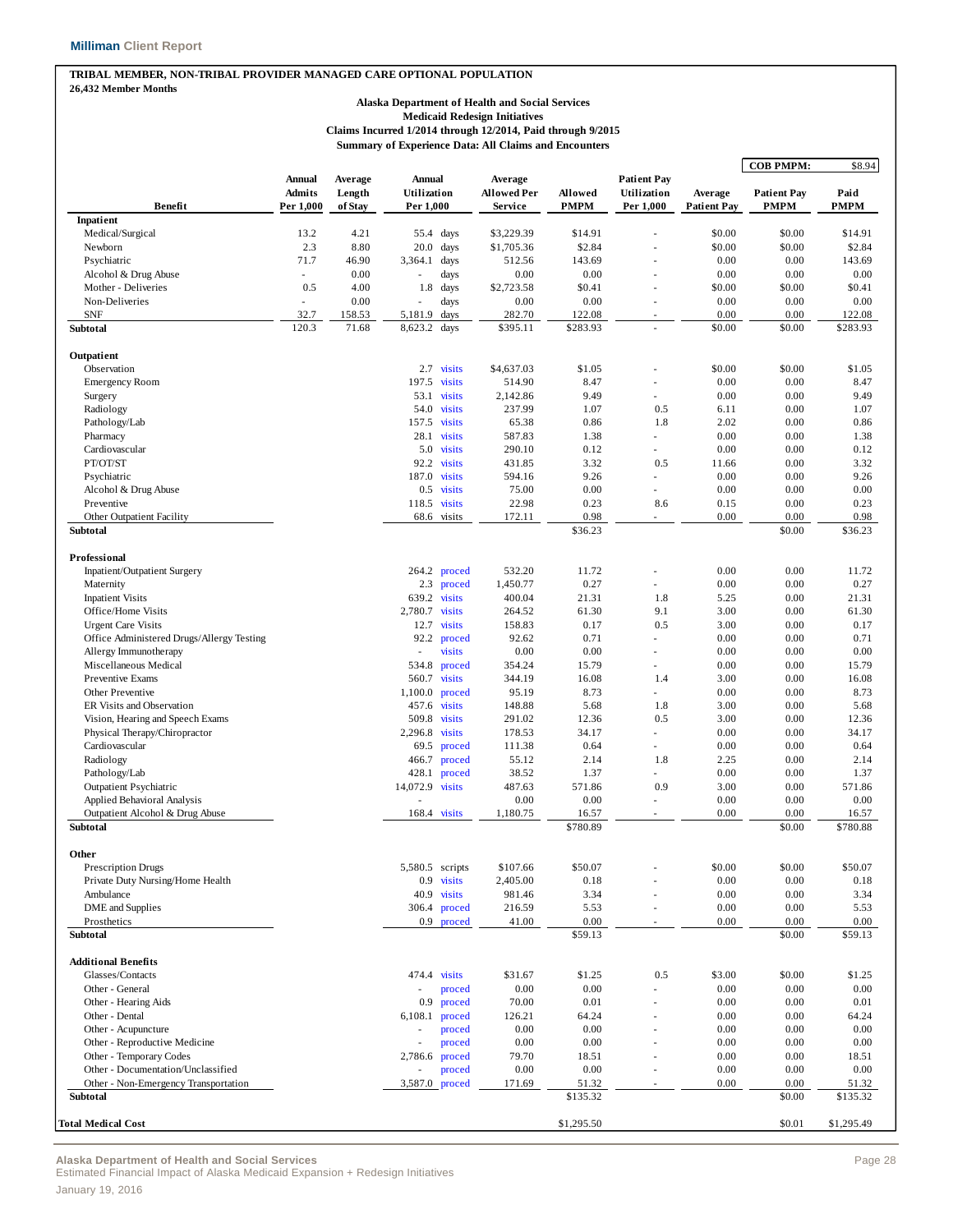#### **TRIBAL MEMBER, TRIBAL PROVIDER MANAGED CARE OPTIONAL POPULATION 26,432 Member Months**

**Alaska Department of Health and Social Services**

**Medicaid Redesign Initiatives**

**Claims Incurred 1/2014 through 12/2014, Paid through 9/2015 Summary of Experience Data: All Claims and Encounters**

|                                                    |                                |                   |                          |              |                               |                   |                                   |                    | <b>COB PMPM:</b>   | \$15.89           |
|----------------------------------------------------|--------------------------------|-------------------|--------------------------|--------------|-------------------------------|-------------------|-----------------------------------|--------------------|--------------------|-------------------|
|                                                    | <b>Annual</b><br><b>Admits</b> | Average<br>Length | Annual<br>Utilization    |              | Average<br><b>Allowed Per</b> | Allowed           | <b>Patient Pay</b><br>Utilization | Average            | <b>Patient Pay</b> | Paid              |
| <b>Benefit</b><br>Inpatient                        | Per 1,000                      | of Stay           | Per 1,000                |              | Service                       | <b>PMPM</b>       | Per 1,000                         | <b>Patient Pay</b> | <b>PMPM</b>        | PMPM              |
| Medical/Surgical                                   | 17.2                           | 3.79              | 65.4                     | days         | \$2,658.75                    | \$14.48           |                                   | \$0.00             | \$0.00             | \$14.48           |
| Newborn                                            | 0.5                            | 2.00              | 0.9                      | days         | \$2,675.00                    | \$0.20            | ä,                                | \$0.00             | \$0.00             | \$0.20            |
| Psychiatric                                        | 2.7                            | 2.00              | 5.4                      | days         | 3,096.46                      | 1.41              |                                   | 0.00               | 0.00               | 1.41              |
| Alcohol & Drug Abuse                               | L.                             | 0.00              | ä,                       | days         | 0.00                          | 0.00              | ÷,                                | 0.00               | 0.00               | 0.00              |
| Mother - Deliveries                                | 1.8                            | 2.50              | 4.5                      | days         | \$2,625.15                    | \$0.99            |                                   | \$0.00             | \$0.00             | \$0.99            |
| Non-Deliveries                                     | 0.5                            | 3.00              | 1.4                      | days         | 2,675.00                      | 0.30              |                                   | 0.00               | 0.00               | 0.30              |
| <b>SNF</b>                                         | 0.5                            | 1.00              | 0.5                      | days         | 2,675.00                      | 0.10              |                                   | 0.00               | 0.00               | 0.10              |
| Subtotal                                           | 23.2                           | 3.37              | 78.1                     | days         | \$2,687.90                    | \$17.49           |                                   | \$0.00             | \$0.00             | \$17.29           |
| Outpatient                                         |                                |                   |                          |              |                               |                   |                                   |                    |                    |                   |
| Observation                                        |                                |                   | ł,                       | visits       | \$0.00                        | \$0.00            | $\overline{\phantom{a}}$          | \$0.00             | \$0.00             | \$0.00            |
| <b>Emergency Room</b>                              |                                |                   | 347.3                    | visits       | 514.88                        | 14.90             | 0.5                               | 24.30              | 0.00               | 14.85             |
| Surgery                                            |                                |                   | 45.8                     | visits       | 1,261.44                      | 4.82              | ٠                                 | 0.00               | 0.00               | 4.82              |
| Radiology                                          |                                |                   | 33.6                     | visits       | 428.26                        | 1.20              |                                   | 0.00               | 0.00               | 1.20              |
| Pathology/Lab                                      |                                |                   | 209.7                    | visits       | 132.60                        | 2.32              | 0.9                               | 2.61               | 0.00               | 2.30              |
| Pharmacy                                           |                                |                   | 7.3                      | visits       | 255.03                        | 0.15              | ä,                                | 0.00               | 0.00               | 0.15              |
| Cardiovascular                                     |                                |                   | 2.7                      | visits       | 358.53                        | 0.08              | ä,                                | 0.00               | 0.00               | 0.08              |
| PT/OT/ST                                           |                                |                   | 113.9                    | visits       | 446.00                        | 4.23              | ä,                                | 0.00               | 0.00               | 4.23              |
| Psychiatric                                        |                                |                   | 32.7                     | visits       | 547.72                        | 1.49              |                                   | 0.00               | 0.00               | 1.47              |
| Alcohol & Drug Abuse                               |                                |                   | 0.5                      | visits       | 564.00                        | 0.02              | ä,                                | 0.00               | 0.00               | 0.02              |
| Preventive                                         |                                |                   | 94.0                     | visits       | 164.33                        | 1.29              | 0.5                               | 0.34               | 0.00               | 1.26              |
| Other Outpatient Facility                          |                                |                   |                          | 336.8 visits | 441.51                        | 12.39             | ٠                                 | 0.00               | 0.00               | 12.32             |
| Subtotal                                           |                                |                   |                          |              |                               | \$42.90           |                                   |                    | \$0.00             | \$42.64           |
| <b>Professional</b>                                |                                |                   |                          |              |                               |                   |                                   |                    |                    |                   |
| Inpatient/Outpatient Surgery                       |                                |                   | 9.5                      | proced       | 80.57                         | 0.06              |                                   | 0.00               | 0.00               | 0.06              |
| Maternity                                          |                                |                   | 0.5                      | proced       | 0.00                          | 0.00              |                                   | 0.00               | 0.00               | 0.00              |
| <b>Inpatient Visits</b>                            |                                |                   | ÷,                       | visits       | 0.00                          | 0.00              |                                   | 0.00               | 0.00               | 0.00              |
| Office/Home Visits                                 |                                |                   | 20.0                     | visits       | 562.95                        | 0.94              |                                   | 0.00               | 0.00               | 0.94              |
| <b>Urgent Care Visits</b>                          |                                |                   | ÷,                       | visits       | 0.00                          | 0.00              | ÷,                                | 0.00               | 0.00               | 0.00              |
| Office Administered Drugs/Allergy Testing          |                                |                   | ÷,                       | proced       | 0.00                          | 0.00              | ÷,                                | 0.00               | 0.00               | 0.00              |
| Allergy Immunotherapy                              |                                |                   | $\overline{\phantom{a}}$ | visits       | 0.00                          | 0.00              |                                   | 0.00               | 0.00               | 0.00              |
| Miscellaneous Medical                              |                                |                   | 4.5                      | proced       | 398.02                        | 0.15              | ä,                                | 0.00               | 0.00               | 0.15              |
| Preventive Exams                                   |                                |                   | 10.0                     | visits       | 508.59                        | 0.42              | ä,                                | 0.00               | 0.00               | 0.42              |
| Other Preventive                                   |                                |                   | 34.0                     | proced       | 379.72                        | 1.08              |                                   | 0.00               | 0.00               | 1.08              |
| ER Visits and Observation                          |                                |                   | 5.9                      | visits       | 564.00                        | 0.28              | ä,                                | 0.00               | 0.00               | 0.28              |
| Vision, Hearing and Speech Exams                   |                                |                   | 3.2                      | visits       | 544.29                        | 0.14              |                                   | 0.00               | 0.00               | 0.14              |
| Physical Therapy/Chiropractor                      |                                |                   | 0.5                      | visits       | 123.97                        | 0.00              | ä,                                | 0.00               | 0.00               | 0.00              |
| Cardiovascular                                     |                                |                   | ä,                       | proced       | 0.00                          | 0.00              |                                   | 0.00               | 0.00               | 0.00              |
| Radiology                                          |                                |                   | 1.4                      | proced       | 0.00                          | 0.00              | ä,                                | 0.00               | 0.00               | 0.00              |
| Pathology/Lab                                      |                                |                   |                          | proced       | 0.00                          | 0.00              |                                   | 0.00               | 0.00               | 0.00              |
| <b>Outpatient Psychiatric</b>                      |                                |                   | 1,215.7                  | visits       | 925.92                        | 93.80             |                                   | 0.00               | 0.00               | 92.25             |
| Applied Behavioral Analysis                        |                                |                   |                          |              |                               |                   |                                   |                    |                    |                   |
| Outpatient Alcohol & Drug Abuse<br><b>Subtotal</b> |                                |                   |                          | 399.5 visits | 886.52                        | 29.51<br>\$126.39 |                                   | 0.00               | 0.00<br>\$0.00     | 29.44<br>\$124.76 |
|                                                    |                                |                   |                          |              |                               |                   |                                   |                    |                    |                   |
| <b>Other</b>                                       |                                |                   |                          |              |                               |                   |                                   |                    |                    |                   |
| <b>Prescription Drugs</b>                          |                                |                   |                          | scripts      | \$0.00                        | \$0.00            |                                   | \$0.00             | \$0.00             | \$0.00            |
| Private Duty Nursing/Home Health                   |                                |                   |                          | visits       | 0.00                          | 0.00              |                                   | 0.00               | 0.00               | 0.00              |
| Ambulance                                          |                                |                   | 5.0                      | visits       | 5,235.04                      | 2.18              |                                   | 0.00               | 0.00               | 2.18              |
| <b>DME</b> and Supplies                            |                                |                   |                          | proced       | 0.00                          | 0.00              |                                   | 0.00               | 0.00               | 0.00              |
| Prosthetics<br>Subtotal                            |                                |                   |                          | proced       | 0.00                          | 0.00<br>\$2.18    | ä,                                | 0.00               | 0.00<br>\$0.00     | 0.00<br>\$2.18    |
|                                                    |                                |                   |                          |              |                               |                   |                                   |                    |                    |                   |
| <b>Additional Benefits</b>                         |                                |                   |                          |              |                               |                   |                                   |                    |                    |                   |
| Glasses/Contacts                                   |                                |                   | 0.5                      | visits       | \$564.00                      | \$0.02            |                                   | \$0.00             | \$0.00             | \$0.02            |
| Other - General                                    |                                |                   | ä,                       | proced       | 0.00                          | 0.00              |                                   | 0.00               | 0.00               | 0.00              |
| Other - Hearing Aids                               |                                |                   | ٠                        | proced       | 0.00                          | 0.00              |                                   | 0.00               | 0.00               | 0.00              |
| Other - Dental                                     |                                |                   | 0.5                      | proced       | 0.00                          | 0.00              |                                   | 0.00               | 0.00               | 0.00              |
| Other - Acupuncture                                |                                |                   |                          | proced       | 0.00                          | 0.00              |                                   | 0.00               | 0.00               | 0.00              |
| Other - Reproductive Medicine                      |                                |                   |                          | proced       | 0.00                          | 0.00              |                                   | 0.00               | 0.00               | 0.00              |
| Other - Temporary Codes                            |                                |                   | 222.0                    | proced       | 281.80                        | 5.21              |                                   | 0.00               | 0.00               | 5.21              |
| Other - Documentation/Unclassified                 |                                |                   | $\overline{\phantom{a}}$ | proced       | 0.00                          | 0.00              |                                   | 0.00               | 0.00               | 0.00              |
| Other - Non-Emergency Transportation<br>Subtotal   |                                |                   | 96.2                     | proced       | 84.90                         | 0.68<br>\$5.91    |                                   | 0.00               | 0.00<br>\$0.00     | 0.68<br>\$5.91    |
|                                                    |                                |                   |                          |              |                               |                   |                                   |                    |                    |                   |
| <b>Total Medical Cost</b>                          |                                |                   |                          |              |                               | \$194.87          |                                   |                    | \$0.00             | \$192.78          |

**Alaska Department of Health and Social Services** Page 29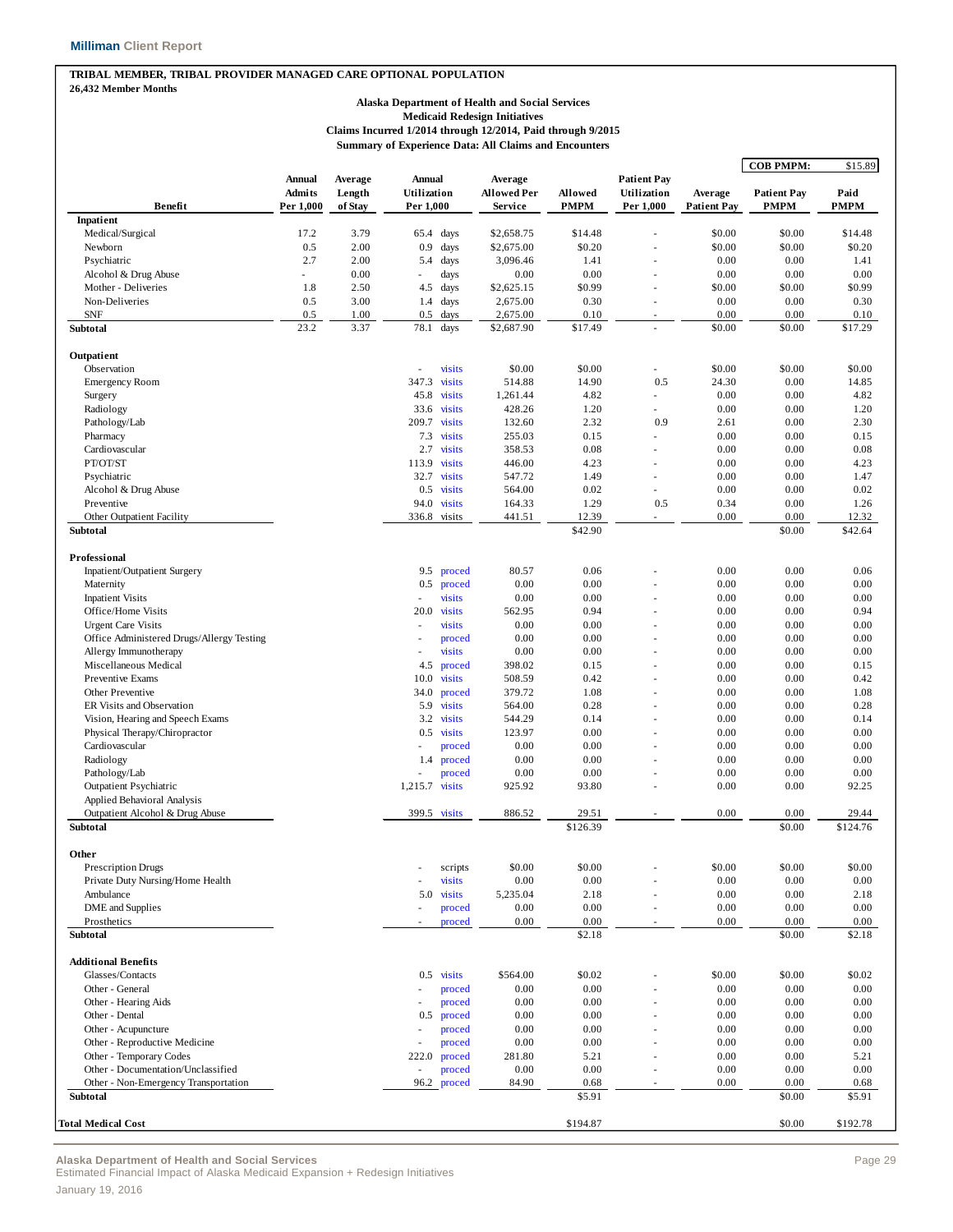### **NON-TRIBAL SCHIP POPULATION**

**65,264 Member Months**

#### **Alaska Department of Health and Social Services Medicaid Redesign Initiatives Claims Incurred 1/2014 through 12/2014, Paid through 9/2015 Summary of Experience Data: All Claims and Encounters**

|                                                  |                                             |                              |                                           |                                   |                        |                                                |                               | <b>COB PMPM:</b>                  | \$3.38              |
|--------------------------------------------------|---------------------------------------------|------------------------------|-------------------------------------------|-----------------------------------|------------------------|------------------------------------------------|-------------------------------|-----------------------------------|---------------------|
| <b>Benefit</b>                                   | <b>Annual</b><br><b>Admits</b><br>Per 1,000 | Average<br>Length<br>of Stay | <b>Annual</b><br>Utilization<br>Per 1,000 | Average<br>Allowed Per<br>Service | Allowed<br><b>PMPM</b> | <b>Patient Pay</b><br>Utilization<br>Per 1,000 | Average<br><b>Patient Pay</b> | <b>Patient Pay</b><br><b>PMPM</b> | Paid<br><b>PMPM</b> |
| Inpatient                                        |                                             |                              |                                           |                                   |                        |                                                |                               |                                   |                     |
| Medical/Surgical                                 | 11.8                                        | 2.88                         | 33.8 days                                 | \$3,079.00                        | \$8.68                 |                                                | \$0.00                        | \$0.00                            | \$8.68              |
| Newborn                                          | 2.0                                         | 2.09                         | 4.2<br>days                               | \$2,652.06                        | \$0.93                 |                                                | \$0.00                        | \$0.00                            | \$0.93              |
| Psychiatric                                      | 8.3                                         | 44.56                        | 368.7<br>days                             | 510.48                            | 15.68                  |                                                | 0.00                          | 0.00                              | 15.68               |
| Alcohol & Drug Abuse                             |                                             | 0.00                         | days<br>$\sim$                            | 0.00                              | 0.00                   |                                                | 0.00                          | 0.00                              | 0.00                |
| Mother - Deliveries                              | 0.6                                         | 3.33                         | 1.8<br>days                               | \$2,512.60                        | \$0.38                 | ÷                                              | \$0.00                        | \$0.00                            | \$0.38              |
| Non-Deliveries                                   | ×.                                          | 0.00                         | days<br>÷,                                | 0.00                              | 0.00                   | ٠                                              | 0.00                          | 0.00                              | 0.00                |
| <b>SNF</b><br><b>Subtotal</b>                    | 2.4<br>25.0                                 | 130.00<br>28.76              | 310.7<br>days<br>719.3<br>days            | 224.93<br>\$525.64                | 5.82<br>\$31.51        | $\sim$                                         | 0.00<br>\$0.00                | 0.00<br>\$0.00                    | 5.82<br>\$31.51     |
|                                                  |                                             |                              |                                           |                                   |                        |                                                |                               |                                   |                     |
| Outpatient                                       |                                             |                              |                                           |                                   |                        |                                                |                               |                                   |                     |
| Observation                                      |                                             |                              | 3.5 visits                                | \$3,577.10                        | \$1.04                 |                                                | \$0.00                        | \$0.00                            | \$1.04              |
| <b>Emergency Room</b>                            |                                             |                              | 274.3<br>visits                           | 485.20                            | 11.09                  | ä,                                             | 0.00                          | 0.00                              | 11.09               |
| Surgery                                          |                                             |                              | 61.4<br>visits                            | 2,210.72                          | 11.31                  | 0.7                                            | 11.89                         | 0.00                              | 11.31               |
| Radiology                                        |                                             |                              | 71.5<br>visits                            | 310.30                            | 1.85                   | 4.8                                            | 15.19                         | 0.01                              | 1.84                |
| Pathology/Lab                                    |                                             |                              | 164.2<br>visits                           | 71.69                             | 0.98                   | 8.5                                            | 1.08                          | 0.00                              | 0.98                |
| Pharmacy                                         |                                             |                              | visits<br>8.5                             | 486.14                            | 0.34                   | 0.4                                            | 1.82                          | 0.00                              | 0.34                |
| Cardiovascular                                   |                                             |                              | 5.7<br>visits                             | 280.36                            | 0.13                   | 0.6                                            | 20.69                         | 0.00                              | 0.13                |
| PT/OT/ST                                         |                                             |                              | 32.2<br>visits                            | 488.76                            | 1.31                   | ä,                                             | 0.00                          | 0.00                              | 1.31                |
| Psychiatric                                      |                                             |                              | 11.8<br>visits                            | 255.36                            | 0.25                   | 0.4                                            | 3.00                          | 0.00                              | 0.25                |
| Alcohol & Drug Abuse                             |                                             |                              | 0.2<br>visits                             | 69.00                             | 0.00                   | ä,                                             | 0.00                          | 0.00                              | 0.00                |
| Preventive<br>Other Outpatient Facility          |                                             |                              | visits<br>74.1<br>28.9<br>visits          | 36.11<br>227.64                   | 0.22<br>0.55           | 2.9<br>1.1                                     | 0.51<br>2.62                  | 0.00<br>0.00                      | 0.22<br>0.55        |
| Subtotal                                         |                                             |                              |                                           |                                   | \$29.09                |                                                |                               | \$0.01                            | \$29.08             |
|                                                  |                                             |                              |                                           |                                   |                        |                                                |                               |                                   |                     |
| Professional                                     |                                             |                              |                                           |                                   |                        |                                                |                               |                                   |                     |
| Inpatient/Outpatient Surgery                     |                                             |                              | 232.0<br>proced                           | 457.23                            | 8.84                   | 6.6                                            | 2.33                          | 0.00                              | 6.51                |
| Maternity                                        |                                             |                              | 1.5<br>proced                             | 764.49                            | 0.09                   | ä,                                             | 0.00                          | 0.00                              | 0.09                |
| <b>Inpatient Visits</b>                          |                                             |                              | 95.8<br>visits                            | 339.91                            | 2.71                   | 0.4                                            | 4.50                          | 0.00                              | 2.71                |
| Office/Home Visits                               |                                             |                              | 1,997.9<br>visits                         | 139.49                            | 23.22                  | 46.9                                           | 3.01                          | 0.01                              | 23.21               |
| <b>Urgent Care Visits</b>                        |                                             |                              | 27.8<br>visits                            | 128.51                            | 0.30                   | 1.1                                            | 3.00                          | 0.00                              | 0.30                |
| Office Administered Drugs/Allergy Testing        |                                             |                              | 88.3<br>proced                            | 110.49                            | 0.81                   | 0.7                                            | 3.00                          | 0.00                              | 0.81                |
| Allergy Immunotherapy                            |                                             |                              | 39.7<br>visits                            | 36.03                             | 0.12                   | 1.1                                            | 3.00                          | 0.00                              | 0.12                |
| Miscellaneous Medical                            |                                             |                              | 306.9<br>proced                           | 184.06                            | 4.71                   | 0.7                                            | 3.00                          | 0.00                              | 4.71                |
| Preventive Exams                                 |                                             |                              | 513.2 visits                              | 182.57                            | 7.81                   | 2.6                                            | 3.00                          | 0.00                              | 7.81                |
| Other Preventive                                 |                                             |                              | 983.3<br>proced                           | 36.22                             | 2.97                   | 2.2                                            | 2.25                          | 0.00                              | 2.97                |
| ER Visits and Observation                        |                                             |                              | 283.3<br>visits                           | 149.55                            | 3.53                   | 14.5                                           | 3.00                          | 0.00                              | 3.53                |
| Vision, Hearing and Speech Exams                 |                                             |                              | 351.9<br>visits                           | 184.81                            | 5.42                   | 0.6                                            | 3.00                          | 0.00                              | 5.42                |
| Physical Therapy/Chiropractor                    |                                             |                              | 940.1 visits                              | 162.64                            | 12.74                  | 0.2                                            | 3.00                          | 0.00                              | 12.74               |
| Cardiovascular                                   |                                             |                              | 51.3<br>proced                            | 88.84                             | 0.38                   | 2.8                                            | 2.00                          | 0.00                              | 0.38                |
| Radiology                                        |                                             |                              | 420.1<br>proced<br>530.8 proced           | 57.38                             | 2.01                   | 18.8                                           | 2.63                          | 0.00                              | 2.00                |
| Pathology/Lab                                    |                                             |                              |                                           | 20.03                             | 0.89                   | 3.3                                            | 2.17                          | 0.00                              | 0.89                |
| <b>Outpatient Psychiatric</b>                    |                                             |                              | 1,313.0 visits                            | 291.04                            | 31.84                  | 0.6                                            | 7.00                          | 0.00                              | 31.84               |
| Applied Behavioral Analysis                      |                                             |                              |                                           | 0.00                              | 0.00                   | ä,                                             | 0.00                          | 0.00<br>0.00                      | 0.00                |
| Outpatient Alcohol & Drug Abuse<br>Subtotal      |                                             |                              | 28.3<br>visits                            | 824.98                            | 1.95<br>\$110.34       | ÷,                                             | 0.00                          | \$0.02                            | 1.95<br>\$110.32    |
|                                                  |                                             |                              |                                           |                                   |                        |                                                |                               |                                   |                     |
| Other                                            |                                             |                              |                                           |                                   |                        |                                                |                               |                                   |                     |
| <b>Prescription Drugs</b>                        |                                             |                              | 3,162.5 scripts                           | \$118.83                          | \$31.32                |                                                | \$0.00                        | \$0.00                            | \$31.32             |
| Private Duty Nursing/Home Health                 |                                             |                              | 0.7<br>visits                             | 687.01                            | 0.04                   |                                                | 0.00                          | 0.00                              | 0.04                |
| Ambulance                                        |                                             |                              | 9.7 visits                                | 1,469.38                          | 1.19                   |                                                | 0.00                          | 0.00                              | 1.19                |
| DME and Supplies                                 |                                             |                              | 191.2 proced                              | 108.39                            | 1.73                   |                                                | 0.00                          | 0.00                              | 1.73                |
| Prosthetics<br>Subtotal                          |                                             |                              | 1.3 proced                                | 277.47                            | 0.03<br>\$34.31        | ٠                                              | 0.00                          | 0.00<br>\$0.00                    | 0.03<br>\$34.31     |
|                                                  |                                             |                              |                                           |                                   |                        |                                                |                               |                                   |                     |
| <b>Additional Benefits</b>                       |                                             |                              |                                           |                                   |                        |                                                |                               |                                   |                     |
| Glasses/Contacts                                 |                                             |                              | 448.8 visits                              | \$34.69                           | \$1.30                 | 0.4                                            | \$3.00                        | \$0.00                            | \$1.30              |
| Other - General                                  |                                             |                              | proced<br>÷,                              | 0.00                              | 0.00                   |                                                | 0.00                          | 0.00                              | 0.00                |
| Other - Hearing Aids                             |                                             |                              | 12.5<br>proced                            | 350.44                            | 0.37                   |                                                | 0.00                          | 0.00                              | 0.37                |
| Other - Dental                                   |                                             |                              | 7,174.6<br>proced                         | 92.05                             | 55.04                  |                                                | 0.00                          | 0.00                              | 55.04               |
| Other - Acupuncture                              |                                             |                              | proced<br>÷,                              | 0.00                              | 0.00                   |                                                | 0.00                          | 0.00                              | 0.00                |
| Other - Reproductive Medicine                    |                                             |                              | proced<br>÷,                              | 0.00                              | 0.00                   |                                                | 0.00                          | 0.00                              | 0.00                |
| Other - Temporary Codes                          |                                             |                              | 324.3<br>proced                           | 68.18                             | 1.84                   |                                                | 0.00                          | 0.00                              | 1.84                |
| Other - Documentation/Unclassified               |                                             |                              | proced                                    | 0.00                              | 0.00                   |                                                | 0.00                          | 0.00                              | 0.00                |
| Other - Non-Emergency Transportation<br>Subtotal |                                             |                              | $292.0$ proced                            | 165.04                            | 4.02<br>\$62.56        |                                                | 0.00                          | 0.00<br>\$0.00                    | 4.02<br>\$62.56     |
|                                                  |                                             |                              |                                           |                                   |                        |                                                |                               |                                   |                     |
| <b>Total Medical Cost</b>                        |                                             |                              |                                           |                                   | \$267.81               |                                                |                               | \$0.03                            | \$267.77            |

**Alaska Department of Health and Social Services** Page 30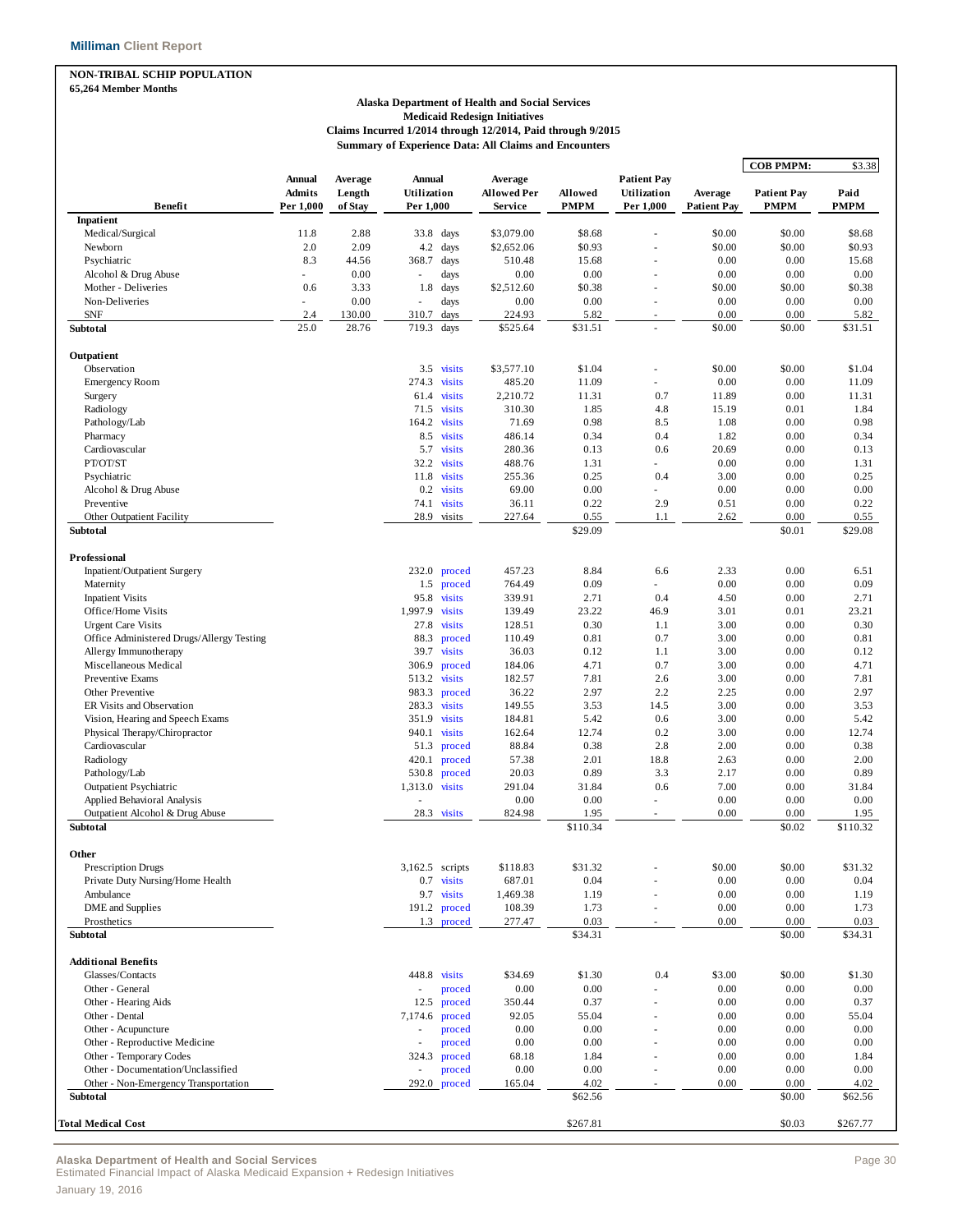#### **TRIBAL MEMBER, NON-TRIBAL PROVIDER SCHIP POPULATION**

**27,786 Member Months**

#### **Alaska Department of Health and Social Services Medicaid Redesign Initiatives Claims Incurred 1/2014 through 12/2014, Paid through 9/2015 Summary of Experience Data: All Claims and Encounters**

| <b>Patient Pay</b><br><b>Annual</b><br>Average<br>Annual<br>Average<br>Allowed<br>Utilization<br>Paid<br>Admits<br>Length<br>Utilization<br>Allowed Per<br>Average<br><b>Patient Pay</b><br><b>Benefit</b><br><b>PMPM</b><br><b>PMPM</b><br>Per 1,000<br>of Stay<br>Per 1,000<br>Service<br>Per 1,000<br><b>Patient Pay</b><br>PMPM<br>Inpatient<br>Medical/Surgical<br>8.2<br>3.74<br>\$0.00<br>30.7<br>days<br>\$3,387.72<br>\$8.66<br>\$0.00<br>\$8.66<br>0.9<br>48.00<br>\$0.00<br>\$0.00<br>Newborn<br>41.5<br>days<br>\$1,947.40<br>\$6.73<br>\$6.73<br>35.62<br>632.84<br>27.58<br>0.00<br>0.00<br>27.58<br>Psychiatric<br>14.7<br>523.0<br>days<br>Alcohol & Drug Abuse<br>0.00<br>days<br>0.00<br>0.00<br>0.00<br>0.00<br>0.00<br>$\omega$<br>ä,<br>Mother - Deliveries<br>0.9<br>2.50<br>$2.2\,$<br>days<br>\$2,657.30<br>\$0.48<br>\$0.00<br>\$0.00<br>\$0.48<br>1.00<br>Non-Deliveries<br>0.4<br>0.4<br>days<br>2,666.62<br>0.10<br>0.00<br>0.00<br>0.10<br>229.90<br><b>SNF</b><br>107.00<br>646.9<br>days<br>12.39<br>0.00<br>0.00<br>12.39<br>6.0<br>÷,<br>31.1<br>40.03<br>days<br>\$539.28<br>\$55.93<br>\$0.00<br>\$0.00<br>\$55.93<br>Subtotal<br>1,244.7<br>÷.<br>Outpatient<br>\$0.00<br>\$0.00<br>\$0.81<br>Observation<br>2.6 visits<br>\$3,769.54<br>\$0.81<br>$\overline{\phantom{m}}$<br>130.0<br>523.12<br>5.67<br>0.00<br>0.00<br>5.67<br><b>Emergency Room</b><br>visits<br>÷.<br>44.9<br>visits<br>2,196.33<br>8.22<br>0.4<br>9.12<br>0.00<br>8.22<br>Surgery<br>Radiology<br>38.0<br>visits<br>363.16<br>1.15<br>0.9<br>21.17<br>0.00<br>1.15<br>Pathology/Lab<br>70.4<br>visits<br>87.04<br>0.51<br>3.0<br>7.05<br>0.00<br>0.51<br>11.2<br>visits<br>Pharmacy<br>5,718.57<br>5.35<br>0.00<br>0.00<br>5.35<br>4.8<br>323.98<br>0.13<br>Cardiovascular<br>visits<br>0.00<br>0.00<br>0.13<br>PT/OT/ST<br>visits<br>17.7<br>435.34<br>0.64<br>0.00<br>0.00<br>0.64<br>÷.<br>Psychiatric<br>13.0<br>visits<br>400.73<br>0.43<br>0.00<br>0.00<br>0.43<br>٠<br>visits<br>0.00<br>0.00<br>0.00<br>0.00<br>Alcohol & Drug Abuse<br>0.00<br>$\overline{\phantom{a}}$<br>ä,<br>34.49<br>0.10<br>2.6<br>1.32<br>0.00<br>0.10<br>Preventive<br>33.7<br>visits<br>Other Outpatient Facility<br>278.81<br>0.50<br>2.2<br>5.37<br>21.6 visits<br>0.00<br>0.50<br>\$23.52<br>\$0.00<br>Subtotal<br>\$23.51<br>Professional<br>2.2<br>0.00<br>Inpatient/Outpatient Surgery<br>190.9<br>603.63<br>9.60<br>4.20<br>5.40<br>proced<br>4.8<br>779.27<br>0.9<br>Maternity<br>proced<br>0.31<br>3.00<br>0.00<br>(2.69)<br><b>Inpatient Visits</b><br>visits<br>6.94<br>178.4<br>466.67<br>2.2<br>4.80<br>0.00<br>6.94<br>Office/Home Visits<br>2,400.3<br>visits<br>55.78<br>11.7<br>55.77<br>278.85<br>3.00<br>0.00<br>0.20<br>0.00<br><b>Urgent Care Visits</b><br>18.6<br>visits<br>132.14<br>0.00<br>0.20<br>0.94<br>0.4<br>0.94<br>Office Administered Drugs/Allergy Testing<br>92.4<br>121.90<br>3.00<br>0.00<br>proced<br>4.8<br>0.24<br>Allergy Immunotherapy<br>visits<br>611.44<br>0.00<br>0.00<br>0.24<br>٠<br>2.99<br>2.99<br>Miscellaneous Medical<br>254.4<br>140.94<br>0.00<br>0.00<br>proced<br>×.<br>338.6<br>visits<br>Preventive Exams<br>377.83<br>10.66<br>0.9<br>3.00<br>0.00<br>10.66<br>6.54<br>Other Preventive<br>701.4<br>proced<br>111.97<br>0.00<br>0.00<br>6.54<br>×.<br>ER Visits and Observation<br>326.1<br>visits<br>141.49<br>3.84<br>5.6<br>3.00<br>0.00<br>3.84<br>349.0<br>visits<br>Vision, Hearing and Speech Exams<br>342.30<br>9.95<br>0.00<br>0.00<br>9.95<br>٠<br>Physical Therapy/Chiropractor<br>369.3 visits<br>198.08<br>6.09<br>0.00<br>0.00<br>6.09<br>٠<br>Cardiovascular<br>49.2<br>119.06<br>0.00<br>0.49<br>proced<br>0.49<br>0.4<br>3.00<br>Radiology<br>388.7<br>proced<br>60.24<br>1.95<br>6.5<br>2.40<br>0.00<br>1.95<br>454.8<br>2.2<br>Pathology/Lab<br>proced<br>41.41<br>1.57<br>1.80<br>0.00<br>1.57<br>1,303.8 visits<br><b>Outpatient Psychiatric</b><br>391.55<br>42.54<br>0.9<br>3.00<br>0.00<br>42.54<br>Applied Behavioral Analysis<br>0.00<br>0.00<br>0.00<br>0.00<br>0.00<br>ä,<br>874.64<br>4.50<br>0.00<br>Outpatient Alcohol & Drug Abuse<br>61.8 visits<br>0.00<br>4.50<br>٠<br>\$165.14<br>\$165.15<br>\$0.01<br>Subtotal<br>Other<br>Prescription Drugs<br>\$79.83<br>\$18.33<br>\$0.00<br>\$0.00<br>\$18.33<br>2,755.3 scripts<br>Private Duty Nursing/Home Health<br>visits<br>0.00<br>0.00<br>0.00<br>0.00<br>0.00<br>$\overline{\phantom{a}}$<br>Ambulance<br>27.2<br>visits<br>2,039.93<br>4.63<br>0.00<br>0.00<br>4.63<br>DME and Supplies<br>140.87<br>0.85<br>0.00<br>0.00<br>0.85<br>72.1<br>proced<br>Prosthetics<br>0.00<br>0.00<br>proced<br>0.00<br>0.00<br>0.00<br>\$23.80<br>Subtotal<br>\$0.00<br>\$23.80<br><b>Additional Benefits</b><br>422.8 visits<br>Glasses/Contacts<br>\$35.46<br>\$1.25<br>0.4<br>\$3.00<br>\$0.00<br>\$1.25<br>0.00<br>0.00<br>Other - General<br>0.00<br>0.00<br>0.00<br>proced<br>Other - Hearing Aids<br>50.25<br>0.02<br>0.00<br>0.00<br>0.02<br>4.8<br>proced<br>٠<br>Other - Dental<br>5,708.5<br>144.52<br>68.75<br>0.00<br>0.00<br>68.75<br>proced<br>Other - Acupuncture<br>0.00<br>0.00<br>0.00<br>0.00<br>0.00<br>proced<br>Other - Reproductive Medicine<br>0.00<br>0.00<br>proced<br>0.00<br>0.00<br>0.00<br>228.0<br>60.11<br>1.14<br>0.00<br>Other - Temporary Codes<br>proced<br>0.00<br>1.14<br>Other - Documentation/Unclassified<br>0.00<br>0.00<br>0.00<br>0.00<br>0.00<br>proced<br>Other - Non-Emergency Transportation<br>5,282.7<br>proced<br>142.84<br>62.88<br>0.00<br>0.00<br>62.88<br>٠<br>\$134.04<br>\$0.00<br>\$134.04<br>Subtotal<br>\$402.44<br>\$402.43<br>\$0.01 |                           |  |  |  |  | <b>COB PMPM:</b> | \$4.06 |
|------------------------------------------------------------------------------------------------------------------------------------------------------------------------------------------------------------------------------------------------------------------------------------------------------------------------------------------------------------------------------------------------------------------------------------------------------------------------------------------------------------------------------------------------------------------------------------------------------------------------------------------------------------------------------------------------------------------------------------------------------------------------------------------------------------------------------------------------------------------------------------------------------------------------------------------------------------------------------------------------------------------------------------------------------------------------------------------------------------------------------------------------------------------------------------------------------------------------------------------------------------------------------------------------------------------------------------------------------------------------------------------------------------------------------------------------------------------------------------------------------------------------------------------------------------------------------------------------------------------------------------------------------------------------------------------------------------------------------------------------------------------------------------------------------------------------------------------------------------------------------------------------------------------------------------------------------------------------------------------------------------------------------------------------------------------------------------------------------------------------------------------------------------------------------------------------------------------------------------------------------------------------------------------------------------------------------------------------------------------------------------------------------------------------------------------------------------------------------------------------------------------------------------------------------------------------------------------------------------------------------------------------------------------------------------------------------------------------------------------------------------------------------------------------------------------------------------------------------------------------------------------------------------------------------------------------------------------------------------------------------------------------------------------------------------------------------------------------------------------------------------------------------------------------------------------------------------------------------------------------------------------------------------------------------------------------------------------------------------------------------------------------------------------------------------------------------------------------------------------------------------------------------------------------------------------------------------------------------------------------------------------------------------------------------------------------------------------------------------------------------------------------------------------------------------------------------------------------------------------------------------------------------------------------------------------------------------------------------------------------------------------------------------------------------------------------------------------------------------------------------------------------------------------------------------------------------------------------------------------------------------------------------------------------------------------------------------------------------------------------------------------------------------------------------------------------------------------------------------------------------------------------------------------------------------------------------------------------------------------------------------------------------------------------------------------------------------------------------------------------------------------------------------------------------------------------------------------------------------------------------------------------------------------------------------------------------------------------------------------------------------------------------------------------------------------------------------------------------------------------------------------------------------------------------------------------------------------------------------------------------------------------------------------------------------------------------------------------------------------------------------------------------------------------------------------------------------------------------------------------------------------------------------------------------------------------------------------------------------------------------------|---------------------------|--|--|--|--|------------------|--------|
|                                                                                                                                                                                                                                                                                                                                                                                                                                                                                                                                                                                                                                                                                                                                                                                                                                                                                                                                                                                                                                                                                                                                                                                                                                                                                                                                                                                                                                                                                                                                                                                                                                                                                                                                                                                                                                                                                                                                                                                                                                                                                                                                                                                                                                                                                                                                                                                                                                                                                                                                                                                                                                                                                                                                                                                                                                                                                                                                                                                                                                                                                                                                                                                                                                                                                                                                                                                                                                                                                                                                                                                                                                                                                                                                                                                                                                                                                                                                                                                                                                                                                                                                                                                                                                                                                                                                                                                                                                                                                                                                                                                                                                                                                                                                                                                                                                                                                                                                                                                                                                                                                                                                                                                                                                                                                                                                                                                                                                                                                                                                                                                                                                    |                           |  |  |  |  |                  |        |
|                                                                                                                                                                                                                                                                                                                                                                                                                                                                                                                                                                                                                                                                                                                                                                                                                                                                                                                                                                                                                                                                                                                                                                                                                                                                                                                                                                                                                                                                                                                                                                                                                                                                                                                                                                                                                                                                                                                                                                                                                                                                                                                                                                                                                                                                                                                                                                                                                                                                                                                                                                                                                                                                                                                                                                                                                                                                                                                                                                                                                                                                                                                                                                                                                                                                                                                                                                                                                                                                                                                                                                                                                                                                                                                                                                                                                                                                                                                                                                                                                                                                                                                                                                                                                                                                                                                                                                                                                                                                                                                                                                                                                                                                                                                                                                                                                                                                                                                                                                                                                                                                                                                                                                                                                                                                                                                                                                                                                                                                                                                                                                                                                                    |                           |  |  |  |  |                  |        |
|                                                                                                                                                                                                                                                                                                                                                                                                                                                                                                                                                                                                                                                                                                                                                                                                                                                                                                                                                                                                                                                                                                                                                                                                                                                                                                                                                                                                                                                                                                                                                                                                                                                                                                                                                                                                                                                                                                                                                                                                                                                                                                                                                                                                                                                                                                                                                                                                                                                                                                                                                                                                                                                                                                                                                                                                                                                                                                                                                                                                                                                                                                                                                                                                                                                                                                                                                                                                                                                                                                                                                                                                                                                                                                                                                                                                                                                                                                                                                                                                                                                                                                                                                                                                                                                                                                                                                                                                                                                                                                                                                                                                                                                                                                                                                                                                                                                                                                                                                                                                                                                                                                                                                                                                                                                                                                                                                                                                                                                                                                                                                                                                                                    |                           |  |  |  |  |                  |        |
|                                                                                                                                                                                                                                                                                                                                                                                                                                                                                                                                                                                                                                                                                                                                                                                                                                                                                                                                                                                                                                                                                                                                                                                                                                                                                                                                                                                                                                                                                                                                                                                                                                                                                                                                                                                                                                                                                                                                                                                                                                                                                                                                                                                                                                                                                                                                                                                                                                                                                                                                                                                                                                                                                                                                                                                                                                                                                                                                                                                                                                                                                                                                                                                                                                                                                                                                                                                                                                                                                                                                                                                                                                                                                                                                                                                                                                                                                                                                                                                                                                                                                                                                                                                                                                                                                                                                                                                                                                                                                                                                                                                                                                                                                                                                                                                                                                                                                                                                                                                                                                                                                                                                                                                                                                                                                                                                                                                                                                                                                                                                                                                                                                    |                           |  |  |  |  |                  |        |
|                                                                                                                                                                                                                                                                                                                                                                                                                                                                                                                                                                                                                                                                                                                                                                                                                                                                                                                                                                                                                                                                                                                                                                                                                                                                                                                                                                                                                                                                                                                                                                                                                                                                                                                                                                                                                                                                                                                                                                                                                                                                                                                                                                                                                                                                                                                                                                                                                                                                                                                                                                                                                                                                                                                                                                                                                                                                                                                                                                                                                                                                                                                                                                                                                                                                                                                                                                                                                                                                                                                                                                                                                                                                                                                                                                                                                                                                                                                                                                                                                                                                                                                                                                                                                                                                                                                                                                                                                                                                                                                                                                                                                                                                                                                                                                                                                                                                                                                                                                                                                                                                                                                                                                                                                                                                                                                                                                                                                                                                                                                                                                                                                                    |                           |  |  |  |  |                  |        |
|                                                                                                                                                                                                                                                                                                                                                                                                                                                                                                                                                                                                                                                                                                                                                                                                                                                                                                                                                                                                                                                                                                                                                                                                                                                                                                                                                                                                                                                                                                                                                                                                                                                                                                                                                                                                                                                                                                                                                                                                                                                                                                                                                                                                                                                                                                                                                                                                                                                                                                                                                                                                                                                                                                                                                                                                                                                                                                                                                                                                                                                                                                                                                                                                                                                                                                                                                                                                                                                                                                                                                                                                                                                                                                                                                                                                                                                                                                                                                                                                                                                                                                                                                                                                                                                                                                                                                                                                                                                                                                                                                                                                                                                                                                                                                                                                                                                                                                                                                                                                                                                                                                                                                                                                                                                                                                                                                                                                                                                                                                                                                                                                                                    |                           |  |  |  |  |                  |        |
|                                                                                                                                                                                                                                                                                                                                                                                                                                                                                                                                                                                                                                                                                                                                                                                                                                                                                                                                                                                                                                                                                                                                                                                                                                                                                                                                                                                                                                                                                                                                                                                                                                                                                                                                                                                                                                                                                                                                                                                                                                                                                                                                                                                                                                                                                                                                                                                                                                                                                                                                                                                                                                                                                                                                                                                                                                                                                                                                                                                                                                                                                                                                                                                                                                                                                                                                                                                                                                                                                                                                                                                                                                                                                                                                                                                                                                                                                                                                                                                                                                                                                                                                                                                                                                                                                                                                                                                                                                                                                                                                                                                                                                                                                                                                                                                                                                                                                                                                                                                                                                                                                                                                                                                                                                                                                                                                                                                                                                                                                                                                                                                                                                    |                           |  |  |  |  |                  |        |
|                                                                                                                                                                                                                                                                                                                                                                                                                                                                                                                                                                                                                                                                                                                                                                                                                                                                                                                                                                                                                                                                                                                                                                                                                                                                                                                                                                                                                                                                                                                                                                                                                                                                                                                                                                                                                                                                                                                                                                                                                                                                                                                                                                                                                                                                                                                                                                                                                                                                                                                                                                                                                                                                                                                                                                                                                                                                                                                                                                                                                                                                                                                                                                                                                                                                                                                                                                                                                                                                                                                                                                                                                                                                                                                                                                                                                                                                                                                                                                                                                                                                                                                                                                                                                                                                                                                                                                                                                                                                                                                                                                                                                                                                                                                                                                                                                                                                                                                                                                                                                                                                                                                                                                                                                                                                                                                                                                                                                                                                                                                                                                                                                                    |                           |  |  |  |  |                  |        |
|                                                                                                                                                                                                                                                                                                                                                                                                                                                                                                                                                                                                                                                                                                                                                                                                                                                                                                                                                                                                                                                                                                                                                                                                                                                                                                                                                                                                                                                                                                                                                                                                                                                                                                                                                                                                                                                                                                                                                                                                                                                                                                                                                                                                                                                                                                                                                                                                                                                                                                                                                                                                                                                                                                                                                                                                                                                                                                                                                                                                                                                                                                                                                                                                                                                                                                                                                                                                                                                                                                                                                                                                                                                                                                                                                                                                                                                                                                                                                                                                                                                                                                                                                                                                                                                                                                                                                                                                                                                                                                                                                                                                                                                                                                                                                                                                                                                                                                                                                                                                                                                                                                                                                                                                                                                                                                                                                                                                                                                                                                                                                                                                                                    |                           |  |  |  |  |                  |        |
|                                                                                                                                                                                                                                                                                                                                                                                                                                                                                                                                                                                                                                                                                                                                                                                                                                                                                                                                                                                                                                                                                                                                                                                                                                                                                                                                                                                                                                                                                                                                                                                                                                                                                                                                                                                                                                                                                                                                                                                                                                                                                                                                                                                                                                                                                                                                                                                                                                                                                                                                                                                                                                                                                                                                                                                                                                                                                                                                                                                                                                                                                                                                                                                                                                                                                                                                                                                                                                                                                                                                                                                                                                                                                                                                                                                                                                                                                                                                                                                                                                                                                                                                                                                                                                                                                                                                                                                                                                                                                                                                                                                                                                                                                                                                                                                                                                                                                                                                                                                                                                                                                                                                                                                                                                                                                                                                                                                                                                                                                                                                                                                                                                    |                           |  |  |  |  |                  |        |
|                                                                                                                                                                                                                                                                                                                                                                                                                                                                                                                                                                                                                                                                                                                                                                                                                                                                                                                                                                                                                                                                                                                                                                                                                                                                                                                                                                                                                                                                                                                                                                                                                                                                                                                                                                                                                                                                                                                                                                                                                                                                                                                                                                                                                                                                                                                                                                                                                                                                                                                                                                                                                                                                                                                                                                                                                                                                                                                                                                                                                                                                                                                                                                                                                                                                                                                                                                                                                                                                                                                                                                                                                                                                                                                                                                                                                                                                                                                                                                                                                                                                                                                                                                                                                                                                                                                                                                                                                                                                                                                                                                                                                                                                                                                                                                                                                                                                                                                                                                                                                                                                                                                                                                                                                                                                                                                                                                                                                                                                                                                                                                                                                                    |                           |  |  |  |  |                  |        |
|                                                                                                                                                                                                                                                                                                                                                                                                                                                                                                                                                                                                                                                                                                                                                                                                                                                                                                                                                                                                                                                                                                                                                                                                                                                                                                                                                                                                                                                                                                                                                                                                                                                                                                                                                                                                                                                                                                                                                                                                                                                                                                                                                                                                                                                                                                                                                                                                                                                                                                                                                                                                                                                                                                                                                                                                                                                                                                                                                                                                                                                                                                                                                                                                                                                                                                                                                                                                                                                                                                                                                                                                                                                                                                                                                                                                                                                                                                                                                                                                                                                                                                                                                                                                                                                                                                                                                                                                                                                                                                                                                                                                                                                                                                                                                                                                                                                                                                                                                                                                                                                                                                                                                                                                                                                                                                                                                                                                                                                                                                                                                                                                                                    |                           |  |  |  |  |                  |        |
|                                                                                                                                                                                                                                                                                                                                                                                                                                                                                                                                                                                                                                                                                                                                                                                                                                                                                                                                                                                                                                                                                                                                                                                                                                                                                                                                                                                                                                                                                                                                                                                                                                                                                                                                                                                                                                                                                                                                                                                                                                                                                                                                                                                                                                                                                                                                                                                                                                                                                                                                                                                                                                                                                                                                                                                                                                                                                                                                                                                                                                                                                                                                                                                                                                                                                                                                                                                                                                                                                                                                                                                                                                                                                                                                                                                                                                                                                                                                                                                                                                                                                                                                                                                                                                                                                                                                                                                                                                                                                                                                                                                                                                                                                                                                                                                                                                                                                                                                                                                                                                                                                                                                                                                                                                                                                                                                                                                                                                                                                                                                                                                                                                    |                           |  |  |  |  |                  |        |
|                                                                                                                                                                                                                                                                                                                                                                                                                                                                                                                                                                                                                                                                                                                                                                                                                                                                                                                                                                                                                                                                                                                                                                                                                                                                                                                                                                                                                                                                                                                                                                                                                                                                                                                                                                                                                                                                                                                                                                                                                                                                                                                                                                                                                                                                                                                                                                                                                                                                                                                                                                                                                                                                                                                                                                                                                                                                                                                                                                                                                                                                                                                                                                                                                                                                                                                                                                                                                                                                                                                                                                                                                                                                                                                                                                                                                                                                                                                                                                                                                                                                                                                                                                                                                                                                                                                                                                                                                                                                                                                                                                                                                                                                                                                                                                                                                                                                                                                                                                                                                                                                                                                                                                                                                                                                                                                                                                                                                                                                                                                                                                                                                                    |                           |  |  |  |  |                  |        |
|                                                                                                                                                                                                                                                                                                                                                                                                                                                                                                                                                                                                                                                                                                                                                                                                                                                                                                                                                                                                                                                                                                                                                                                                                                                                                                                                                                                                                                                                                                                                                                                                                                                                                                                                                                                                                                                                                                                                                                                                                                                                                                                                                                                                                                                                                                                                                                                                                                                                                                                                                                                                                                                                                                                                                                                                                                                                                                                                                                                                                                                                                                                                                                                                                                                                                                                                                                                                                                                                                                                                                                                                                                                                                                                                                                                                                                                                                                                                                                                                                                                                                                                                                                                                                                                                                                                                                                                                                                                                                                                                                                                                                                                                                                                                                                                                                                                                                                                                                                                                                                                                                                                                                                                                                                                                                                                                                                                                                                                                                                                                                                                                                                    |                           |  |  |  |  |                  |        |
|                                                                                                                                                                                                                                                                                                                                                                                                                                                                                                                                                                                                                                                                                                                                                                                                                                                                                                                                                                                                                                                                                                                                                                                                                                                                                                                                                                                                                                                                                                                                                                                                                                                                                                                                                                                                                                                                                                                                                                                                                                                                                                                                                                                                                                                                                                                                                                                                                                                                                                                                                                                                                                                                                                                                                                                                                                                                                                                                                                                                                                                                                                                                                                                                                                                                                                                                                                                                                                                                                                                                                                                                                                                                                                                                                                                                                                                                                                                                                                                                                                                                                                                                                                                                                                                                                                                                                                                                                                                                                                                                                                                                                                                                                                                                                                                                                                                                                                                                                                                                                                                                                                                                                                                                                                                                                                                                                                                                                                                                                                                                                                                                                                    |                           |  |  |  |  |                  |        |
|                                                                                                                                                                                                                                                                                                                                                                                                                                                                                                                                                                                                                                                                                                                                                                                                                                                                                                                                                                                                                                                                                                                                                                                                                                                                                                                                                                                                                                                                                                                                                                                                                                                                                                                                                                                                                                                                                                                                                                                                                                                                                                                                                                                                                                                                                                                                                                                                                                                                                                                                                                                                                                                                                                                                                                                                                                                                                                                                                                                                                                                                                                                                                                                                                                                                                                                                                                                                                                                                                                                                                                                                                                                                                                                                                                                                                                                                                                                                                                                                                                                                                                                                                                                                                                                                                                                                                                                                                                                                                                                                                                                                                                                                                                                                                                                                                                                                                                                                                                                                                                                                                                                                                                                                                                                                                                                                                                                                                                                                                                                                                                                                                                    |                           |  |  |  |  |                  |        |
|                                                                                                                                                                                                                                                                                                                                                                                                                                                                                                                                                                                                                                                                                                                                                                                                                                                                                                                                                                                                                                                                                                                                                                                                                                                                                                                                                                                                                                                                                                                                                                                                                                                                                                                                                                                                                                                                                                                                                                                                                                                                                                                                                                                                                                                                                                                                                                                                                                                                                                                                                                                                                                                                                                                                                                                                                                                                                                                                                                                                                                                                                                                                                                                                                                                                                                                                                                                                                                                                                                                                                                                                                                                                                                                                                                                                                                                                                                                                                                                                                                                                                                                                                                                                                                                                                                                                                                                                                                                                                                                                                                                                                                                                                                                                                                                                                                                                                                                                                                                                                                                                                                                                                                                                                                                                                                                                                                                                                                                                                                                                                                                                                                    |                           |  |  |  |  |                  |        |
|                                                                                                                                                                                                                                                                                                                                                                                                                                                                                                                                                                                                                                                                                                                                                                                                                                                                                                                                                                                                                                                                                                                                                                                                                                                                                                                                                                                                                                                                                                                                                                                                                                                                                                                                                                                                                                                                                                                                                                                                                                                                                                                                                                                                                                                                                                                                                                                                                                                                                                                                                                                                                                                                                                                                                                                                                                                                                                                                                                                                                                                                                                                                                                                                                                                                                                                                                                                                                                                                                                                                                                                                                                                                                                                                                                                                                                                                                                                                                                                                                                                                                                                                                                                                                                                                                                                                                                                                                                                                                                                                                                                                                                                                                                                                                                                                                                                                                                                                                                                                                                                                                                                                                                                                                                                                                                                                                                                                                                                                                                                                                                                                                                    |                           |  |  |  |  |                  |        |
|                                                                                                                                                                                                                                                                                                                                                                                                                                                                                                                                                                                                                                                                                                                                                                                                                                                                                                                                                                                                                                                                                                                                                                                                                                                                                                                                                                                                                                                                                                                                                                                                                                                                                                                                                                                                                                                                                                                                                                                                                                                                                                                                                                                                                                                                                                                                                                                                                                                                                                                                                                                                                                                                                                                                                                                                                                                                                                                                                                                                                                                                                                                                                                                                                                                                                                                                                                                                                                                                                                                                                                                                                                                                                                                                                                                                                                                                                                                                                                                                                                                                                                                                                                                                                                                                                                                                                                                                                                                                                                                                                                                                                                                                                                                                                                                                                                                                                                                                                                                                                                                                                                                                                                                                                                                                                                                                                                                                                                                                                                                                                                                                                                    |                           |  |  |  |  |                  |        |
|                                                                                                                                                                                                                                                                                                                                                                                                                                                                                                                                                                                                                                                                                                                                                                                                                                                                                                                                                                                                                                                                                                                                                                                                                                                                                                                                                                                                                                                                                                                                                                                                                                                                                                                                                                                                                                                                                                                                                                                                                                                                                                                                                                                                                                                                                                                                                                                                                                                                                                                                                                                                                                                                                                                                                                                                                                                                                                                                                                                                                                                                                                                                                                                                                                                                                                                                                                                                                                                                                                                                                                                                                                                                                                                                                                                                                                                                                                                                                                                                                                                                                                                                                                                                                                                                                                                                                                                                                                                                                                                                                                                                                                                                                                                                                                                                                                                                                                                                                                                                                                                                                                                                                                                                                                                                                                                                                                                                                                                                                                                                                                                                                                    |                           |  |  |  |  |                  |        |
|                                                                                                                                                                                                                                                                                                                                                                                                                                                                                                                                                                                                                                                                                                                                                                                                                                                                                                                                                                                                                                                                                                                                                                                                                                                                                                                                                                                                                                                                                                                                                                                                                                                                                                                                                                                                                                                                                                                                                                                                                                                                                                                                                                                                                                                                                                                                                                                                                                                                                                                                                                                                                                                                                                                                                                                                                                                                                                                                                                                                                                                                                                                                                                                                                                                                                                                                                                                                                                                                                                                                                                                                                                                                                                                                                                                                                                                                                                                                                                                                                                                                                                                                                                                                                                                                                                                                                                                                                                                                                                                                                                                                                                                                                                                                                                                                                                                                                                                                                                                                                                                                                                                                                                                                                                                                                                                                                                                                                                                                                                                                                                                                                                    |                           |  |  |  |  |                  |        |
|                                                                                                                                                                                                                                                                                                                                                                                                                                                                                                                                                                                                                                                                                                                                                                                                                                                                                                                                                                                                                                                                                                                                                                                                                                                                                                                                                                                                                                                                                                                                                                                                                                                                                                                                                                                                                                                                                                                                                                                                                                                                                                                                                                                                                                                                                                                                                                                                                                                                                                                                                                                                                                                                                                                                                                                                                                                                                                                                                                                                                                                                                                                                                                                                                                                                                                                                                                                                                                                                                                                                                                                                                                                                                                                                                                                                                                                                                                                                                                                                                                                                                                                                                                                                                                                                                                                                                                                                                                                                                                                                                                                                                                                                                                                                                                                                                                                                                                                                                                                                                                                                                                                                                                                                                                                                                                                                                                                                                                                                                                                                                                                                                                    |                           |  |  |  |  |                  |        |
|                                                                                                                                                                                                                                                                                                                                                                                                                                                                                                                                                                                                                                                                                                                                                                                                                                                                                                                                                                                                                                                                                                                                                                                                                                                                                                                                                                                                                                                                                                                                                                                                                                                                                                                                                                                                                                                                                                                                                                                                                                                                                                                                                                                                                                                                                                                                                                                                                                                                                                                                                                                                                                                                                                                                                                                                                                                                                                                                                                                                                                                                                                                                                                                                                                                                                                                                                                                                                                                                                                                                                                                                                                                                                                                                                                                                                                                                                                                                                                                                                                                                                                                                                                                                                                                                                                                                                                                                                                                                                                                                                                                                                                                                                                                                                                                                                                                                                                                                                                                                                                                                                                                                                                                                                                                                                                                                                                                                                                                                                                                                                                                                                                    |                           |  |  |  |  |                  |        |
|                                                                                                                                                                                                                                                                                                                                                                                                                                                                                                                                                                                                                                                                                                                                                                                                                                                                                                                                                                                                                                                                                                                                                                                                                                                                                                                                                                                                                                                                                                                                                                                                                                                                                                                                                                                                                                                                                                                                                                                                                                                                                                                                                                                                                                                                                                                                                                                                                                                                                                                                                                                                                                                                                                                                                                                                                                                                                                                                                                                                                                                                                                                                                                                                                                                                                                                                                                                                                                                                                                                                                                                                                                                                                                                                                                                                                                                                                                                                                                                                                                                                                                                                                                                                                                                                                                                                                                                                                                                                                                                                                                                                                                                                                                                                                                                                                                                                                                                                                                                                                                                                                                                                                                                                                                                                                                                                                                                                                                                                                                                                                                                                                                    |                           |  |  |  |  |                  |        |
|                                                                                                                                                                                                                                                                                                                                                                                                                                                                                                                                                                                                                                                                                                                                                                                                                                                                                                                                                                                                                                                                                                                                                                                                                                                                                                                                                                                                                                                                                                                                                                                                                                                                                                                                                                                                                                                                                                                                                                                                                                                                                                                                                                                                                                                                                                                                                                                                                                                                                                                                                                                                                                                                                                                                                                                                                                                                                                                                                                                                                                                                                                                                                                                                                                                                                                                                                                                                                                                                                                                                                                                                                                                                                                                                                                                                                                                                                                                                                                                                                                                                                                                                                                                                                                                                                                                                                                                                                                                                                                                                                                                                                                                                                                                                                                                                                                                                                                                                                                                                                                                                                                                                                                                                                                                                                                                                                                                                                                                                                                                                                                                                                                    |                           |  |  |  |  |                  |        |
|                                                                                                                                                                                                                                                                                                                                                                                                                                                                                                                                                                                                                                                                                                                                                                                                                                                                                                                                                                                                                                                                                                                                                                                                                                                                                                                                                                                                                                                                                                                                                                                                                                                                                                                                                                                                                                                                                                                                                                                                                                                                                                                                                                                                                                                                                                                                                                                                                                                                                                                                                                                                                                                                                                                                                                                                                                                                                                                                                                                                                                                                                                                                                                                                                                                                                                                                                                                                                                                                                                                                                                                                                                                                                                                                                                                                                                                                                                                                                                                                                                                                                                                                                                                                                                                                                                                                                                                                                                                                                                                                                                                                                                                                                                                                                                                                                                                                                                                                                                                                                                                                                                                                                                                                                                                                                                                                                                                                                                                                                                                                                                                                                                    |                           |  |  |  |  |                  |        |
|                                                                                                                                                                                                                                                                                                                                                                                                                                                                                                                                                                                                                                                                                                                                                                                                                                                                                                                                                                                                                                                                                                                                                                                                                                                                                                                                                                                                                                                                                                                                                                                                                                                                                                                                                                                                                                                                                                                                                                                                                                                                                                                                                                                                                                                                                                                                                                                                                                                                                                                                                                                                                                                                                                                                                                                                                                                                                                                                                                                                                                                                                                                                                                                                                                                                                                                                                                                                                                                                                                                                                                                                                                                                                                                                                                                                                                                                                                                                                                                                                                                                                                                                                                                                                                                                                                                                                                                                                                                                                                                                                                                                                                                                                                                                                                                                                                                                                                                                                                                                                                                                                                                                                                                                                                                                                                                                                                                                                                                                                                                                                                                                                                    |                           |  |  |  |  |                  |        |
|                                                                                                                                                                                                                                                                                                                                                                                                                                                                                                                                                                                                                                                                                                                                                                                                                                                                                                                                                                                                                                                                                                                                                                                                                                                                                                                                                                                                                                                                                                                                                                                                                                                                                                                                                                                                                                                                                                                                                                                                                                                                                                                                                                                                                                                                                                                                                                                                                                                                                                                                                                                                                                                                                                                                                                                                                                                                                                                                                                                                                                                                                                                                                                                                                                                                                                                                                                                                                                                                                                                                                                                                                                                                                                                                                                                                                                                                                                                                                                                                                                                                                                                                                                                                                                                                                                                                                                                                                                                                                                                                                                                                                                                                                                                                                                                                                                                                                                                                                                                                                                                                                                                                                                                                                                                                                                                                                                                                                                                                                                                                                                                                                                    |                           |  |  |  |  |                  |        |
|                                                                                                                                                                                                                                                                                                                                                                                                                                                                                                                                                                                                                                                                                                                                                                                                                                                                                                                                                                                                                                                                                                                                                                                                                                                                                                                                                                                                                                                                                                                                                                                                                                                                                                                                                                                                                                                                                                                                                                                                                                                                                                                                                                                                                                                                                                                                                                                                                                                                                                                                                                                                                                                                                                                                                                                                                                                                                                                                                                                                                                                                                                                                                                                                                                                                                                                                                                                                                                                                                                                                                                                                                                                                                                                                                                                                                                                                                                                                                                                                                                                                                                                                                                                                                                                                                                                                                                                                                                                                                                                                                                                                                                                                                                                                                                                                                                                                                                                                                                                                                                                                                                                                                                                                                                                                                                                                                                                                                                                                                                                                                                                                                                    |                           |  |  |  |  |                  |        |
|                                                                                                                                                                                                                                                                                                                                                                                                                                                                                                                                                                                                                                                                                                                                                                                                                                                                                                                                                                                                                                                                                                                                                                                                                                                                                                                                                                                                                                                                                                                                                                                                                                                                                                                                                                                                                                                                                                                                                                                                                                                                                                                                                                                                                                                                                                                                                                                                                                                                                                                                                                                                                                                                                                                                                                                                                                                                                                                                                                                                                                                                                                                                                                                                                                                                                                                                                                                                                                                                                                                                                                                                                                                                                                                                                                                                                                                                                                                                                                                                                                                                                                                                                                                                                                                                                                                                                                                                                                                                                                                                                                                                                                                                                                                                                                                                                                                                                                                                                                                                                                                                                                                                                                                                                                                                                                                                                                                                                                                                                                                                                                                                                                    |                           |  |  |  |  |                  |        |
|                                                                                                                                                                                                                                                                                                                                                                                                                                                                                                                                                                                                                                                                                                                                                                                                                                                                                                                                                                                                                                                                                                                                                                                                                                                                                                                                                                                                                                                                                                                                                                                                                                                                                                                                                                                                                                                                                                                                                                                                                                                                                                                                                                                                                                                                                                                                                                                                                                                                                                                                                                                                                                                                                                                                                                                                                                                                                                                                                                                                                                                                                                                                                                                                                                                                                                                                                                                                                                                                                                                                                                                                                                                                                                                                                                                                                                                                                                                                                                                                                                                                                                                                                                                                                                                                                                                                                                                                                                                                                                                                                                                                                                                                                                                                                                                                                                                                                                                                                                                                                                                                                                                                                                                                                                                                                                                                                                                                                                                                                                                                                                                                                                    |                           |  |  |  |  |                  |        |
|                                                                                                                                                                                                                                                                                                                                                                                                                                                                                                                                                                                                                                                                                                                                                                                                                                                                                                                                                                                                                                                                                                                                                                                                                                                                                                                                                                                                                                                                                                                                                                                                                                                                                                                                                                                                                                                                                                                                                                                                                                                                                                                                                                                                                                                                                                                                                                                                                                                                                                                                                                                                                                                                                                                                                                                                                                                                                                                                                                                                                                                                                                                                                                                                                                                                                                                                                                                                                                                                                                                                                                                                                                                                                                                                                                                                                                                                                                                                                                                                                                                                                                                                                                                                                                                                                                                                                                                                                                                                                                                                                                                                                                                                                                                                                                                                                                                                                                                                                                                                                                                                                                                                                                                                                                                                                                                                                                                                                                                                                                                                                                                                                                    |                           |  |  |  |  |                  |        |
|                                                                                                                                                                                                                                                                                                                                                                                                                                                                                                                                                                                                                                                                                                                                                                                                                                                                                                                                                                                                                                                                                                                                                                                                                                                                                                                                                                                                                                                                                                                                                                                                                                                                                                                                                                                                                                                                                                                                                                                                                                                                                                                                                                                                                                                                                                                                                                                                                                                                                                                                                                                                                                                                                                                                                                                                                                                                                                                                                                                                                                                                                                                                                                                                                                                                                                                                                                                                                                                                                                                                                                                                                                                                                                                                                                                                                                                                                                                                                                                                                                                                                                                                                                                                                                                                                                                                                                                                                                                                                                                                                                                                                                                                                                                                                                                                                                                                                                                                                                                                                                                                                                                                                                                                                                                                                                                                                                                                                                                                                                                                                                                                                                    |                           |  |  |  |  |                  |        |
|                                                                                                                                                                                                                                                                                                                                                                                                                                                                                                                                                                                                                                                                                                                                                                                                                                                                                                                                                                                                                                                                                                                                                                                                                                                                                                                                                                                                                                                                                                                                                                                                                                                                                                                                                                                                                                                                                                                                                                                                                                                                                                                                                                                                                                                                                                                                                                                                                                                                                                                                                                                                                                                                                                                                                                                                                                                                                                                                                                                                                                                                                                                                                                                                                                                                                                                                                                                                                                                                                                                                                                                                                                                                                                                                                                                                                                                                                                                                                                                                                                                                                                                                                                                                                                                                                                                                                                                                                                                                                                                                                                                                                                                                                                                                                                                                                                                                                                                                                                                                                                                                                                                                                                                                                                                                                                                                                                                                                                                                                                                                                                                                                                    |                           |  |  |  |  |                  |        |
|                                                                                                                                                                                                                                                                                                                                                                                                                                                                                                                                                                                                                                                                                                                                                                                                                                                                                                                                                                                                                                                                                                                                                                                                                                                                                                                                                                                                                                                                                                                                                                                                                                                                                                                                                                                                                                                                                                                                                                                                                                                                                                                                                                                                                                                                                                                                                                                                                                                                                                                                                                                                                                                                                                                                                                                                                                                                                                                                                                                                                                                                                                                                                                                                                                                                                                                                                                                                                                                                                                                                                                                                                                                                                                                                                                                                                                                                                                                                                                                                                                                                                                                                                                                                                                                                                                                                                                                                                                                                                                                                                                                                                                                                                                                                                                                                                                                                                                                                                                                                                                                                                                                                                                                                                                                                                                                                                                                                                                                                                                                                                                                                                                    |                           |  |  |  |  |                  |        |
|                                                                                                                                                                                                                                                                                                                                                                                                                                                                                                                                                                                                                                                                                                                                                                                                                                                                                                                                                                                                                                                                                                                                                                                                                                                                                                                                                                                                                                                                                                                                                                                                                                                                                                                                                                                                                                                                                                                                                                                                                                                                                                                                                                                                                                                                                                                                                                                                                                                                                                                                                                                                                                                                                                                                                                                                                                                                                                                                                                                                                                                                                                                                                                                                                                                                                                                                                                                                                                                                                                                                                                                                                                                                                                                                                                                                                                                                                                                                                                                                                                                                                                                                                                                                                                                                                                                                                                                                                                                                                                                                                                                                                                                                                                                                                                                                                                                                                                                                                                                                                                                                                                                                                                                                                                                                                                                                                                                                                                                                                                                                                                                                                                    |                           |  |  |  |  |                  |        |
|                                                                                                                                                                                                                                                                                                                                                                                                                                                                                                                                                                                                                                                                                                                                                                                                                                                                                                                                                                                                                                                                                                                                                                                                                                                                                                                                                                                                                                                                                                                                                                                                                                                                                                                                                                                                                                                                                                                                                                                                                                                                                                                                                                                                                                                                                                                                                                                                                                                                                                                                                                                                                                                                                                                                                                                                                                                                                                                                                                                                                                                                                                                                                                                                                                                                                                                                                                                                                                                                                                                                                                                                                                                                                                                                                                                                                                                                                                                                                                                                                                                                                                                                                                                                                                                                                                                                                                                                                                                                                                                                                                                                                                                                                                                                                                                                                                                                                                                                                                                                                                                                                                                                                                                                                                                                                                                                                                                                                                                                                                                                                                                                                                    |                           |  |  |  |  |                  |        |
|                                                                                                                                                                                                                                                                                                                                                                                                                                                                                                                                                                                                                                                                                                                                                                                                                                                                                                                                                                                                                                                                                                                                                                                                                                                                                                                                                                                                                                                                                                                                                                                                                                                                                                                                                                                                                                                                                                                                                                                                                                                                                                                                                                                                                                                                                                                                                                                                                                                                                                                                                                                                                                                                                                                                                                                                                                                                                                                                                                                                                                                                                                                                                                                                                                                                                                                                                                                                                                                                                                                                                                                                                                                                                                                                                                                                                                                                                                                                                                                                                                                                                                                                                                                                                                                                                                                                                                                                                                                                                                                                                                                                                                                                                                                                                                                                                                                                                                                                                                                                                                                                                                                                                                                                                                                                                                                                                                                                                                                                                                                                                                                                                                    |                           |  |  |  |  |                  |        |
|                                                                                                                                                                                                                                                                                                                                                                                                                                                                                                                                                                                                                                                                                                                                                                                                                                                                                                                                                                                                                                                                                                                                                                                                                                                                                                                                                                                                                                                                                                                                                                                                                                                                                                                                                                                                                                                                                                                                                                                                                                                                                                                                                                                                                                                                                                                                                                                                                                                                                                                                                                                                                                                                                                                                                                                                                                                                                                                                                                                                                                                                                                                                                                                                                                                                                                                                                                                                                                                                                                                                                                                                                                                                                                                                                                                                                                                                                                                                                                                                                                                                                                                                                                                                                                                                                                                                                                                                                                                                                                                                                                                                                                                                                                                                                                                                                                                                                                                                                                                                                                                                                                                                                                                                                                                                                                                                                                                                                                                                                                                                                                                                                                    |                           |  |  |  |  |                  |        |
|                                                                                                                                                                                                                                                                                                                                                                                                                                                                                                                                                                                                                                                                                                                                                                                                                                                                                                                                                                                                                                                                                                                                                                                                                                                                                                                                                                                                                                                                                                                                                                                                                                                                                                                                                                                                                                                                                                                                                                                                                                                                                                                                                                                                                                                                                                                                                                                                                                                                                                                                                                                                                                                                                                                                                                                                                                                                                                                                                                                                                                                                                                                                                                                                                                                                                                                                                                                                                                                                                                                                                                                                                                                                                                                                                                                                                                                                                                                                                                                                                                                                                                                                                                                                                                                                                                                                                                                                                                                                                                                                                                                                                                                                                                                                                                                                                                                                                                                                                                                                                                                                                                                                                                                                                                                                                                                                                                                                                                                                                                                                                                                                                                    |                           |  |  |  |  |                  |        |
|                                                                                                                                                                                                                                                                                                                                                                                                                                                                                                                                                                                                                                                                                                                                                                                                                                                                                                                                                                                                                                                                                                                                                                                                                                                                                                                                                                                                                                                                                                                                                                                                                                                                                                                                                                                                                                                                                                                                                                                                                                                                                                                                                                                                                                                                                                                                                                                                                                                                                                                                                                                                                                                                                                                                                                                                                                                                                                                                                                                                                                                                                                                                                                                                                                                                                                                                                                                                                                                                                                                                                                                                                                                                                                                                                                                                                                                                                                                                                                                                                                                                                                                                                                                                                                                                                                                                                                                                                                                                                                                                                                                                                                                                                                                                                                                                                                                                                                                                                                                                                                                                                                                                                                                                                                                                                                                                                                                                                                                                                                                                                                                                                                    |                           |  |  |  |  |                  |        |
|                                                                                                                                                                                                                                                                                                                                                                                                                                                                                                                                                                                                                                                                                                                                                                                                                                                                                                                                                                                                                                                                                                                                                                                                                                                                                                                                                                                                                                                                                                                                                                                                                                                                                                                                                                                                                                                                                                                                                                                                                                                                                                                                                                                                                                                                                                                                                                                                                                                                                                                                                                                                                                                                                                                                                                                                                                                                                                                                                                                                                                                                                                                                                                                                                                                                                                                                                                                                                                                                                                                                                                                                                                                                                                                                                                                                                                                                                                                                                                                                                                                                                                                                                                                                                                                                                                                                                                                                                                                                                                                                                                                                                                                                                                                                                                                                                                                                                                                                                                                                                                                                                                                                                                                                                                                                                                                                                                                                                                                                                                                                                                                                                                    |                           |  |  |  |  |                  |        |
|                                                                                                                                                                                                                                                                                                                                                                                                                                                                                                                                                                                                                                                                                                                                                                                                                                                                                                                                                                                                                                                                                                                                                                                                                                                                                                                                                                                                                                                                                                                                                                                                                                                                                                                                                                                                                                                                                                                                                                                                                                                                                                                                                                                                                                                                                                                                                                                                                                                                                                                                                                                                                                                                                                                                                                                                                                                                                                                                                                                                                                                                                                                                                                                                                                                                                                                                                                                                                                                                                                                                                                                                                                                                                                                                                                                                                                                                                                                                                                                                                                                                                                                                                                                                                                                                                                                                                                                                                                                                                                                                                                                                                                                                                                                                                                                                                                                                                                                                                                                                                                                                                                                                                                                                                                                                                                                                                                                                                                                                                                                                                                                                                                    |                           |  |  |  |  |                  |        |
|                                                                                                                                                                                                                                                                                                                                                                                                                                                                                                                                                                                                                                                                                                                                                                                                                                                                                                                                                                                                                                                                                                                                                                                                                                                                                                                                                                                                                                                                                                                                                                                                                                                                                                                                                                                                                                                                                                                                                                                                                                                                                                                                                                                                                                                                                                                                                                                                                                                                                                                                                                                                                                                                                                                                                                                                                                                                                                                                                                                                                                                                                                                                                                                                                                                                                                                                                                                                                                                                                                                                                                                                                                                                                                                                                                                                                                                                                                                                                                                                                                                                                                                                                                                                                                                                                                                                                                                                                                                                                                                                                                                                                                                                                                                                                                                                                                                                                                                                                                                                                                                                                                                                                                                                                                                                                                                                                                                                                                                                                                                                                                                                                                    |                           |  |  |  |  |                  |        |
|                                                                                                                                                                                                                                                                                                                                                                                                                                                                                                                                                                                                                                                                                                                                                                                                                                                                                                                                                                                                                                                                                                                                                                                                                                                                                                                                                                                                                                                                                                                                                                                                                                                                                                                                                                                                                                                                                                                                                                                                                                                                                                                                                                                                                                                                                                                                                                                                                                                                                                                                                                                                                                                                                                                                                                                                                                                                                                                                                                                                                                                                                                                                                                                                                                                                                                                                                                                                                                                                                                                                                                                                                                                                                                                                                                                                                                                                                                                                                                                                                                                                                                                                                                                                                                                                                                                                                                                                                                                                                                                                                                                                                                                                                                                                                                                                                                                                                                                                                                                                                                                                                                                                                                                                                                                                                                                                                                                                                                                                                                                                                                                                                                    |                           |  |  |  |  |                  |        |
|                                                                                                                                                                                                                                                                                                                                                                                                                                                                                                                                                                                                                                                                                                                                                                                                                                                                                                                                                                                                                                                                                                                                                                                                                                                                                                                                                                                                                                                                                                                                                                                                                                                                                                                                                                                                                                                                                                                                                                                                                                                                                                                                                                                                                                                                                                                                                                                                                                                                                                                                                                                                                                                                                                                                                                                                                                                                                                                                                                                                                                                                                                                                                                                                                                                                                                                                                                                                                                                                                                                                                                                                                                                                                                                                                                                                                                                                                                                                                                                                                                                                                                                                                                                                                                                                                                                                                                                                                                                                                                                                                                                                                                                                                                                                                                                                                                                                                                                                                                                                                                                                                                                                                                                                                                                                                                                                                                                                                                                                                                                                                                                                                                    |                           |  |  |  |  |                  |        |
|                                                                                                                                                                                                                                                                                                                                                                                                                                                                                                                                                                                                                                                                                                                                                                                                                                                                                                                                                                                                                                                                                                                                                                                                                                                                                                                                                                                                                                                                                                                                                                                                                                                                                                                                                                                                                                                                                                                                                                                                                                                                                                                                                                                                                                                                                                                                                                                                                                                                                                                                                                                                                                                                                                                                                                                                                                                                                                                                                                                                                                                                                                                                                                                                                                                                                                                                                                                                                                                                                                                                                                                                                                                                                                                                                                                                                                                                                                                                                                                                                                                                                                                                                                                                                                                                                                                                                                                                                                                                                                                                                                                                                                                                                                                                                                                                                                                                                                                                                                                                                                                                                                                                                                                                                                                                                                                                                                                                                                                                                                                                                                                                                                    |                           |  |  |  |  |                  |        |
|                                                                                                                                                                                                                                                                                                                                                                                                                                                                                                                                                                                                                                                                                                                                                                                                                                                                                                                                                                                                                                                                                                                                                                                                                                                                                                                                                                                                                                                                                                                                                                                                                                                                                                                                                                                                                                                                                                                                                                                                                                                                                                                                                                                                                                                                                                                                                                                                                                                                                                                                                                                                                                                                                                                                                                                                                                                                                                                                                                                                                                                                                                                                                                                                                                                                                                                                                                                                                                                                                                                                                                                                                                                                                                                                                                                                                                                                                                                                                                                                                                                                                                                                                                                                                                                                                                                                                                                                                                                                                                                                                                                                                                                                                                                                                                                                                                                                                                                                                                                                                                                                                                                                                                                                                                                                                                                                                                                                                                                                                                                                                                                                                                    |                           |  |  |  |  |                  |        |
|                                                                                                                                                                                                                                                                                                                                                                                                                                                                                                                                                                                                                                                                                                                                                                                                                                                                                                                                                                                                                                                                                                                                                                                                                                                                                                                                                                                                                                                                                                                                                                                                                                                                                                                                                                                                                                                                                                                                                                                                                                                                                                                                                                                                                                                                                                                                                                                                                                                                                                                                                                                                                                                                                                                                                                                                                                                                                                                                                                                                                                                                                                                                                                                                                                                                                                                                                                                                                                                                                                                                                                                                                                                                                                                                                                                                                                                                                                                                                                                                                                                                                                                                                                                                                                                                                                                                                                                                                                                                                                                                                                                                                                                                                                                                                                                                                                                                                                                                                                                                                                                                                                                                                                                                                                                                                                                                                                                                                                                                                                                                                                                                                                    |                           |  |  |  |  |                  |        |
|                                                                                                                                                                                                                                                                                                                                                                                                                                                                                                                                                                                                                                                                                                                                                                                                                                                                                                                                                                                                                                                                                                                                                                                                                                                                                                                                                                                                                                                                                                                                                                                                                                                                                                                                                                                                                                                                                                                                                                                                                                                                                                                                                                                                                                                                                                                                                                                                                                                                                                                                                                                                                                                                                                                                                                                                                                                                                                                                                                                                                                                                                                                                                                                                                                                                                                                                                                                                                                                                                                                                                                                                                                                                                                                                                                                                                                                                                                                                                                                                                                                                                                                                                                                                                                                                                                                                                                                                                                                                                                                                                                                                                                                                                                                                                                                                                                                                                                                                                                                                                                                                                                                                                                                                                                                                                                                                                                                                                                                                                                                                                                                                                                    |                           |  |  |  |  |                  |        |
|                                                                                                                                                                                                                                                                                                                                                                                                                                                                                                                                                                                                                                                                                                                                                                                                                                                                                                                                                                                                                                                                                                                                                                                                                                                                                                                                                                                                                                                                                                                                                                                                                                                                                                                                                                                                                                                                                                                                                                                                                                                                                                                                                                                                                                                                                                                                                                                                                                                                                                                                                                                                                                                                                                                                                                                                                                                                                                                                                                                                                                                                                                                                                                                                                                                                                                                                                                                                                                                                                                                                                                                                                                                                                                                                                                                                                                                                                                                                                                                                                                                                                                                                                                                                                                                                                                                                                                                                                                                                                                                                                                                                                                                                                                                                                                                                                                                                                                                                                                                                                                                                                                                                                                                                                                                                                                                                                                                                                                                                                                                                                                                                                                    |                           |  |  |  |  |                  |        |
|                                                                                                                                                                                                                                                                                                                                                                                                                                                                                                                                                                                                                                                                                                                                                                                                                                                                                                                                                                                                                                                                                                                                                                                                                                                                                                                                                                                                                                                                                                                                                                                                                                                                                                                                                                                                                                                                                                                                                                                                                                                                                                                                                                                                                                                                                                                                                                                                                                                                                                                                                                                                                                                                                                                                                                                                                                                                                                                                                                                                                                                                                                                                                                                                                                                                                                                                                                                                                                                                                                                                                                                                                                                                                                                                                                                                                                                                                                                                                                                                                                                                                                                                                                                                                                                                                                                                                                                                                                                                                                                                                                                                                                                                                                                                                                                                                                                                                                                                                                                                                                                                                                                                                                                                                                                                                                                                                                                                                                                                                                                                                                                                                                    |                           |  |  |  |  |                  |        |
|                                                                                                                                                                                                                                                                                                                                                                                                                                                                                                                                                                                                                                                                                                                                                                                                                                                                                                                                                                                                                                                                                                                                                                                                                                                                                                                                                                                                                                                                                                                                                                                                                                                                                                                                                                                                                                                                                                                                                                                                                                                                                                                                                                                                                                                                                                                                                                                                                                                                                                                                                                                                                                                                                                                                                                                                                                                                                                                                                                                                                                                                                                                                                                                                                                                                                                                                                                                                                                                                                                                                                                                                                                                                                                                                                                                                                                                                                                                                                                                                                                                                                                                                                                                                                                                                                                                                                                                                                                                                                                                                                                                                                                                                                                                                                                                                                                                                                                                                                                                                                                                                                                                                                                                                                                                                                                                                                                                                                                                                                                                                                                                                                                    |                           |  |  |  |  |                  |        |
|                                                                                                                                                                                                                                                                                                                                                                                                                                                                                                                                                                                                                                                                                                                                                                                                                                                                                                                                                                                                                                                                                                                                                                                                                                                                                                                                                                                                                                                                                                                                                                                                                                                                                                                                                                                                                                                                                                                                                                                                                                                                                                                                                                                                                                                                                                                                                                                                                                                                                                                                                                                                                                                                                                                                                                                                                                                                                                                                                                                                                                                                                                                                                                                                                                                                                                                                                                                                                                                                                                                                                                                                                                                                                                                                                                                                                                                                                                                                                                                                                                                                                                                                                                                                                                                                                                                                                                                                                                                                                                                                                                                                                                                                                                                                                                                                                                                                                                                                                                                                                                                                                                                                                                                                                                                                                                                                                                                                                                                                                                                                                                                                                                    |                           |  |  |  |  |                  |        |
|                                                                                                                                                                                                                                                                                                                                                                                                                                                                                                                                                                                                                                                                                                                                                                                                                                                                                                                                                                                                                                                                                                                                                                                                                                                                                                                                                                                                                                                                                                                                                                                                                                                                                                                                                                                                                                                                                                                                                                                                                                                                                                                                                                                                                                                                                                                                                                                                                                                                                                                                                                                                                                                                                                                                                                                                                                                                                                                                                                                                                                                                                                                                                                                                                                                                                                                                                                                                                                                                                                                                                                                                                                                                                                                                                                                                                                                                                                                                                                                                                                                                                                                                                                                                                                                                                                                                                                                                                                                                                                                                                                                                                                                                                                                                                                                                                                                                                                                                                                                                                                                                                                                                                                                                                                                                                                                                                                                                                                                                                                                                                                                                                                    |                           |  |  |  |  |                  |        |
|                                                                                                                                                                                                                                                                                                                                                                                                                                                                                                                                                                                                                                                                                                                                                                                                                                                                                                                                                                                                                                                                                                                                                                                                                                                                                                                                                                                                                                                                                                                                                                                                                                                                                                                                                                                                                                                                                                                                                                                                                                                                                                                                                                                                                                                                                                                                                                                                                                                                                                                                                                                                                                                                                                                                                                                                                                                                                                                                                                                                                                                                                                                                                                                                                                                                                                                                                                                                                                                                                                                                                                                                                                                                                                                                                                                                                                                                                                                                                                                                                                                                                                                                                                                                                                                                                                                                                                                                                                                                                                                                                                                                                                                                                                                                                                                                                                                                                                                                                                                                                                                                                                                                                                                                                                                                                                                                                                                                                                                                                                                                                                                                                                    |                           |  |  |  |  |                  |        |
|                                                                                                                                                                                                                                                                                                                                                                                                                                                                                                                                                                                                                                                                                                                                                                                                                                                                                                                                                                                                                                                                                                                                                                                                                                                                                                                                                                                                                                                                                                                                                                                                                                                                                                                                                                                                                                                                                                                                                                                                                                                                                                                                                                                                                                                                                                                                                                                                                                                                                                                                                                                                                                                                                                                                                                                                                                                                                                                                                                                                                                                                                                                                                                                                                                                                                                                                                                                                                                                                                                                                                                                                                                                                                                                                                                                                                                                                                                                                                                                                                                                                                                                                                                                                                                                                                                                                                                                                                                                                                                                                                                                                                                                                                                                                                                                                                                                                                                                                                                                                                                                                                                                                                                                                                                                                                                                                                                                                                                                                                                                                                                                                                                    |                           |  |  |  |  |                  |        |
|                                                                                                                                                                                                                                                                                                                                                                                                                                                                                                                                                                                                                                                                                                                                                                                                                                                                                                                                                                                                                                                                                                                                                                                                                                                                                                                                                                                                                                                                                                                                                                                                                                                                                                                                                                                                                                                                                                                                                                                                                                                                                                                                                                                                                                                                                                                                                                                                                                                                                                                                                                                                                                                                                                                                                                                                                                                                                                                                                                                                                                                                                                                                                                                                                                                                                                                                                                                                                                                                                                                                                                                                                                                                                                                                                                                                                                                                                                                                                                                                                                                                                                                                                                                                                                                                                                                                                                                                                                                                                                                                                                                                                                                                                                                                                                                                                                                                                                                                                                                                                                                                                                                                                                                                                                                                                                                                                                                                                                                                                                                                                                                                                                    |                           |  |  |  |  |                  |        |
|                                                                                                                                                                                                                                                                                                                                                                                                                                                                                                                                                                                                                                                                                                                                                                                                                                                                                                                                                                                                                                                                                                                                                                                                                                                                                                                                                                                                                                                                                                                                                                                                                                                                                                                                                                                                                                                                                                                                                                                                                                                                                                                                                                                                                                                                                                                                                                                                                                                                                                                                                                                                                                                                                                                                                                                                                                                                                                                                                                                                                                                                                                                                                                                                                                                                                                                                                                                                                                                                                                                                                                                                                                                                                                                                                                                                                                                                                                                                                                                                                                                                                                                                                                                                                                                                                                                                                                                                                                                                                                                                                                                                                                                                                                                                                                                                                                                                                                                                                                                                                                                                                                                                                                                                                                                                                                                                                                                                                                                                                                                                                                                                                                    |                           |  |  |  |  |                  |        |
|                                                                                                                                                                                                                                                                                                                                                                                                                                                                                                                                                                                                                                                                                                                                                                                                                                                                                                                                                                                                                                                                                                                                                                                                                                                                                                                                                                                                                                                                                                                                                                                                                                                                                                                                                                                                                                                                                                                                                                                                                                                                                                                                                                                                                                                                                                                                                                                                                                                                                                                                                                                                                                                                                                                                                                                                                                                                                                                                                                                                                                                                                                                                                                                                                                                                                                                                                                                                                                                                                                                                                                                                                                                                                                                                                                                                                                                                                                                                                                                                                                                                                                                                                                                                                                                                                                                                                                                                                                                                                                                                                                                                                                                                                                                                                                                                                                                                                                                                                                                                                                                                                                                                                                                                                                                                                                                                                                                                                                                                                                                                                                                                                                    | <b>Total Medical Cost</b> |  |  |  |  |                  |        |

**Alaska Department of Health and Social Services** Page 31